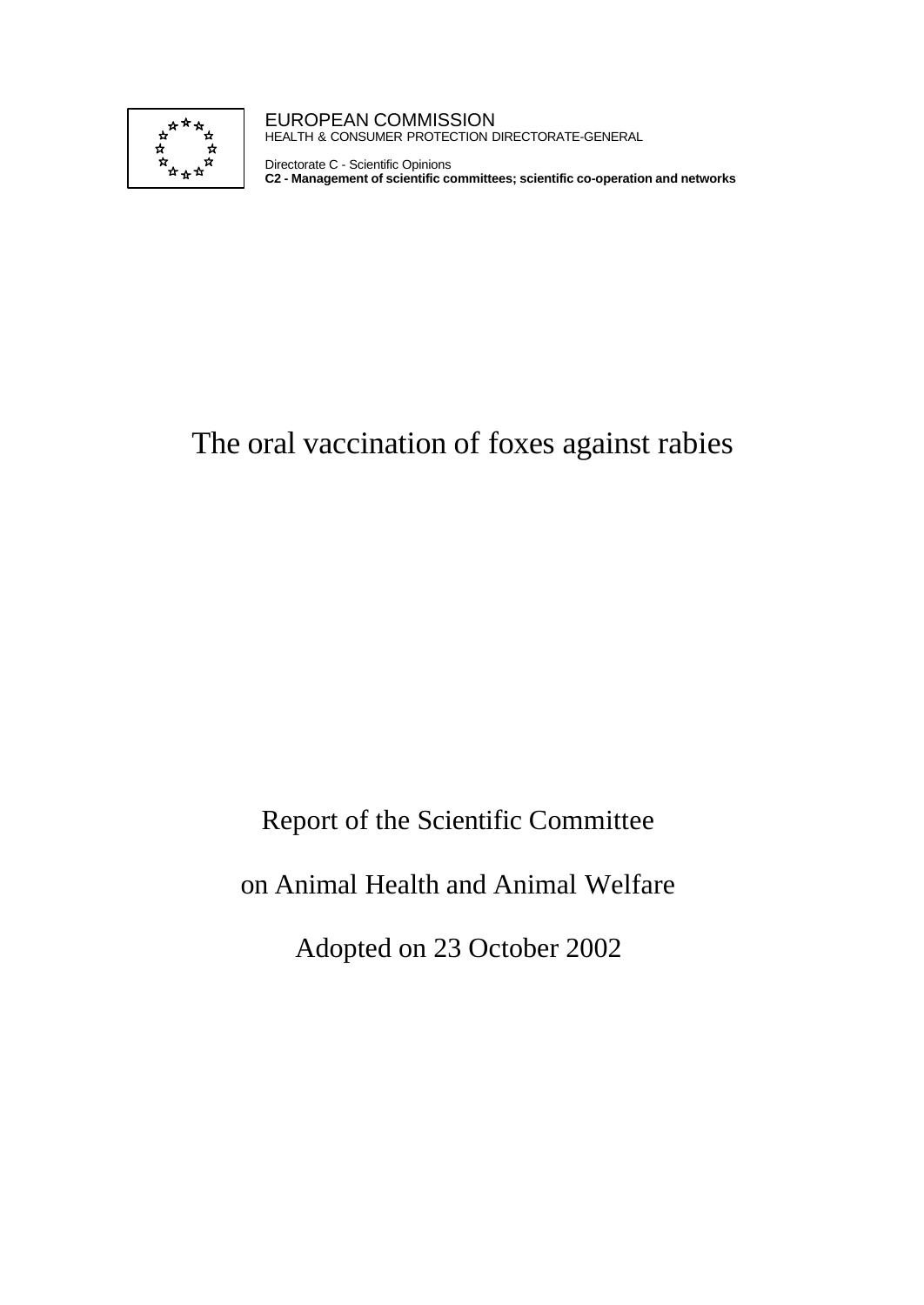## **Table of contents**

| 1. |      |        |                                                                                                                            |  |
|----|------|--------|----------------------------------------------------------------------------------------------------------------------------|--|
| 2. |      |        |                                                                                                                            |  |
| 3. |      |        |                                                                                                                            |  |
| 4. |      |        |                                                                                                                            |  |
|    |      |        |                                                                                                                            |  |
| 5. |      |        |                                                                                                                            |  |
|    | 5.1. |        |                                                                                                                            |  |
|    | 5.2. |        |                                                                                                                            |  |
|    | 5.3. |        |                                                                                                                            |  |
|    | 5.4. |        |                                                                                                                            |  |
| 6. |      |        |                                                                                                                            |  |
|    | 6.1. |        |                                                                                                                            |  |
|    |      | 6.1.1. |                                                                                                                            |  |
|    |      | 6.1.2. | Immunity: "booster" effect and maternal immunity 17                                                                        |  |
|    |      | 6.1.3. |                                                                                                                            |  |
|    | 6.2. |        |                                                                                                                            |  |
|    |      | 6.2.1. |                                                                                                                            |  |
|    | 6.3. |        |                                                                                                                            |  |
|    |      | 6.3.1. |                                                                                                                            |  |
|    |      | 6.3.2. |                                                                                                                            |  |
|    |      | 6.3.3. |                                                                                                                            |  |
| 7. |      |        |                                                                                                                            |  |
|    | 7.1. |        |                                                                                                                            |  |
|    |      | 7.1.1. |                                                                                                                            |  |
|    |      | 7.1.2. |                                                                                                                            |  |
|    |      | 7.1.3. | Influence of herd immunity and population size on the                                                                      |  |
|    |      | 7.1.4. | Modification of vaccination strategies to account for the fox<br>population increase in prolonged vaccination campaigns 27 |  |
|    | 7.2. |        |                                                                                                                            |  |
|    |      | 7.2.1. |                                                                                                                            |  |
|    |      | 7.2.2. |                                                                                                                            |  |
|    |      | 7.2.3. |                                                                                                                            |  |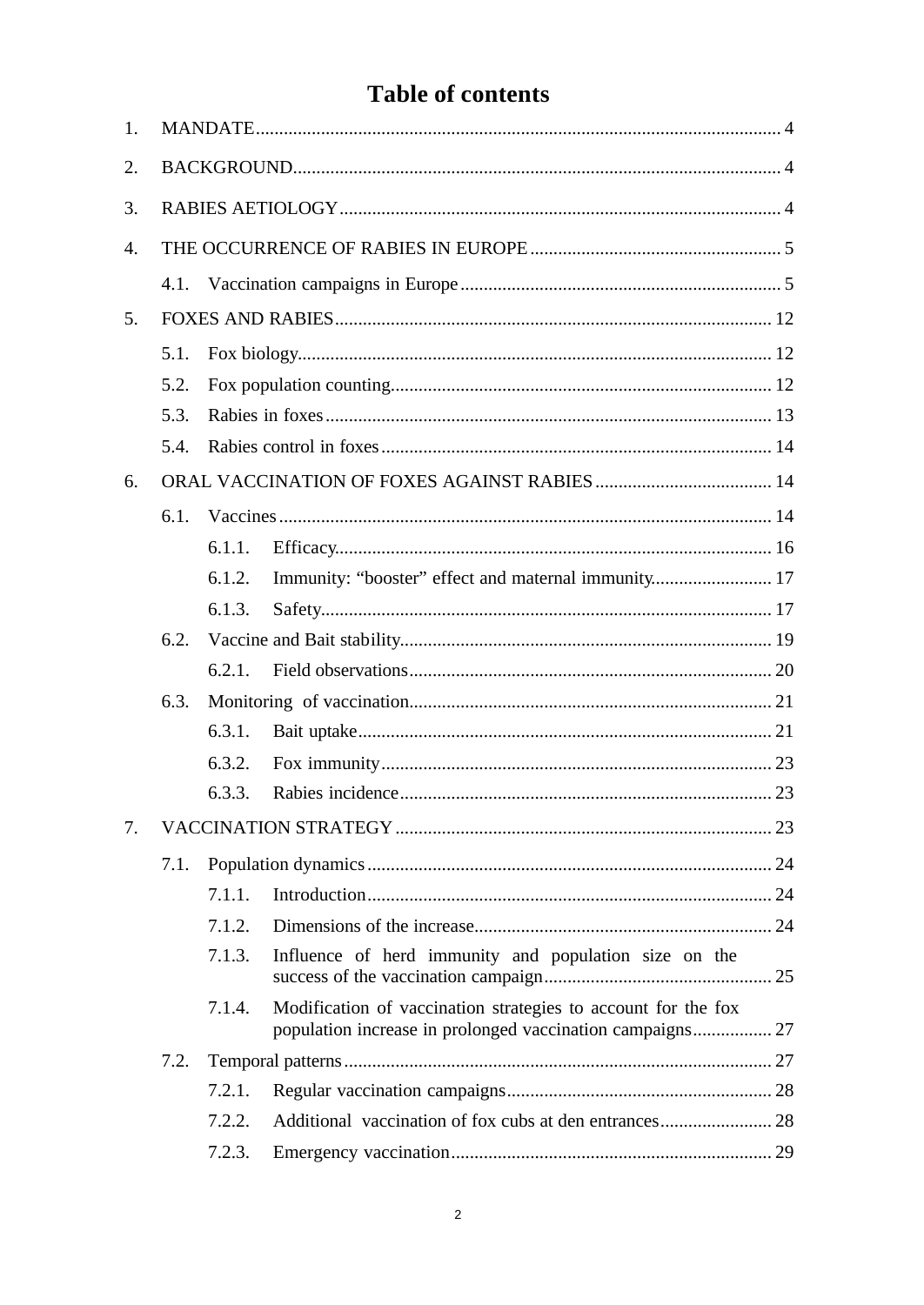|    |                                                             | 7.2.4. | Synchronisation of vaccination campaigns in neighbouring |  |
|----|-------------------------------------------------------------|--------|----------------------------------------------------------|--|
|    | 7.3.                                                        |        |                                                          |  |
|    |                                                             | 7.3.1. |                                                          |  |
|    |                                                             | 7.3.2. |                                                          |  |
|    | 7.4.                                                        |        |                                                          |  |
|    | 7.5.                                                        |        |                                                          |  |
| 8. |                                                             |        |                                                          |  |
| 9. |                                                             |        |                                                          |  |
|    |                                                             |        |                                                          |  |
|    |                                                             |        |                                                          |  |
|    |                                                             |        |                                                          |  |
|    | 13. ANNEX: PROPOSAL FOR A BAIT DISTRIBUTION METHODOLOGY  50 |        |                                                          |  |
|    |                                                             |        |                                                          |  |
|    |                                                             |        |                                                          |  |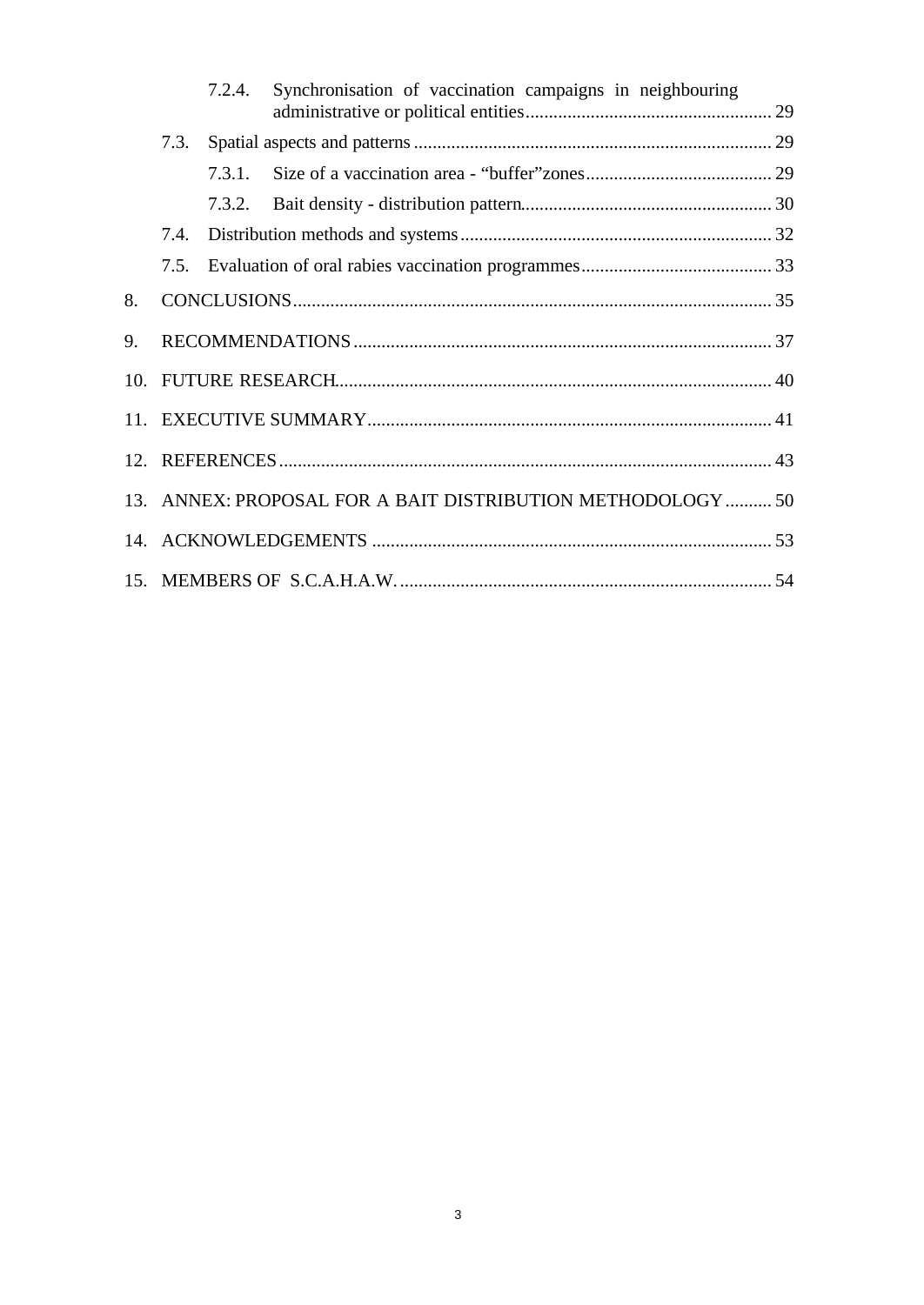## **1. MANDATE**

The Commission asked the Committee to assess the reasons for failures noted in the implementation of certain rabies control protocols and identify the corrective action recommended to bring about the eradication of rabies in the Community as soon as possible.

A comparative study of the various fox vaccination protocols implemented, using the parameters listed below, may allow conclusions on the most appropriate strategy to eradicate rabies as soon as possible from the Community

- 1. Type of vaccines
- 2. Type of baits
- 3. Methods of release of vaccine baits
- 4. Density of baits and distribution patterns
- 5. Seasonal pattern of the releases

#### **2. BACKGROUND**

For many years the Community has contributed financially towards campaigns for the oral vaccination of foxes in a number of Member States affected by epidemics of wildlife rabies. There is particular concern at the setbacks noted in Germany, with the significant increase in cases of rabies in two regions. The situation in North Rhine Westphalia and in a common area between Hesse and Bavaria particularly demands attention, because it reduces the possibility of a final eradication of rabies from the Community. The results of a study financed by the Commission on the evaluation of effectiveness of vaccination campaigns of foxes have recently been reported (FAIR Project CT 97-3515). The combination of the results of this and other studies and the setbacks noted in Germany lead us to consider reviewing the vaccination protocols implemented.

### **3. RABIES AETIOLOGY**

Rabies is a zoonotic viral disease, which causes an acute encephalitis in domestic and wild mammals. It is transmitted through close contact with saliva from infected animals (i.e. bites, scratches, licks on broken skin and mucous membranes). Once symptoms of the disease develop, rabies is fatal to both humans and other animals.

Rabies virus belongs to the order *Mononegavirales*, viruses with a non-segmented, negative-stranded RNA genome. Within this group, viruses with a distinct "bullet" shape are classified in the *Rhabdoviridae* family. The genus *Lyssavirus* includes rabies virus, Lagos bat virus, Mokola virus, Duvenhage virus, European bat lyssavirus 1 and 2 (EBL 1 and 2), and a newly discovered Australian bat lyssavirus (Bourhy *et al*., 1993).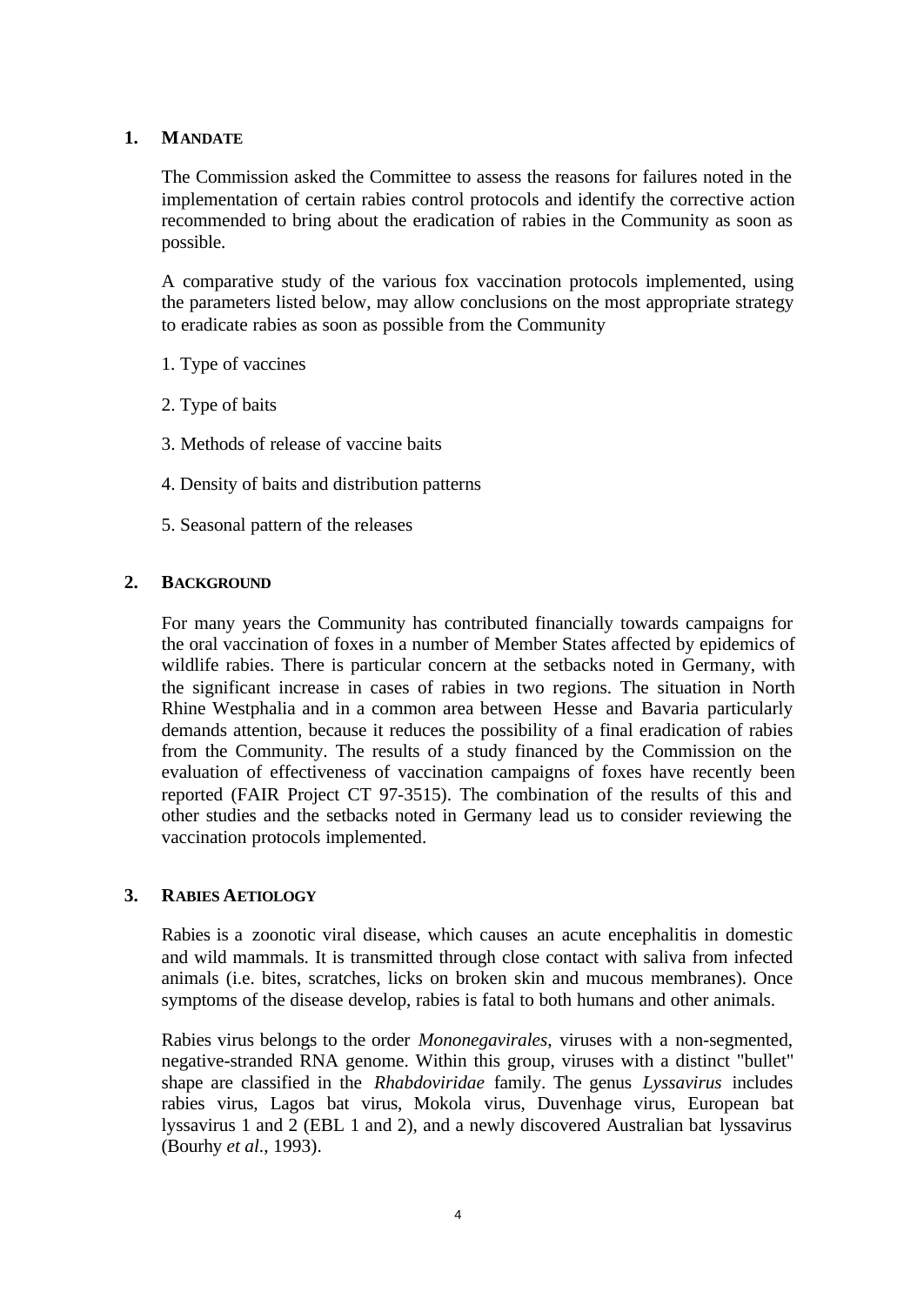The most widely used test for rabies diagnosis is the direct immunofluorescence test (FAT) on acetone-fixed smears of hippocampus, cerebellum or medulla oblongata. Virus neutralisation tests, rapid fluorescent focus inhibition tests (RFFIT) and fluorescent antibody virus neutralisation tests (FAVN), are used primarily to evaluate vaccinal antibody responses against rabies virus (OIE, 2000).

## **4. THE OCCURRENCE OF RABIES IN EUROPE**

Since around 1939, the epizootic of fox rabies spread 1,400 km westwards from Poland, with a 20 to 60 km advance per year, resulting in the infection of several European countries. The farthest west point of spread in France was reached in 1982. Eighty-three percent of the reported cases (Aubert, 1995) were in red foxes (*Vulpes vulpes*) which is the main reservoir as well as the main vector of the virus. The racoon dog (*Nyctereutes procyonoides*), an Asian species introduced into western Russia around 1920 has also transmitted the virus in Central Europe and in Finland (10.5% of cases) (Finnegan *et al*., 2002). Nine human rabies cases have been reported in Europe in 2000 (Müller, 2000). Humans are at risk mainly through exposure to the virus from infected species of domestic animals (cattle, cats and dogs). Imported rabies cases in humans have occurred following infection from dogs in countries where canine rabies is endemic. In 2001 two human cases were recorded in the United Kingdom following infection in The Philippines and Nigeria (Fooks, 2001).

A genetically distinct virus within rabies virus type I is found in arctic foxes and this virus has been recognised in outbreaks among non-arctic animals, including the red fox and domestic animals (Nadin-Davis *et al*., 1993).

In Europe the insectivorous bat rabies cycle is independent from the epidemiological rabies cycle that involves foxes and other terrestrial mammals. Bat virus isolates of European bat lyssaviruses (EBLs) are genetically different from those found in foxes. In bats the infection seems to persist without inducing any clinical symptoms until a stress situation eventually activates the disease in some of them (Rønsholt *et al*., 1998). Later investigations have strengthened the assumption that EBL may infect most bats in a population without any noticeable clinical symptoms, possibly leaving many of them latently infected (Serra-Cobo *et al*., 2002; Wellenberg *et al*., 2002).

From 1977 to 2000, 630 bat rabies cases were recorded in free-living insectivorous as well as captive frugivorous bats in Europe, also comprising 3 human cases (Müller, 2000). Experimental infection with a Danish EBL-1a strain indicated that the cat may become infected (Fekadu *et al*., 1988). Natural infection in sheep has been observed twice in Denmark (Rønsholt, personal communication) and in 2001 a spill-over of EBL 1 in a stone marten was also reported (Müller *et al*., 2002).

## **4.1. Vaccination campaigns in Europe**

In 1989, an increase of rabies cases occurred and produced the highest peak of rabies incidence of recent decades (Figure 1 describes the western limit of the rabies front in 1989 and in 2001). As a result of oral rabies vaccination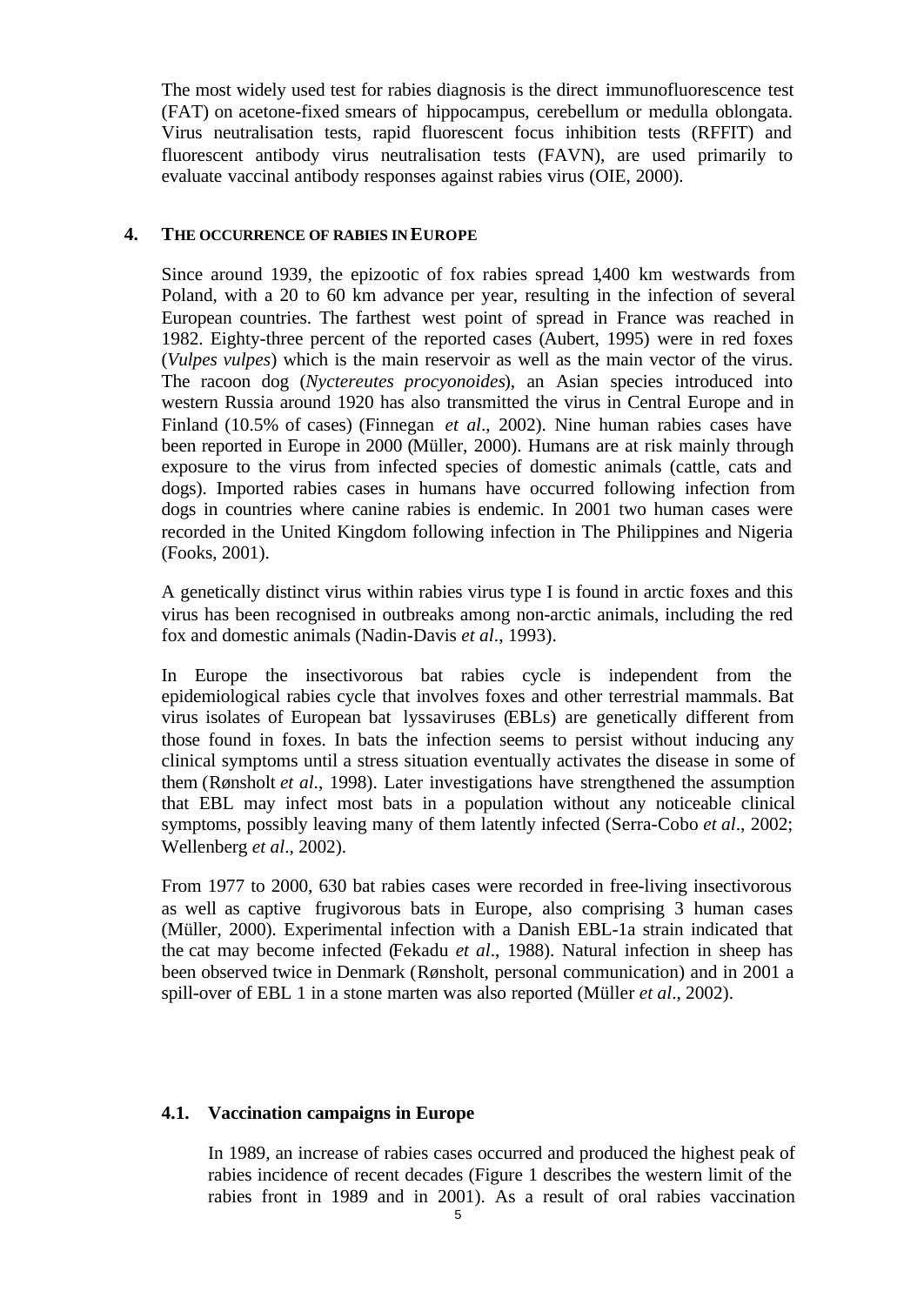campaigns, the rabies situation in European countries has greatly improved since 1989 (Müller, 2000). A drastic decrease in the rabies incidence has been recorded in most western European countries (Figure 2).

In 1988, Finland experienced an outbreak of rabies in racoon dogs and foxes, close to the south-eastern border of the country. Field vaccination campaigns started in 1988 using 2 bait-layings a year, and since 1991 a single bait-laying each year in autumn. Thereafter the country has remained free of reported cases of rabies, although the disease remained endemic in Russia and Estonia. Italy carried out vaccination campaigns in the infected areas only when cases were recorded, starting from 1984. The same strategy was successfully pursued during the following years.

The Belgian programme covered the entire infected area from 1989 until 1991, with 5 campaigns in total, leading to an 80% decrease of rabies cases. Then more restricted campaigns were conducted in 1992, 1993 and 1994 only along the borders of the country. Rabies cases were recorded again from 1994 to 1996, coming from a border residual focus. In 1996, the vaccination strategy was modified and adapted to control rabies re-infection in the presence of a high density fox population. Two aerial vaccinations were carried out during the cold season (November and March: when the fox population density is at its lowest of the year). Control of aerial distribution was intensified by use of GPS (Global Positioning System) and reducing the distance between flight lines to 500 metres and finally baiting density was increased from 15 to 17 baits per km², supplemented by an additional den vaccination. Following this modification of the strategy and a close crossborder co-operation with their French counterparts, rabies was efficiently controlled (the last rabies case occurred in July 1999 in a 28 month old cow).

Switzerland proposed the vaccination strategy that has been followed by other European countries, consisting of the compartmentalisation of the infected areas using natural or artificial barriers. The last rabies case was recorded in Switzerland in 1996.

In France, with a peak of more than 4,200 rabid animals in 1989, the strategy consisted of establishing an immunological barrier from the English Channel to the Swiss border, which succeeded in stopping the westward and southward spread of the disease. During the following years the vaccinated area was shifted towards the borders resulting in a 99.7% decrease in rabies incidence from 1989 to 1996. In France the last rabies case of vulpine origin was recorded in a cat in December 1998. A part of the success of Belgium, France, Luxembourg and Switzerland in controlling fox rabies is due to the fact that they developed close co-operation for preventing cross-border contamination and improving their vaccination techniques (Aubert *et al*., 1994).

In Poland, despite vaccination campaigns, the number of recorded cases in wildlife and domestic animals (Figure 3) and the size of the infected area has been increasing since 1999. In the Czech Republic, several vaccination campaigns led to a significant decrease in rabies incidence, although two foci remain, located at the borders with Germany and Poland. To date, seven European countries are reported to be free from rabies following the use of oral rabies vaccination campaigns: Finland (since 1991), The Netherlands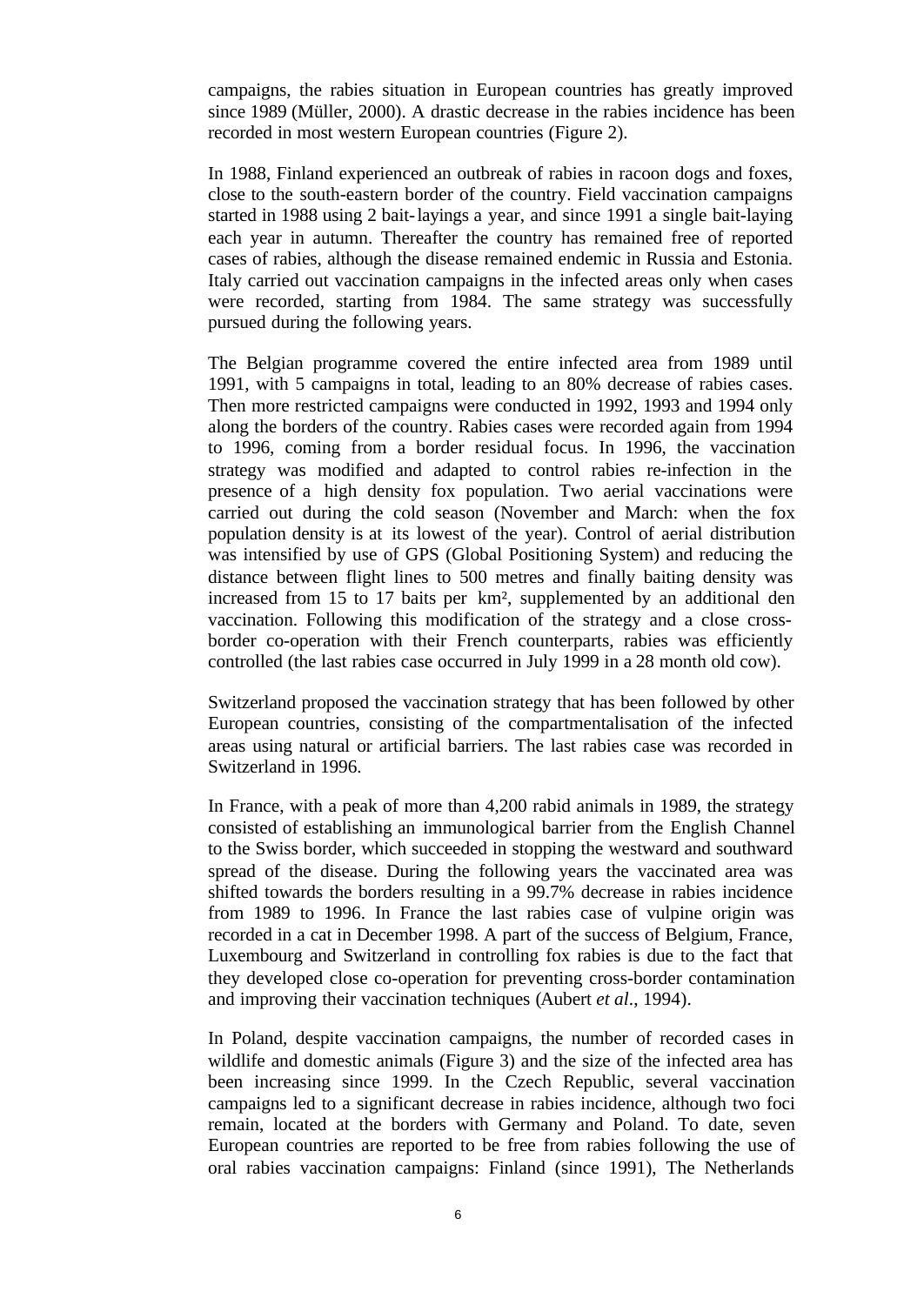(1991), Italy (1997), Switzerland (1998), France (2000), Belgium and Luxembourg (2001).

Oral rabies vaccination has, as in other European countries, drastically decreased the rabies incidence in Germany from 10,487 to 83 cases reported in 1983 and 1997 respectively. However, in contrast to the eastern parts of the country, severe setbacks occurred in some areas of the western parts. In 1998 and again in 2000 an increase in the rabies incidence was observed, with the vast majority of cases occurring in Bavaria and Hesse and in North-Rhine Westphalia. Following recent changes in vaccination strategies in Bavaria and North-Rhine Westphalia, no rabies case has been observed since March and June 2001, respectively. In Hesse since July 2000 rabies cases have occurred at a low level in a very small  $(65 \text{ km}^2)$  suburban/urban area affecting two adjacent communities (Mühlheim and Offenbach). In March 2002, the disease spread into 2 further adjacent communities. In Saxony, a vaccination belt has been maintained along the border with the Czech Republic and Poland since 1997 to prevent re-infection from rabies-infected areas. Table 1 lists the total number of rabies cases in Germany from 1997 to 2002, while Figure 4 shows the distribution of rabies cases within Germany in 2000 and 2001. More detailed information on rabies control strategies in Germany is collected by the German National Reference Centre for Rabies (T. Müller, personal communication).

**Table 1: Total number of rabies cases in Germany from 1997 to 2002 (excluding cases of rabies in bats)**

|                             | 1997 | 1998 | 1999    | 2000     | 2001    | $2002*$ |
|-----------------------------|------|------|---------|----------|---------|---------|
| North-Rhine                 | 30   | 55   | 30      | 35       | 9       | $_{0}$  |
| Westphalia                  |      |      |         |          |         |         |
| Hesse                       | 14   | 26   | 9       | 83       | 24      | 13      |
| <b>Rhineland Palatinate</b> | 9    | 2    | 0       | $\Omega$ |         | 0       |
| Bavaria                     |      |      | 8       | 57       |         | 0       |
| Saarland                    | 27   | 11   | 0       |          |         | 0       |
| Saxony                      |      | Q    | 8       |          |         | 0       |
| Germany                     | 83   | 104  | $56***$ | 182      | $41***$ | 13      |

\* as of March  $26^{th}$ , \*\* including 1 imported rabies case from Thuringia, \*\*\* including 1 EBL 1infection of a stone marten from Saxony-Anhalt. Source : WHO (World Health Organization) Collaborating Centre for Rabies Surveillance and Research, Wusterhausen, Germany.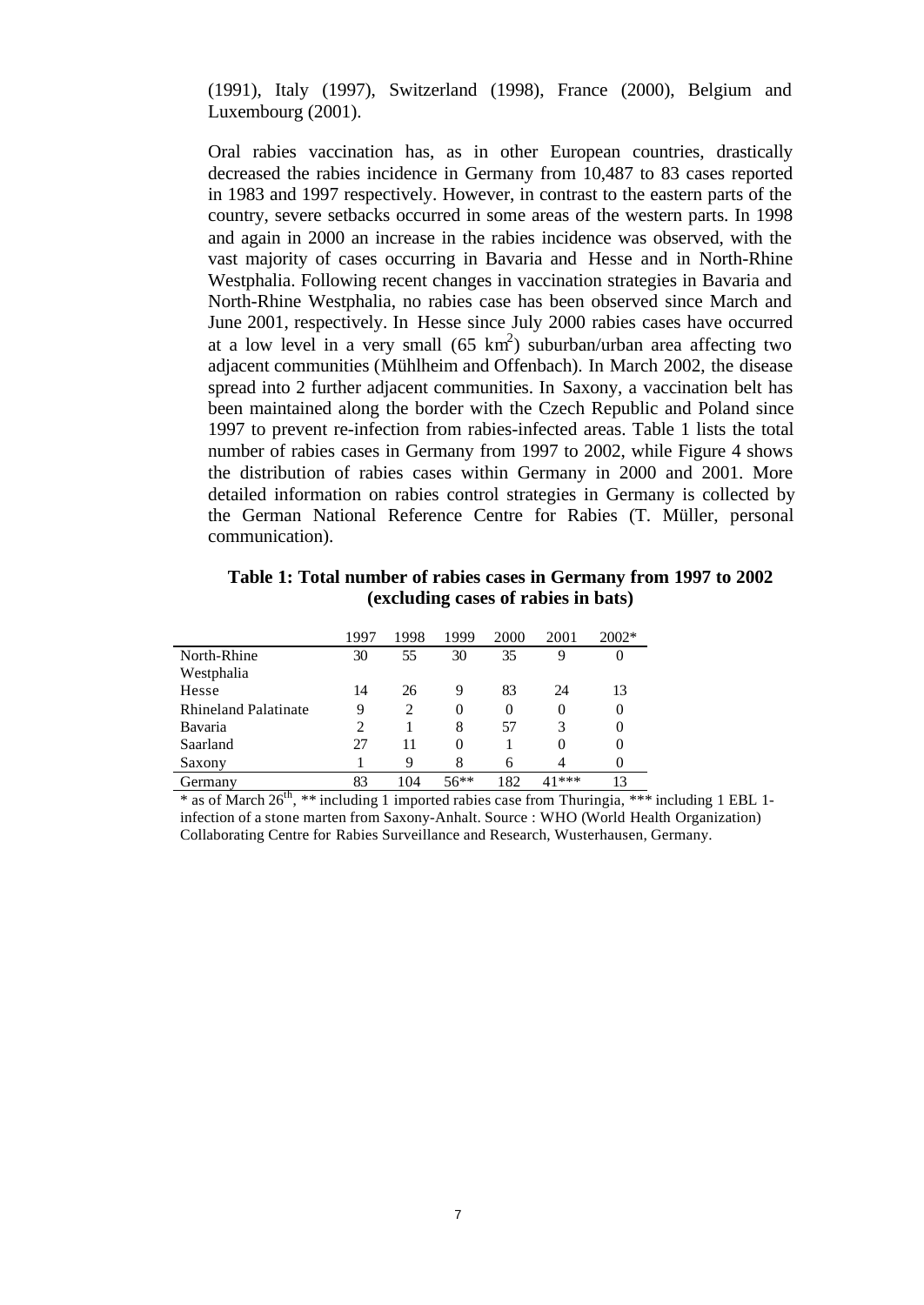



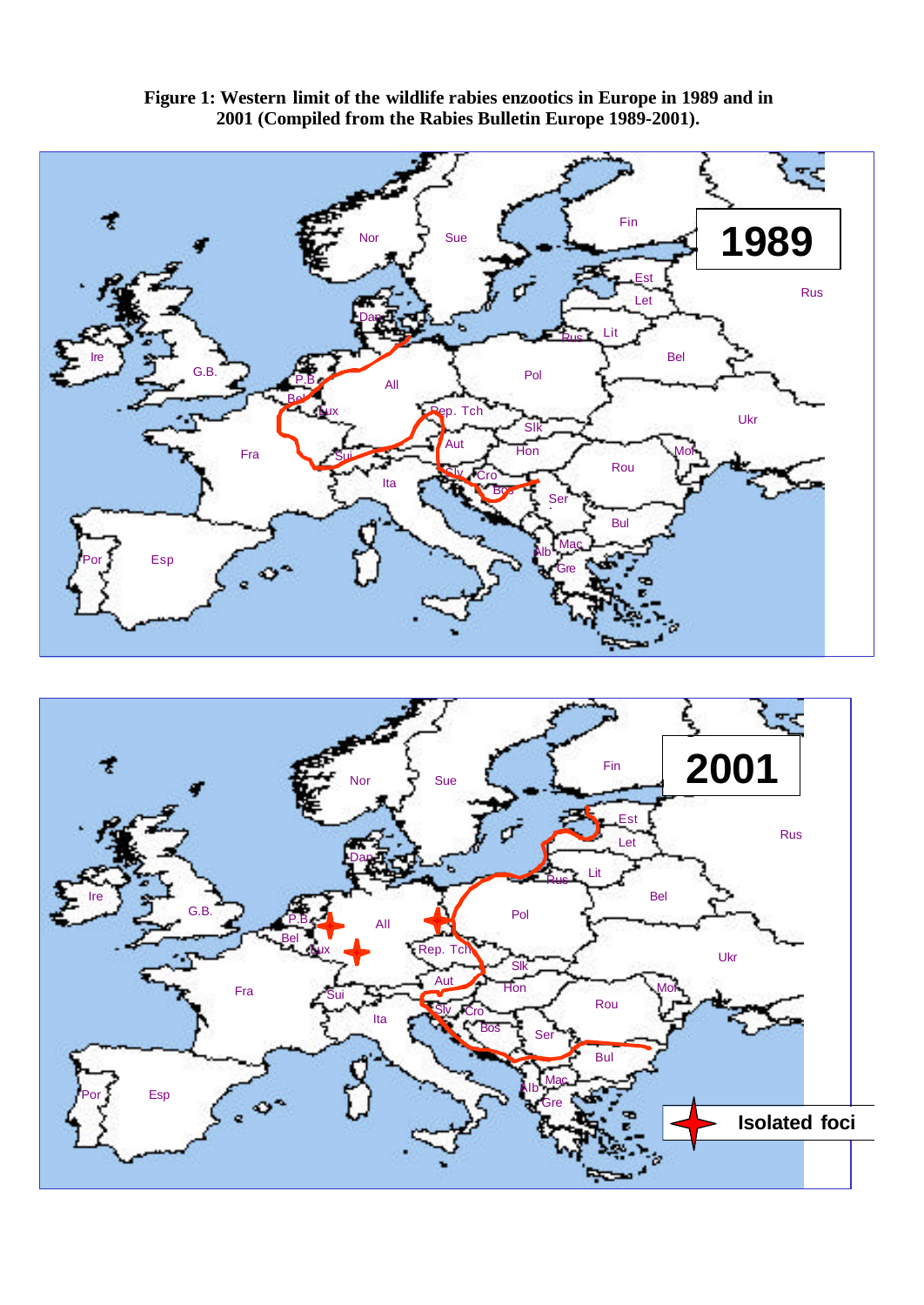

**Figure 2: Number of rabies cases (all species) in the western European countries from 1989 to 2001 (Compiled from Rabies Bulletin Europe 1989-2001).**



**Figure 3 : Number of rabies cases (all species) in the central and eastern European countries from 1989 to 2001 (Compiled from Rabies Bulletin Europe 1989-2001).**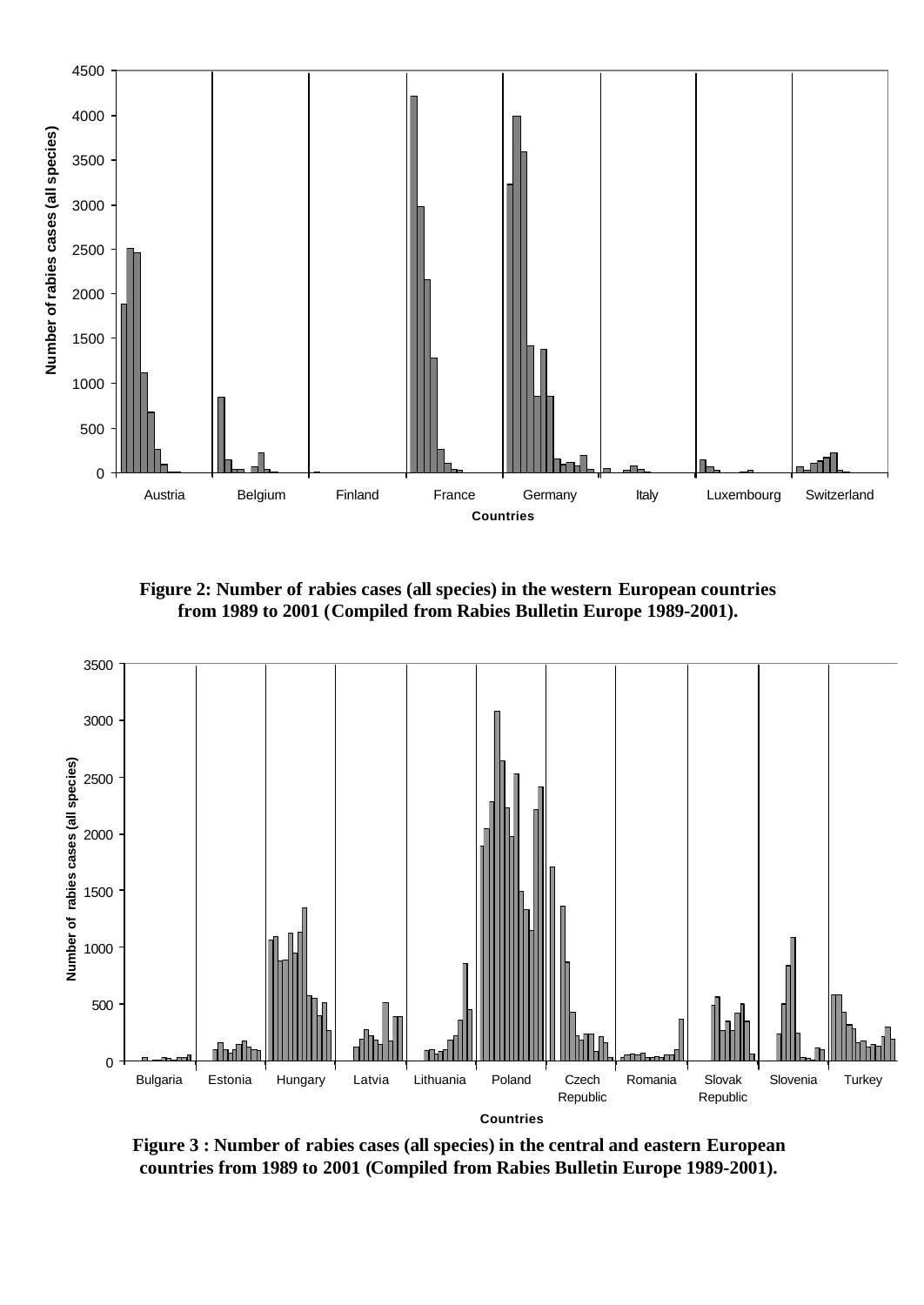

**Figure 4: Rabies situation in Germany in 2000 and 2001 (Source : Institute for Epidemiology, WHO Collaborating Centre for Rabies Surveillance and Research, Wusterhausen, Germany).**

The dots represent fox-mediated rabies cases in domestic and or wild animals. The triangles indicate reported bat rabies cases in the respective years. Circles mark the problematic areas in which rabies still existed at that time. Those areas affected three Federal States- Bavaria, Hesse and North-Rhine Westphalia. In 2001, a spill-over infection of EBL 1 in a stone marten was reported (Müller *et al*., 2002) as indicated by the arrow.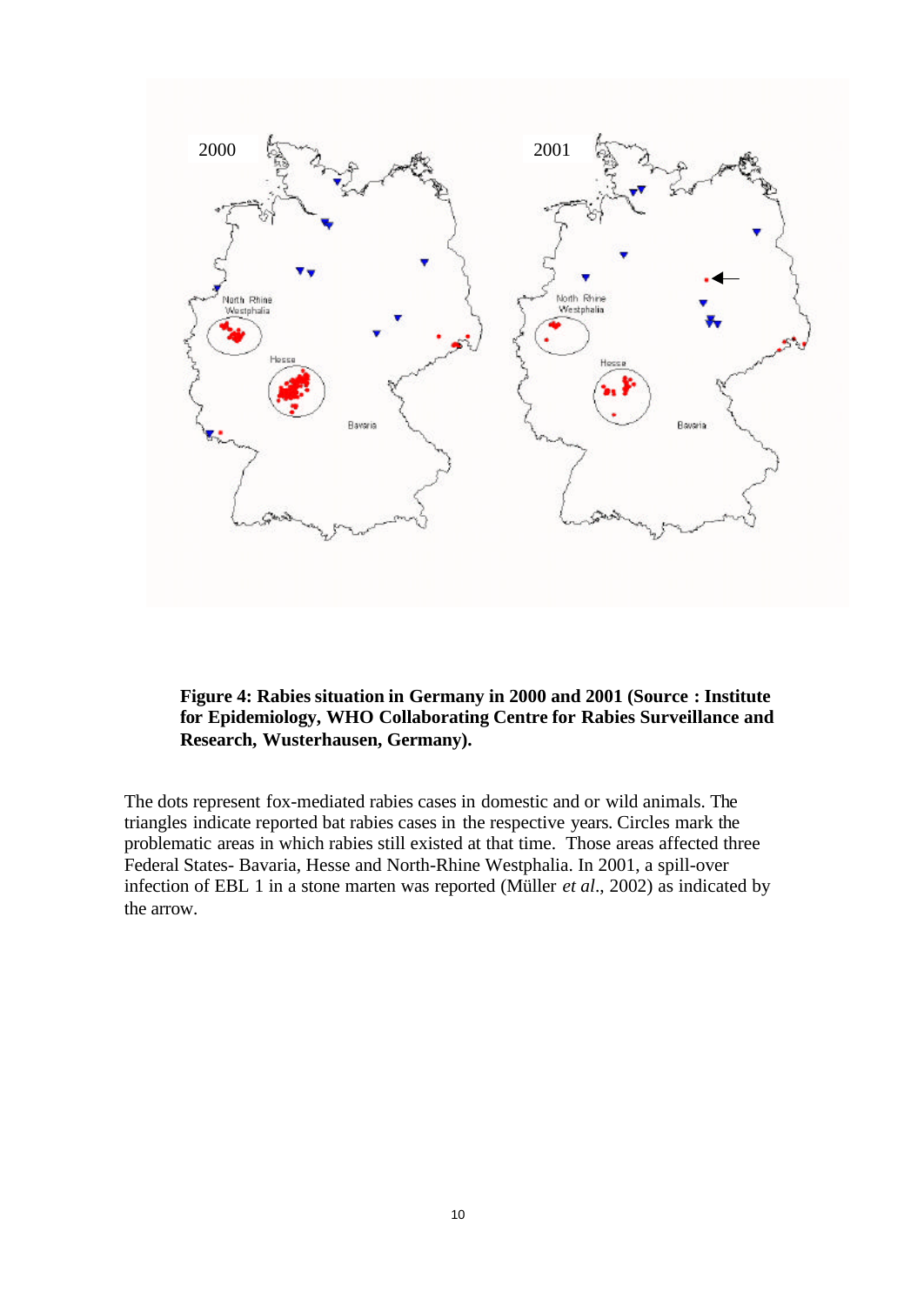

**Figure 5: Geographical distribution of fox-mediated rabies in Central Europe in 1990 and 2000. Bat rabies cases are not considered. (Source: Institute for Epidemiology, WHO Collaborating Centre for Rabies Surveillance and Research Wusterhausen, Germany)**

Regarding figure 5, each dot represents a single rabies case. For some countries the total number of rabies cases is indicated in circles because the spatial allocation of rabies cases for those countries is difficult due to reorganisation of administrative units and not yet updated nuts (national units of territories) format of the mapping software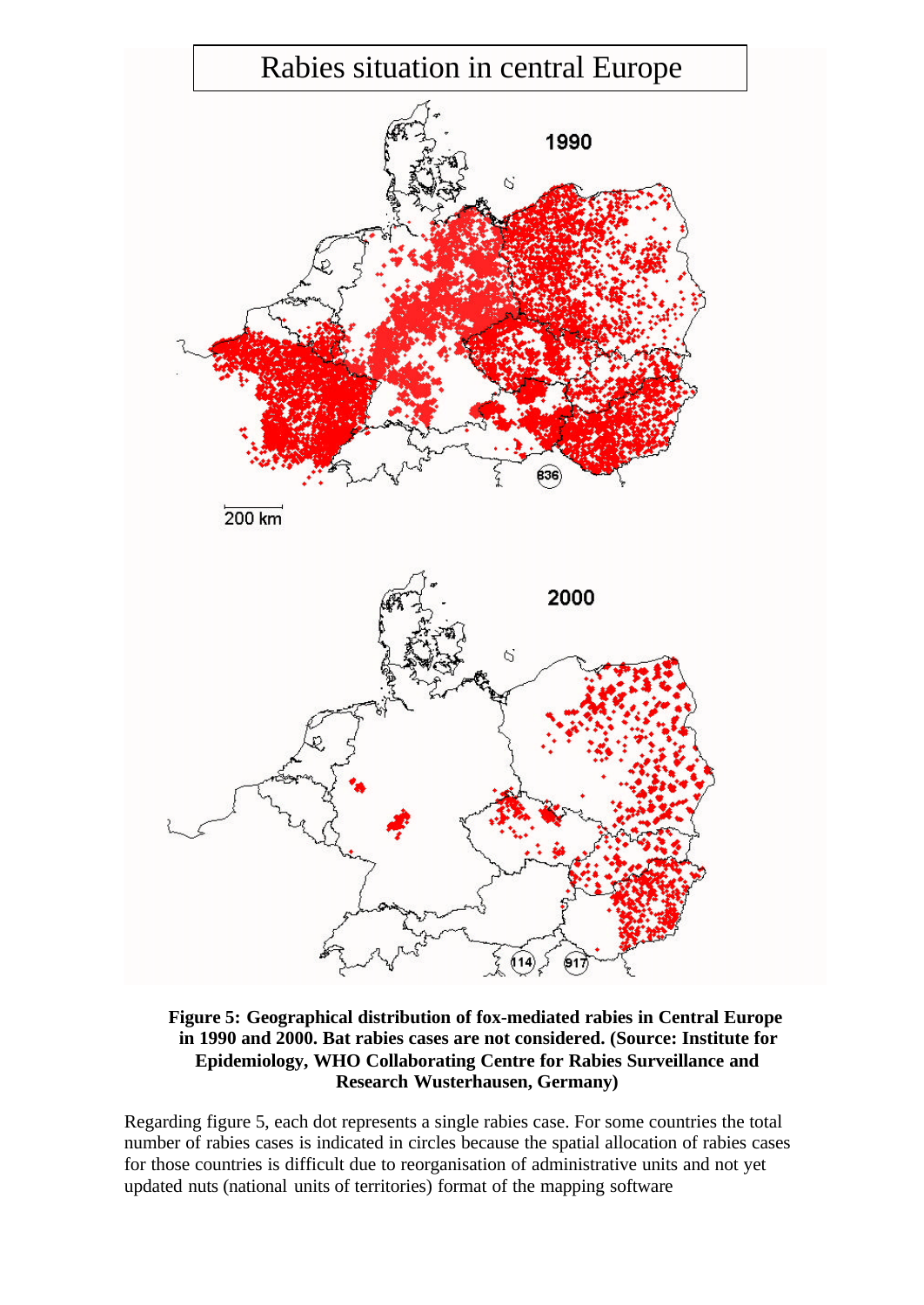## **5. FOXES AND RABIES**

## **5.1. Fox biology**

General information on fox biology has been published by many authors, see among others Corbet and Harris (1991).

The red fox is a medium-sized carnivore of the canid family. It is a highly adaptable species with little specific habitat requirements. It is most abundant in fragmentary and diverse habitats, including cities, which offer a wide variety of cover and food.

Foxes live in couples, in territories they may or may not share with a family group (depending on the population density). Size of territory ranges between 40 and 400 ha (Artois *et al*., 1990). This variation may be related to individual dominance and the availability of food and shelter provided by the habitat. Not all parts of the territory are used with the same frequency and adjacent territories may overlap to a certain degree.

Activity is mainly nocturnal and crepuscular (with a less active period in the middle of the night). Foraging behaviour regimens are highly adaptable. Prey species and food sources are very diverse: mammals, birds, insects, earthworms, fruits and scavenged items are important sources.

Females have a single oestrus per year and can reproduce from 10 months old (yearlings). In the northern hemisphere, mating occurs from mid-December to mid-February. Gestation lasts 53 days, with a peak of cubs being born in late March. In rural areas mainly, earths are used for litters (earths are infrequently used by foxes during other periods). Mean litter size is four to five, and cubs are born blind and deaf. By 8 weeks, their woolly coat begins to be covered by hairs with a colour and pattern very like that of the adult. They suckle until 4 weeks, and are then progressively weaned on to solids. First emergence above ground is at this age. They eat a large variety of solid items by 5-6 weeks, and become progressively more independent during summer.

Dispersal occurs principally in animals 6-11 months old (from August to March). Young males disperse earlier and further. The proportion of dispersers depends on the density of population and possibly on the level of human activity and control.

Social instability due to mating and dispersal has been cited as a cause for the peaks of rabies incidence during spring and autumn (Kauker and Zettel, 1963).

## **5.2. Fox population counting**

Hunting statistics are an acceptable indicator for the fox population trends at a regional or national level, provided that the records have been compiled consistently over the years and the hunting pressure has not changed greatly. Although the impact of hunting on the overall fox population is not very well documented, the relationship in Switzerland between the hunting statistics and the fox population is discussed in Breitenmoser *et al*. (2000). Hunting could also affect the dispersal of animals, although available data are limited.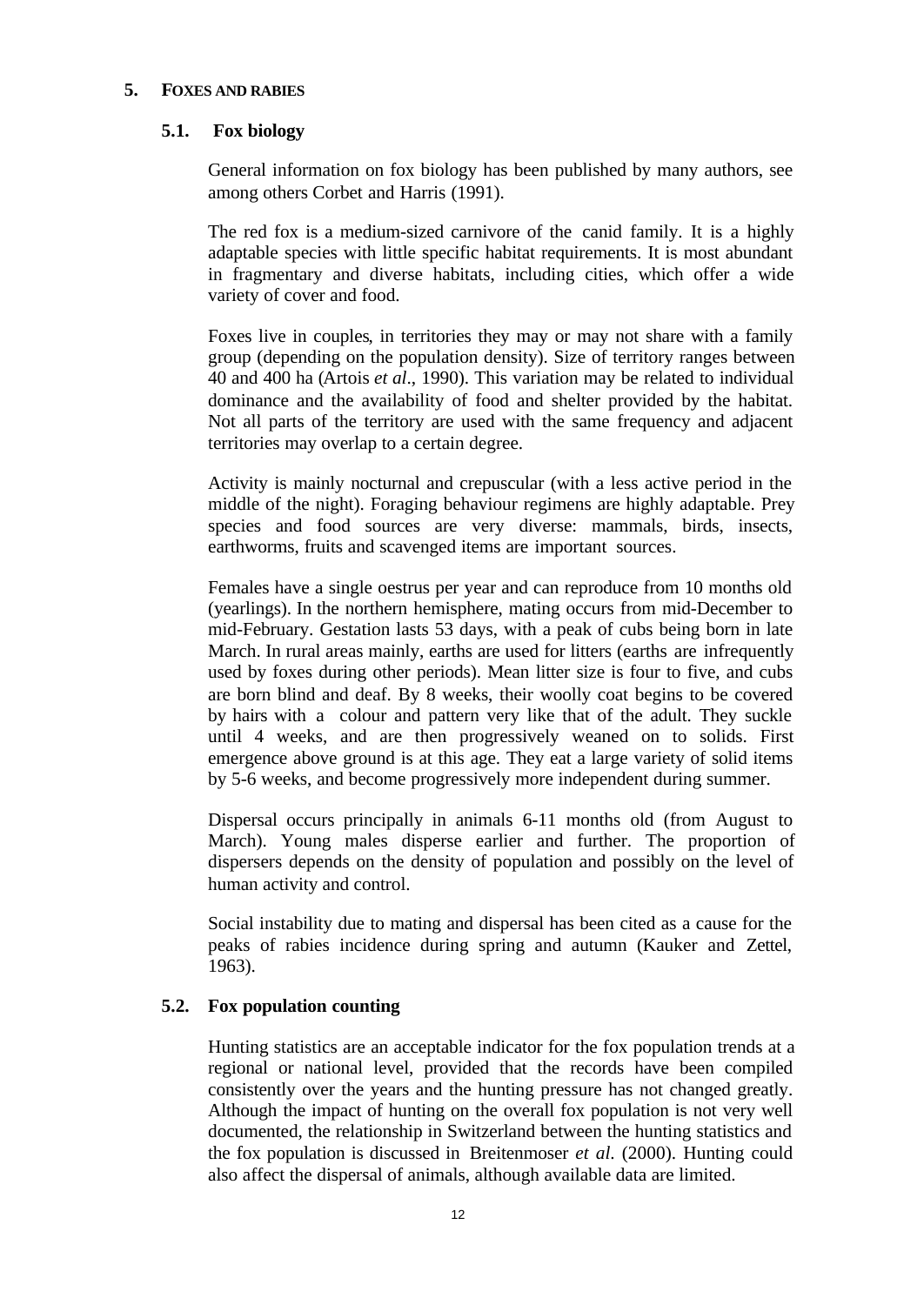The effect of more intensive fox hunting on the success of a vaccination strategy has not been clearly elaborated. However, the submission of specimens by hunters aids in the monitoring and surveillance of vaccination campaigns, allowing bait uptake and seroconversion rates to be measured.

More accurate methods for measuring fox populations can be applied by trained field ecologists in smaller areas, but such data cannot be extrapolated to a larger area or an entire country. The most commonly used methods are:

- Night counting index: the number of fox sightings per 10 km is recorded driving along a defined distance at a given speed.

- Road kills: fox carcasses are collected on roads according to a standardised protocol.

- Distance sampling is a recently developed "line transect method" similar to night counting and seems to allow a direct evaluation of the population density (Buckland *et al*., 1993)

- Analysis of the population structure of foxes (age, sex) provides data on the structure, status and dynamics of the population.

#### **5.3. Rabies in foxes**

Rabies, historically mainly reported in dogs, had virtually disappeared from central Europe at the turn of the twentieth century. However, from the 1940s the disease established itself in the fox population in Eastern Europe and spread inexorably south and west, eventually to encompass almost the whole of Western Europe (Taylor, 1976; Wachendörfer and Frost, 1992). Following the high co-adaptation of the current rabies virus strain to the fox, and due to fox ecology, no other species play a significant role in maintaining the disease in the infected areas, although many domestic and wild mammals (cattle, domestic cats, dogs, badgers, roe deer, racoon dogs etc.) are affected and may transmit the disease.

Rabies in foxes is characterised by a highly variable incubation period from 11 days up to 15 months. The median duration probably does not exceed 30 days. Irrespective of the incubation duration, the morbidity phase is short (from zero to 14 days). The rabies virus multiplies in the brain and salivary glands and is transmitted through biting, either as a part of normal behaviour or provoked through a neural disorder. Up to 28 days before the onset of clinical symptoms, foxes incubating rabies have been shown to be able to transmit the disease to healthy individuals. Clinical signs are anorexia and changes in behaviour- the most visible sign is the loss of fear of people, making the foxes more visible, although aggressive behaviour towards people is rare (not more than 2% of human exposures to rabies in contaminated areas). Rabies infection in foxes is considered invariably lethal and there is no report of any fox surviving clinical rabies.

When the virus spreads into a rabies free area, either through contact of an infected fox with healthy neighbouring foxes or contacts with dispersing individuals, the disease may kill most of the resident foxes, lowering the local population density below the threshold value of rabies persistence. However,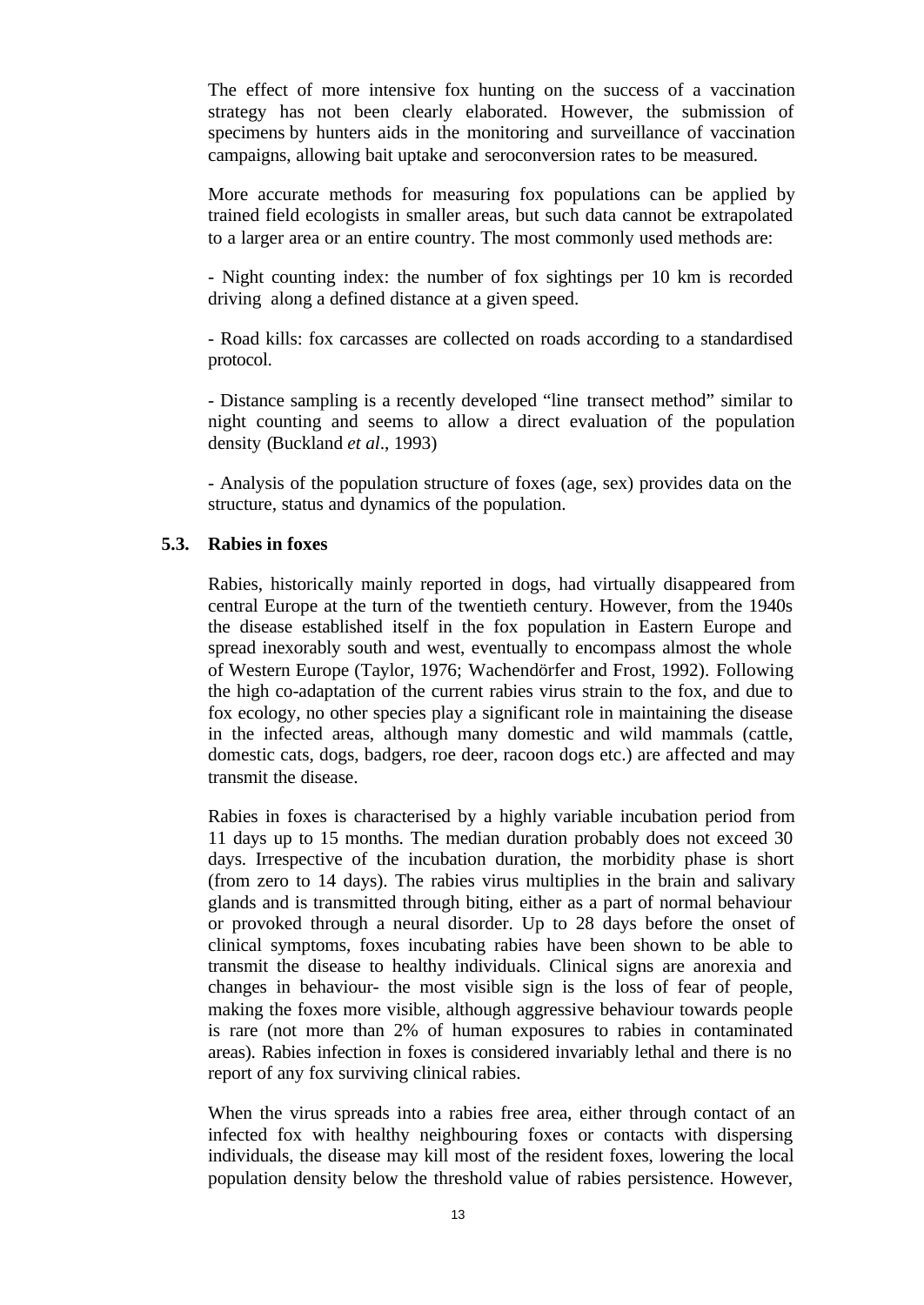the area will be re-populated through inward migration of foxes from neighbouring areas and the high reproductive potential of the species is also a factor. On a larger scale, a dynamic equilibrium occurs between patches of fox depopulated areas, areas without infected, or with long incubating, foxes, and areas with active foci of infection where foxes rapidly decline in numbers. Healthy or incubating foxes disperse in all directions, but stay more readily in less fox-populated areas. As a result, rabies persists in a clustered pattern, without eliminating all foxes, although it decreases their overall abundance.

These pathogenic and epidemiological features explain how the fox can be both a victim and the reservoir of the disease, and is at the same time the key to rabies control through oral vaccination.

#### **5.4. Rabies control in foxes**

The earliest attempts to control the disease in foxes focussed on radical reduction of the fox population. However, in practice it was nearly impossible to reduce the population density below a threshold value where disease transmission would cease (Aubert, 1992). More promising was the vaccination of the main host, using immune territorial foxes as a barrier to the spread of the virus. As Wandeler (1991) aptly wrote: "The wild mammal does not follow an invitation to visit a veterinarian, and there is no owner to bring it there. It has to be lured by some trick to vaccinate itself". The combined cost-benefit balance of rabies and of fox population reduction (including the costs for culling) versus oral vaccination of foxes (including baits, bait delivery and follow-up to ensure the efficiency of the vaccination) have been compared. In France, the cumulative costs of both strategies remained comparable up to the fourth year. Thereafter, the oral vaccination strategy became more beneficial (Aubert, 1999).

Following early attempts in the early 1960s and field tests in the 1970s, the simplest, most efficient and economic method for vaccinating foxes proved to be industrially manufactured baits, made of an envelope attractive for foxes, containing a capsule or a plastic sachet filled with an attenuated anti-rabies vaccine in liquid form (Schneider *et al*., 1987). The bait envelope contains 150 mg of tetracycline to mark bait consumers. The bait has to be thoroughly chewed in order to guarantee that the sachet is punctured and the vaccine is released into the mouth of the consumer (see chapter 6.3.1). Hence, foxes and other species may have their teeth and bones marked with tetracycline deposits without necessarily being vaccinated (Kappeler, 1991).

#### **6. ORAL VACCINATION OF FOXES AGAINST RABIES**

#### **6.1. Vaccines**

It has been shown that immunisation and protection cannot be achieved when inactivated rabies vaccines are given by the oral route. For example, the preliminary results of Atanasiu *et al*. (1982) suggesting that domestic cats may be immunised using inactivated vaccines were not confirmed on the red fox, even when enteric coated tablets were used that protected the vaccine against gastric acidic pH (Aubert *et al*., 1982). Since the use of inactivated vaccines has been demonstrated not to be effective, attenuated vaccines are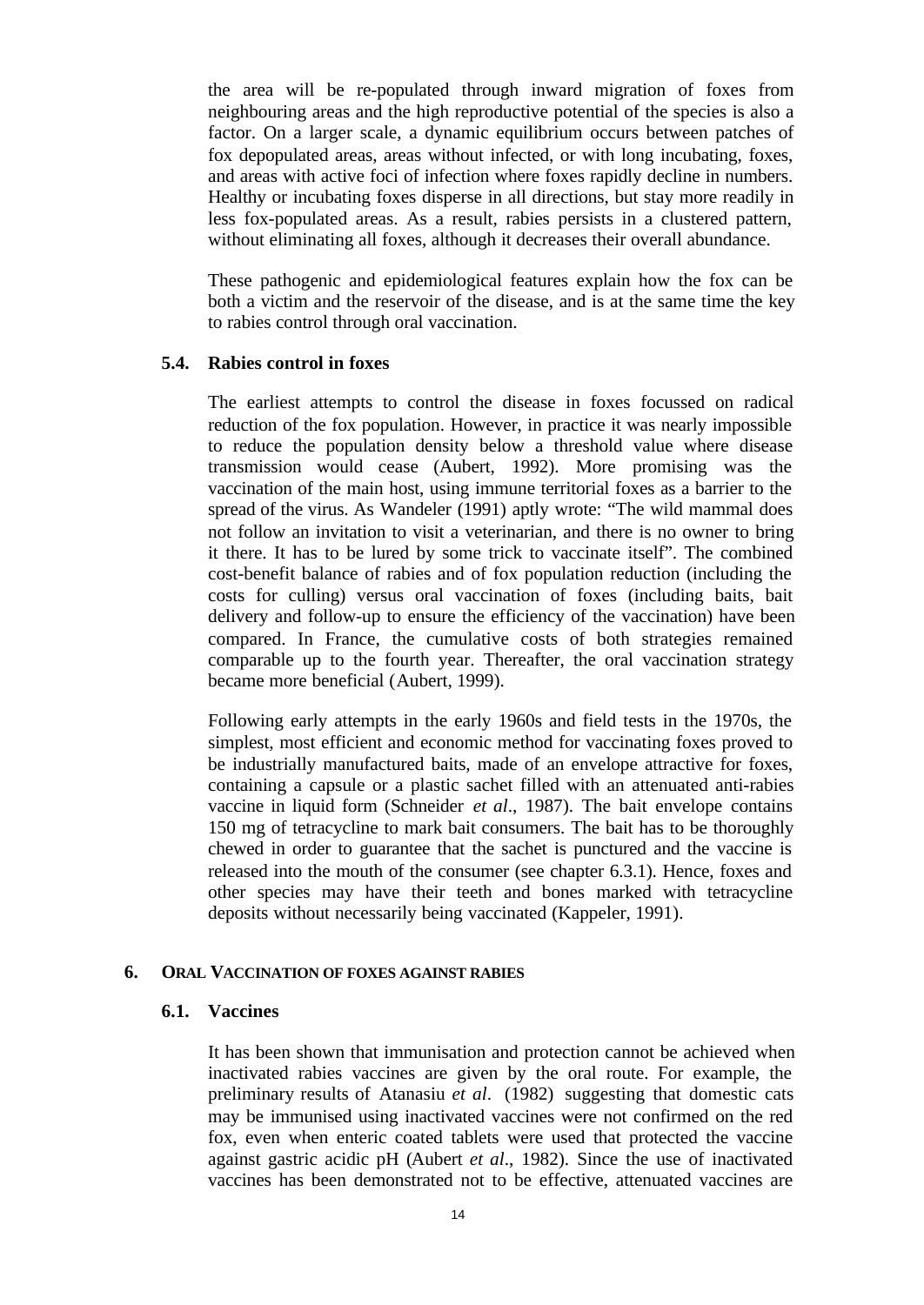therefore used. Regarding the use of attenuated vaccines and vaccines derived from the vaccinia virus, possible contact of immunosuppressed people with those vaccines is a consideration and whether infections could become established in those immunosuppressed individuals.

Three categories of oral rabies vaccine should be considered as their origin explains their difference in residual pathogenicity:

- VRG is a genetically engineered vaccine derived from vaccinia virus. It presents no rabies risk to humans and the environment, although an infection with VRG has been reported in the US in a woman who had epidermolytic hyperkeratosis and was 15 weeks pregnant (Rupprecht *et al*., 2001). She suffered swelling and erythema but healed ten days later without any antiviral treatment and remained free of symptoms. Her pregnancy was normal and she delivered a healthy child.

- SAG1 and SAG2 were made from the SAD Bern strain following one and two successive mutations of the Arginin 333 codon, respectively. Any change in this codon leads to a considerable loss of virus pathogenicity (Lafay *et al*., 1994).

- SAD B19 and SAD P5/88 were produced from the SAD Bern strain by attenuation following several passages in cell culture. Another strain termed SAD VA1 has been used in field trials in Germany. However there is insufficient data available to include this vaccine in the present review.

Modified live virus vaccines to be used for oral vaccination of foxes fulfil all the requirements of the European Pharmacopoeia monographs, e.g. *Vaccinum rabiei per orale vivum ad vulpem*, European Pharmacopoeia, (2002), and should also take account of WHO recommendations (1989).

The main characteristics of vaccines used in the EU have been summarised in Table 2.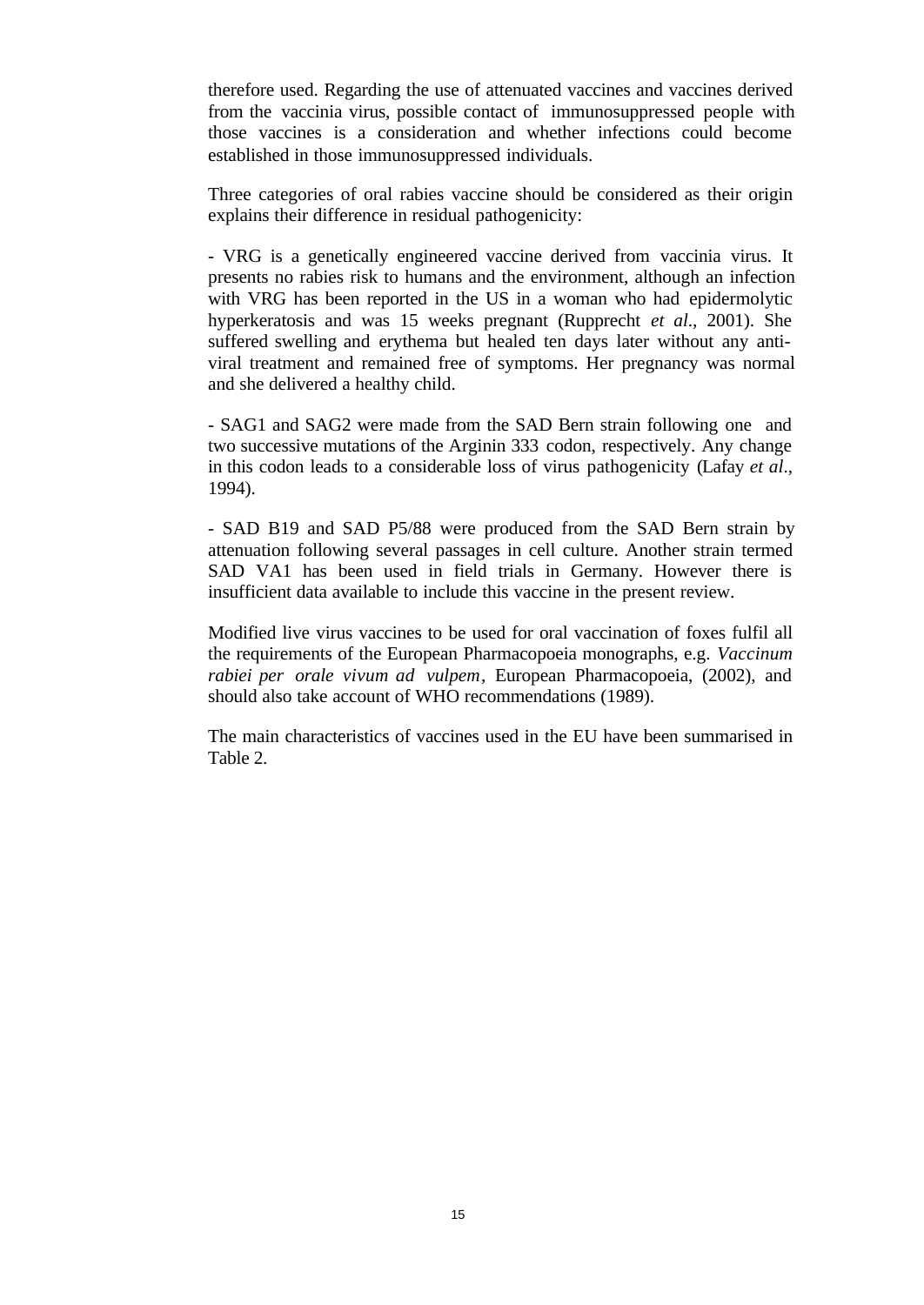## **Table 2. Summary of main characteristics of oral rabies vaccines used in the EU (Data compiled from manufacturers and EMEA)**

| <b>Vaccine</b>                   | <b>VRG</b>                      | SAG <sub>2</sub>                       | <b>SAD B19</b>              | <b>SAD P5/88</b>                    |
|----------------------------------|---------------------------------|----------------------------------------|-----------------------------|-------------------------------------|
| Proprietary name                 | Raboral                         | Rabigen                                | Fuchsoral                   | Rabifox                             |
| Company                          | Merial                          | Virbac                                 | <b>IDT</b>                  | <b>IDT</b>                          |
|                                  |                                 | Quality                                |                             |                                     |
| Vaccine titre,                   | $>8 \log_{10} TCID_{50}/dose$   | $>8 \log_{10} TCID_{50}/dose$          | $7 \log_{10}$ FFU/ml        | $7 \log_{10}$ FFU/ml                |
| Thermostability, virus           | Stable (time and                | $0.16 \log_{10}$ reduction             | $0.4 \log_{10}$ reduction   | $0.26 \log_{10}$ reduction          |
| titre                            | temperature details             | after 2 days at 25°                    | after 7 days at approx.     | after 7 days at approx.             |
|                                  | not available)                  |                                        | $25^{\circ}$ C              | $25^{\circ}$ C                      |
| Melting point of bait            | $> 50^{\circ}$ C                | $43^{\circ}$ C                         | 35°C (new bait casing       | 35°C (new bait casing               |
| casing                           |                                 |                                        | under development)          | under development)                  |
|                                  |                                 | <b>Safety</b>                          |                             |                                     |
| Non-target species               | 52                              | approx. 30                             | approx 20                   | approx. 15                          |
| tested                           |                                 |                                        |                             |                                     |
| <b>Tested Horizontal</b>         | None in foxes (adults)          | None in foxes, may be                  | None in foxes,              | None (no information                |
| transmission                     | and cubs), dogs, cats,          | found in salivary                      | rodents, skunks and         | on species)                         |
|                                  | cattle, ferrets                 | glands of young dogs                   | dogs                        |                                     |
| No Reversion to                  | 7 backpassages in               | 5 backpassages in                      | 5 passages in foxes         | 10 passages in                      |
| virulence after                  | mice (intracerebral             | suckling mice                          | and 10 passages in          | suckling mice                       |
|                                  | and footpad), 10                |                                        | suckling mice               |                                     |
|                                  | backpassages in vero            |                                        |                             |                                     |
|                                  | cell cultures, 1                |                                        |                             |                                     |
|                                  | backpassage in fox              |                                        |                             |                                     |
|                                  |                                 | <b>Efficacy</b>                        |                             |                                     |
| Lowest protective<br>dose tested | $10^7$ TCID <sub>50</sub> /dose | $10^{8.1}$<br>TCID <sub>50</sub> /dose | $10^{6.0} \log_{10}$ FFU/ml | $10^{6.2}$ log <sub>10</sub> FFU/ml |

TCID: tissue culture infective dose, FFU: focus forming units, EMEA: European Agency for the Evaluation of Medicinal Products

#### *6.1.1. Efficacy*

Immunisation and protection may be given orally using attenuated vaccines as demonstrated by several experiments:

- in North America : Baer *et al*. (1971), Black and Lawson (1973)

- in Europe : Mayr *et al*. (1972), Dubreuil *et al.* (1979), Frost and Kiefert (1979), Steck *et al*. (1982), Artois *et al*. (1993), Neubert *et al*. (2001).

The level of protection against experimental challenge (percentage of survivals) is correlated with the dose of the vaccine (virus titre measured in mice or cell cultures, dose-effect curve). Numerous vaccination challenge studies have been performed in the laboratory and confirm this observation (for an early review see Blancou *et al*., 1986).

When delivering the vaccine to the red fox using a bait, the vaccine should be approximately 10 times more concentrated to obtain the same level of protection as the same vaccine given by direct oral instillation (Blancou *et al*., 1986).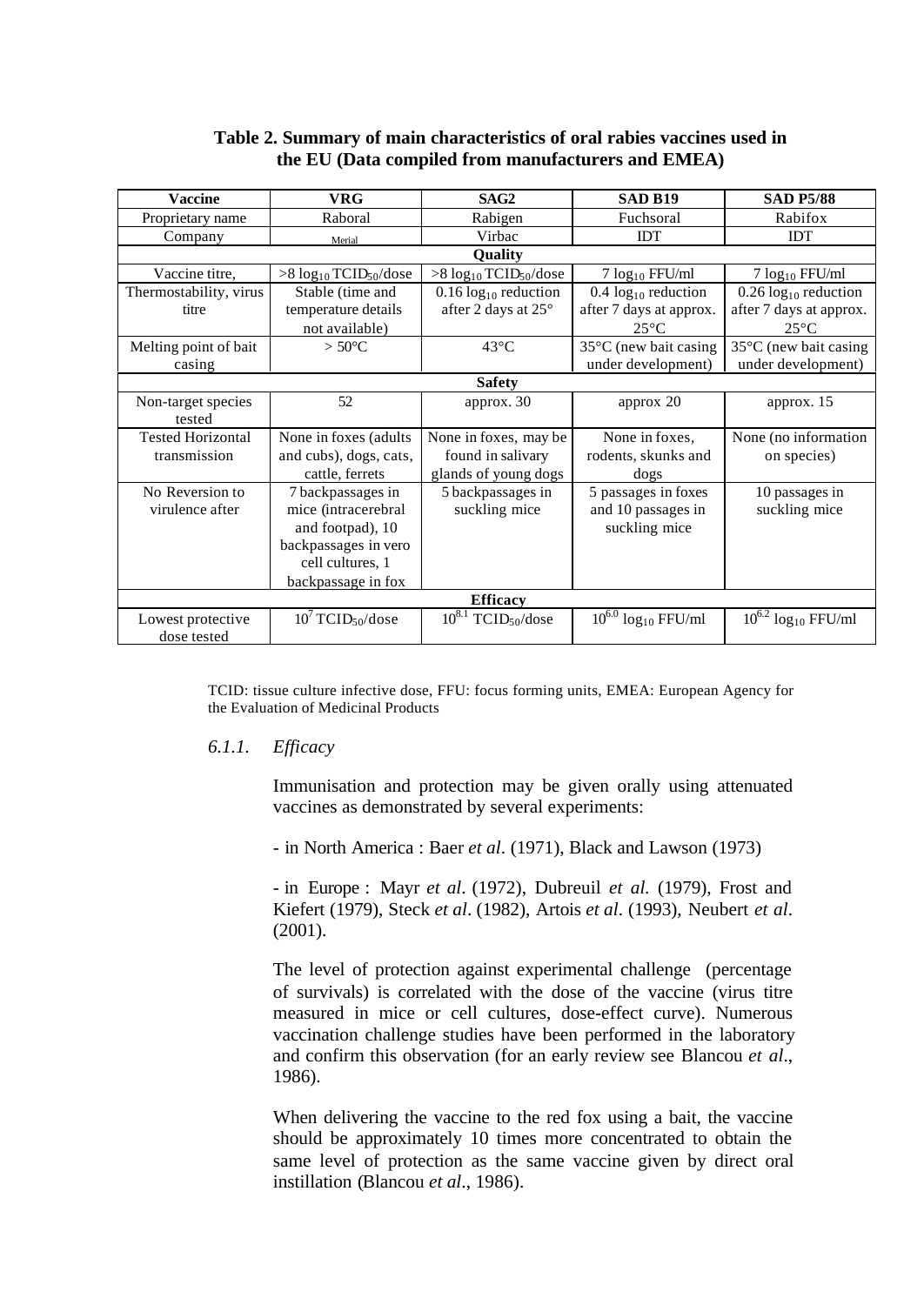#### *6.1.2. Immunity: "booster" effect and maternal immunity*

The FAIR project CT 97 – 3515, "Wildlife vaccination against rabies in difficult and emergency situations and its potential impact on the environment", included a task aimed at studying several aspects of fox and fox cub immunity. The following results are summarised from the final report for this task and from other recent scientific papers.

Compared with one single oral vaccination (VRG or SAG2), two vaccinations with an interval of 35 days with the same vaccine give no advantage in terms of

- (i) antibody level four months later,
- (ii) cell-mediated immune response, and
- (iii) protection to challenge (Lambot *et al*., 2001).

In addition, a field study has demonstrated that no significant benefit for immunisation of adult and young foxes was obtained by two delayed distributions of baits (Bruyère *et al*., 2000). On this basis, no immunological reason for performing double vaccination exists.

Four-to-five week old fox cubs are able to respond to varying extents to oral vaccination with VRG or attenuated rabies viruses such as SAG2 and SAD B19, depending on the existence of maternal immunity. When born from non-vaccinated vixens or from vixens vaccinated with VRG, cubs develop a complete protective immunity against mortality from rabies challenge (Blasco *et al*., 2001). Cubs born from vixens vaccinated with SAG2, and which are vaccinated with SAG2 produce a lower neutralising antibody response after vaccination than cubs vaccinated with VRG. In addition, they are less well protected against challenge (FAIR CT 97-3515, part 1. Immunological evaluation in captive foxes of new methods of oral vaccination, 2002).

Müller *et al*. (2001) with the SAD B19 vaccine, had shown a strong interference between passively and actively acquired immunity. With the SAD B19 vaccine, this interference affected the ability of 7 out of 10 fox cubs to resist the virus challenge.

The results indicate that VRG is better able to overcome the effects of maternal immunity than other vaccines.

#### *6.1.3. Safety*

Rabies vaccines have various levels of attenuation and there have been several meetings organised by the WHO aimed at defining the safety and efficacy requirements for the oral rabies vaccines.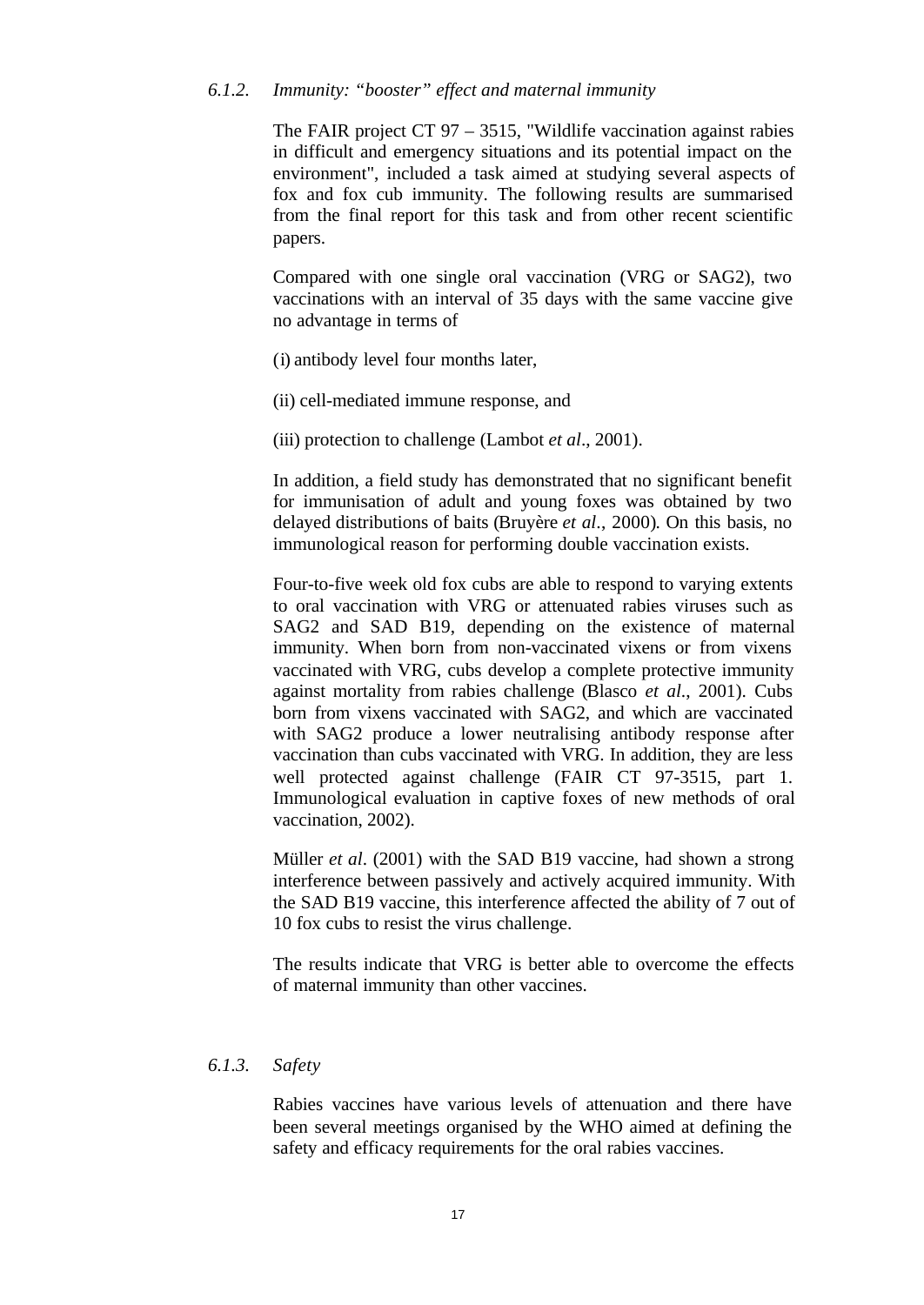Safety requirements recommended by the WHO deal with safety in target species (the red fox) and non-target species, such as wild carnivora and rodent species. Following the discovery that the original SAD Bern strain is highly pathogenic for the baboon by the oral route (Bingham *et al.*, 1992), non-human primates have been added to this list as a model for human exposure to vaccines (see also chapter 6.1). Table 3 summarises the main results on the residual pathogenicity of these vaccines.

**Table 3. Summary of the main results from safety trials carried out on target and non-target species using the VRG, SAG2 and SAD B19 vaccines (When no reference is given, results have been drawn from WHO reports 1989-1998).**

| <b>Vaccines</b> | Carnivora                                                                                                                                             | <b>Rodents</b>                                                                                         | Immunocompromised<br>mice                                                                                 | <b>Non human Primates</b>                                                                                                              |
|-----------------|-------------------------------------------------------------------------------------------------------------------------------------------------------|--------------------------------------------------------------------------------------------------------|-----------------------------------------------------------------------------------------------------------|----------------------------------------------------------------------------------------------------------------------------------------|
| <b>VRG</b>      | No pathogenicity                                                                                                                                      | No mortality                                                                                           | No mortality<br>In 40 SCID mice<br>$(10^9 \text{TCID}_{50})$                                              | No pathogenicity for<br>11 chimpanzees<br>$(10^9$ PFU/ml)<br>24 Common squirrel<br>monkeys $(10^8$ PFU/ml)<br>(Rupprecht et al., 1992) |
| SAG2            | No pathogenicity                                                                                                                                      | No mortality                                                                                           | No mortality<br>In 10 SCID mice<br>$(10^8 \text{ TCID}_{50})$                                             | No pathogenicity for<br>10 baboons<br>$(10^9$ PFU)<br>(Bingham et al., 1997)                                                           |
| SAD B19         | No pathogenicity<br>in several species<br>Pathogenic for Skunk<br>at high doses $(10^9 \text{ FFU})$<br>(Rupprecht et al., 1990,<br>Vos et al., 2002) | Up to 6% mortality<br>in several European<br>wild species<br>(Artois et al, 1992,<br>Vos et al., 1999) | No mortality in 10 SCID<br>mice $(10^{7.4}$ FFU),<br>mortality in<br>$2/10$ nude mice<br>$(10^{7.3} FFU)$ | No pathogenicity for<br>12 baboons<br>$(10^{8.3} FFU)$<br>(Vos et al., 1999)                                                           |

TCID: tissue culture infective dose, FFU: focus forming units, PFU: plaque forming units, SCID: severe combined immunodeficient mice

While thermostability of oral rabies vaccine viruses is essential to guarantee vaccination success, vaccine viruses that remain stable over a prolonged period of time could also pose a potential safety risk. This is because all presently available commercial oral rabies vaccines, live-modified or recombinant-based, are self-replicating and not completely without risks (Rupprecht *et al*., 1996). Baits containing oral rabies vaccines that are thermostable over a long period of time and that are not consumed by the target species could therefore be considered as potential bio-hazardous waste (Maurer and Guber, 2001). However, generally, most vaccine baits disappear within 7 days following distribution in the field (Brochier *et al*., 1988; Hadidian *et al*., 1989).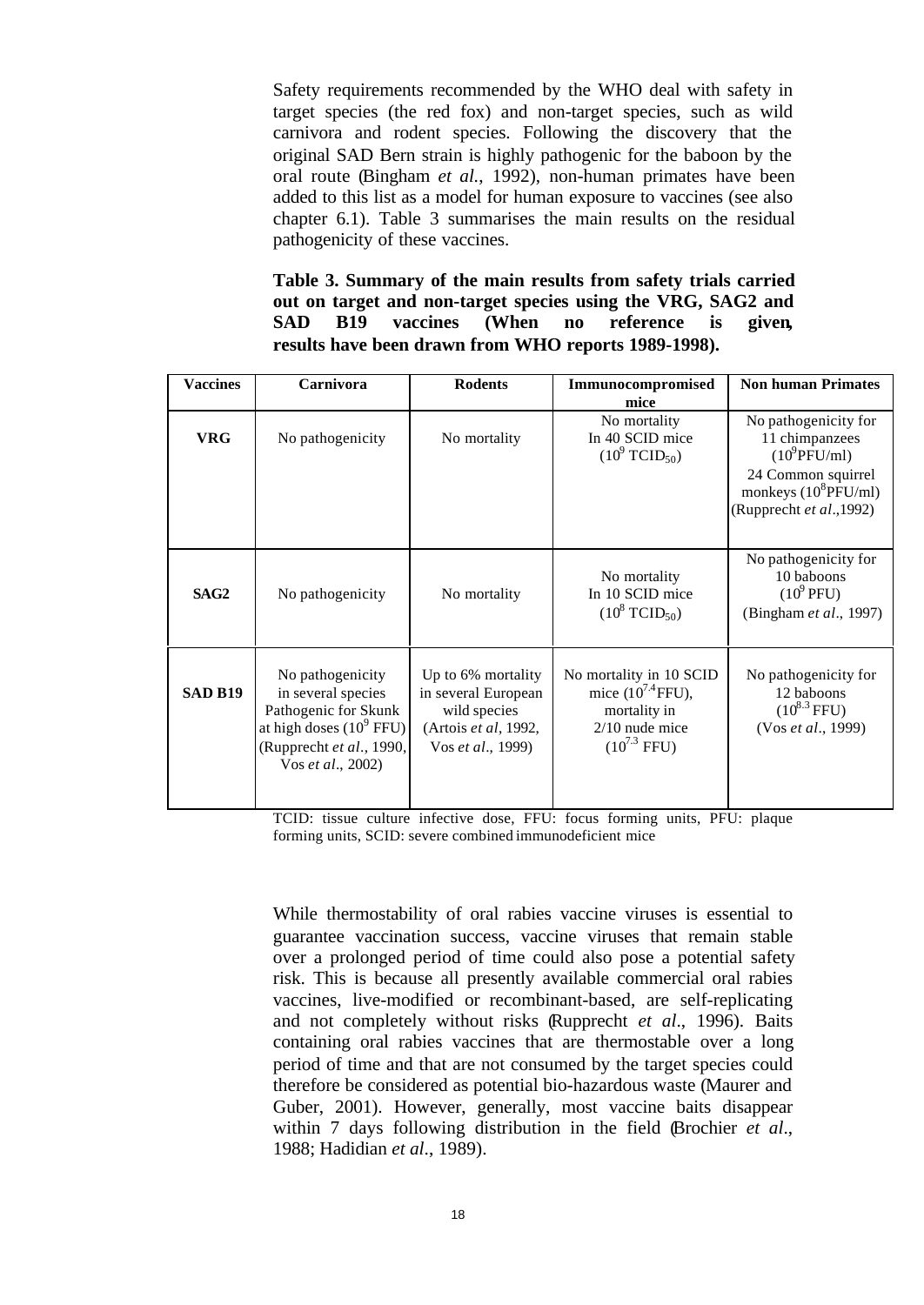## **6.2. Vaccine and Bait stability**

The FAIR project CT 97 – 3515, "Wildlife vaccination against rabies in difficult and emergency situations and its potential impact on the environment", included a task studying the stability of all the vaccine baits available in the EU. The consortium gathered all the major scientific teams involved in oral vaccination in the EU (Belgium, France, Germany, Italy) and Switzerland. During a multi-site trial conducted in each of the above mentioned countries in spring, summer and autumn 1999 and a comparative controlled trial conducted in Italy in summer 2000 single batches of a genetically engineered rabies recombinant vaccine (VRG) and three attenuated rabies virus vaccines (SAG2, SAD B19, SAD P5/88) were tested for 21 days post-delivery under varying local conditions (shade, half-shade, sunlight).

The stability of the vaccine baits in terms of virus titre and physical stability of the bait casing was recorded over a 3-week period in relation to temperature, sunlight and rainfall.

At temperatures below 30°C, as reflected in trials during spring and autumn, virus titres in attenuated vaccines were only slightly reduced during the 3 week observation period, whereas all attenuated vaccines showed a significant loss of titre when exposed to high temperatures (30°C or above). The recombinant VRG vaccine retained a protective titre at all temperatures studied.

Significant differences in bait casing stability were observed between vaccines when exposed to high ambient temperatures (30-35°C) and rainfall. Under such extreme conditions only the VRG bait casing remained stable. The casings of attenuated vaccines disintegrated more or less completely following exposure to high temperature and rain, SAG2 showing an intermediate resistance and the SAD B19 and SAD P5/88 baits being least resistant. The loss of titre in attenuated vaccines at elevated temperatures is presumably aggravated by disintegration of bait casing leading to less physical protection of the vaccine capsule.

In the experiments performed in the FAIR project some trials demonstrated contrasting results and it is therefore difficult to draw firm conclusions on the basis of the data. However some relevant stability characteristics were identified:

- The VRG bait was always delivered with a high titre and was highly stable in all trials.
- The SAG2 bait was delivered with a high titre in 6 out of 7 trials. In trials where the mean maximum temperature near the baits did not exceed 30<sup>o</sup>C, the SAG2 bait remained stable for 21 days in 5 out of those 7 trials.
- The SAD B19 bait was delivered with a high titre in 4 out of 5 trials. In trials where the mean maximum temperature near the baits did not exceed 30°C, the SAD B19 bait remained stable for 21 days in 4 situations out of 9.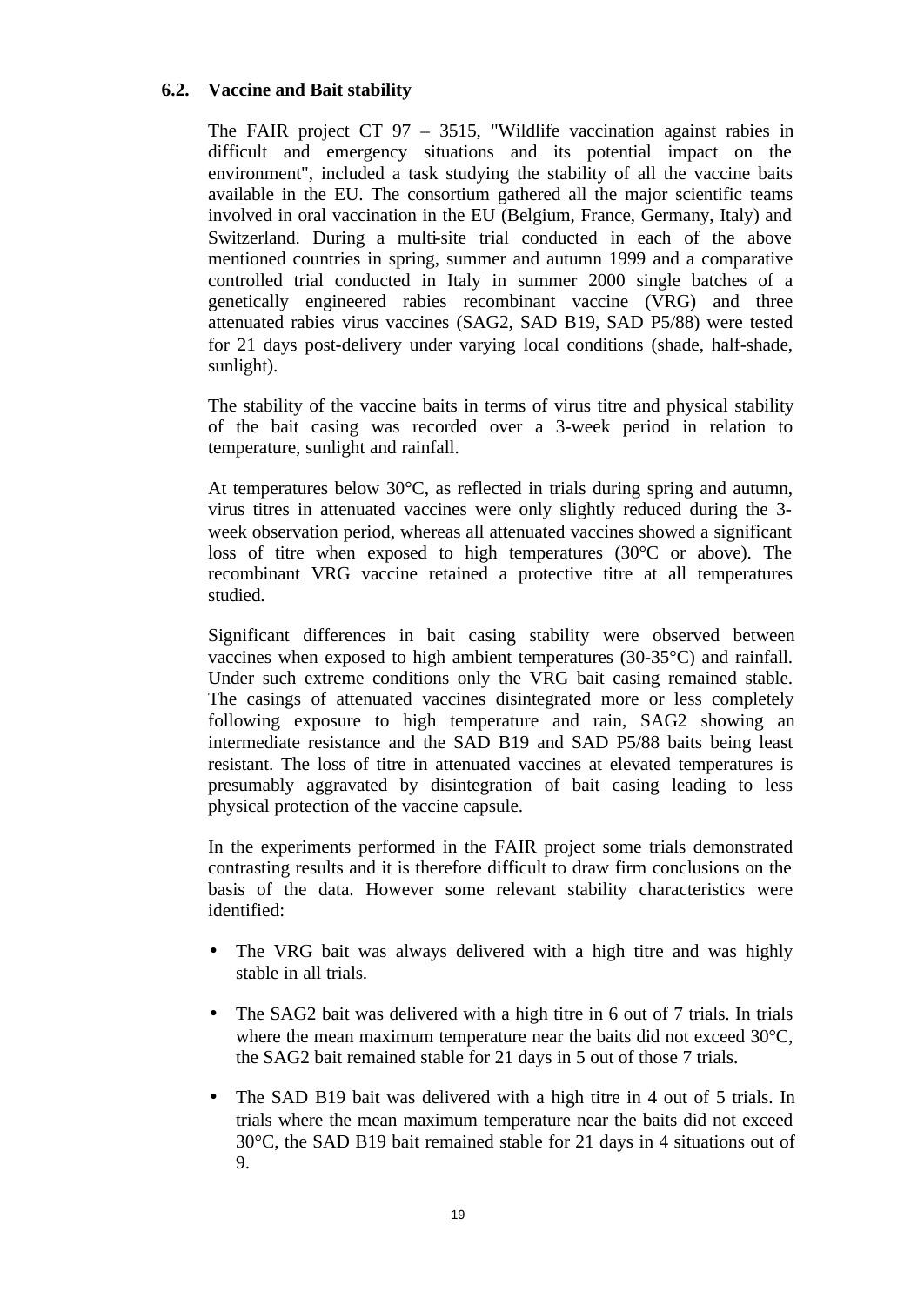- The SAD P5/88 bait was delivered with a high titre in 2 out of 4 trials. This could not be interpreted as mere instability as the titres were even initially below the threshold level and no dramatic decrease indicative of instability was observed.
- Moreover, the SAD B19 bait casing was less stable than the VRG and the SAG2 bait casing when the mean maximum temperature exceeded 30° C.
- The SAD P5/88 vaccine was the least stable of all the vaccines tested in these trials.

Based on data available from the manufacturers and results from the FAIR project, under all conditions VRG appeared to be the most stable.

#### *6.2.1. Field observations*

In practical use, all of the above-tested vaccines (VRG, SAD B19, SAG2, SAD P5/88) have been shown to effectively reduce the incidence of rabies in wildlife, thereby helping to eliminate rabies in large European areas (Aubert *et al*., 1994; Schlüter *et al*., 1997; Müller, 1997; Müller and Schlüter, 1998; Vos *et al*., 2000; Breitenmoser *et al*., 2000; Brochier *et al*., 1990, 2001).

Vaccine and bait stability is, however, an important criterion for the efficacy of oral vaccination programmes. Several field observers provided direct or indirect evidence that field efficacy also depends on the dose of the vaccine (virus titre), on the stability of the vaccine titre, and on the stability of the bait envelope:

- Balbo and Rossi (1988) described oral vaccination in Italy (1984- 1987) and observed that vaccine (SAD B19) stability in field conditions proved to be correlated negatively with environmental temperature, in particular when the maximum temperature approached 30°C. They found that the observed lower seroconversion rate in foxes corresponded with the rapidly decreasing virus titres from vaccines collected on the terrain.

- Thomas *et al.* (1989) explained abnormal discrepancies between tetracycline and seroconversion rates observed in some vaccinated areas in Belgium by hypothesising a rapid decrease in vaccine titre in baits in these areas.

- Masson *et al*. (1996) obtained a better field efficacy for the SAG1 vaccine bait (decrease in rabies incidence) following progress made in ensuring the stability of both the vaccine and the bait casing at higher temperatures. Similar observations were made by the Swiss team when they used the SAG1/2 vaccine (Zanoni *et al.*, 2000).

- Aubert *et al*. (1994), then Masson *et al*. (1996) showed constant differences in the efficacy in decreasing rabies incidence by the three vaccine baits distributed in France : the decreasing efficacy order was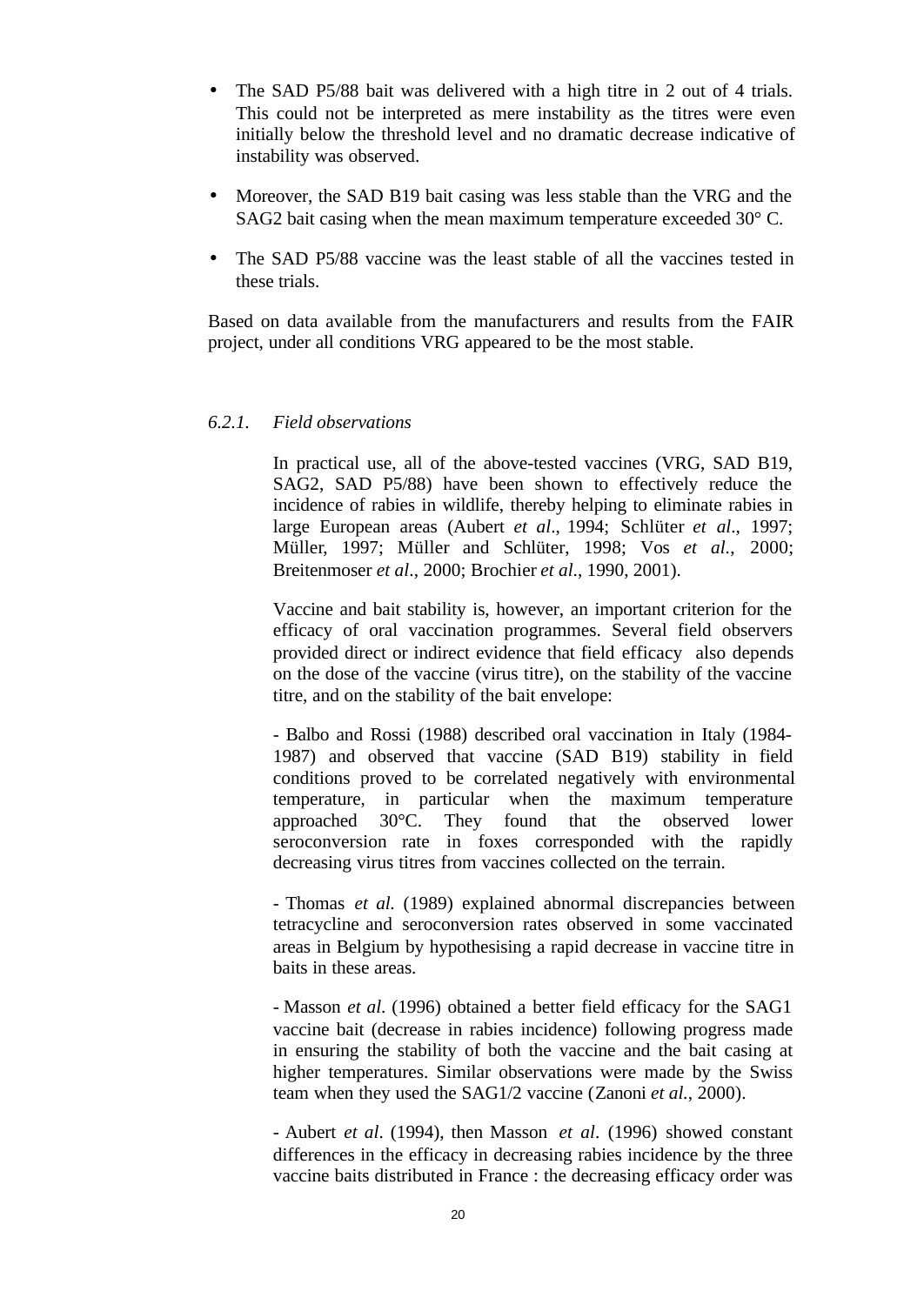VRG, SAG1 and SAD B19. These results were observed repeatedly following several vaccination campaigns, which covered very large areas encompassing various milieus and epidemiological conditions: 23,000 km², 37,800 km² and 31,300 km² for the VRG, SAG1 and SAD B19 bait respectively. The same authors observed that the stability of the vaccine and the bait envelope measured in the field varied similarly. The melting point of the bait envelope was shown to be above 50°C, equal to 43°C and below 40°C for the VRG, SAG1 and SAD B19 baits respectively (Masson *et al*., 1996) (see also Table 2).

## **6.3. Monitoring of vaccination**

The WHO expert committee on Rabies (1992a) states that most field trials with oral vaccination employ three methods of evaluation:

- testing for the occurrence of a biomarker (usually tetracycline), which is incorporated into the bait, in the target species;

- examining sera from the target species for rabies virus neutralising antibody;

- analysing the incidence of rabies in animals before, during and after the oral vaccination programme.

When using attenuated rabies virus vaccines, typing of rabies virus isolates originating from vaccination areas needs to be performed to distinguish vaccine strains from field rabies strains. Freshly collected sera are preferred for virus neutralising antibody titration.

Most Western European countries carry out these follow up investigations. In some countries, the titration of the vaccine in baits sampled during bait distribution ("out of the helicopters") is also performed as this allows the stability of the vaccines to be checked during the carrying out of vaccination in local field conditions.

Several biases may arise when studying only the evaluation of rabies incidence, because it depends on the collection of animals for diagnosis. The intensity and quality of sampling depend on the motivation of the general public, veterinarians, and the facilities of veterinary authorities of the administrative units of different countries. These conditions may vary between areas and also from year to year. Unfortunately there is no easy way to measure the quality of the sampling. The method of choice for rabies diagnosis is the fluorescent antibody test (WHO, 1996; OIE, 2000).

#### *6.3.1. Bait uptake*

Tetracycline is recommended by the WHO as a marker of bait uptake and provides a life-long marking of bones and teeth that is easily detected on post-mortem. It is inocuous for both target and non-target species and is very stable when incorporated into baits. So far,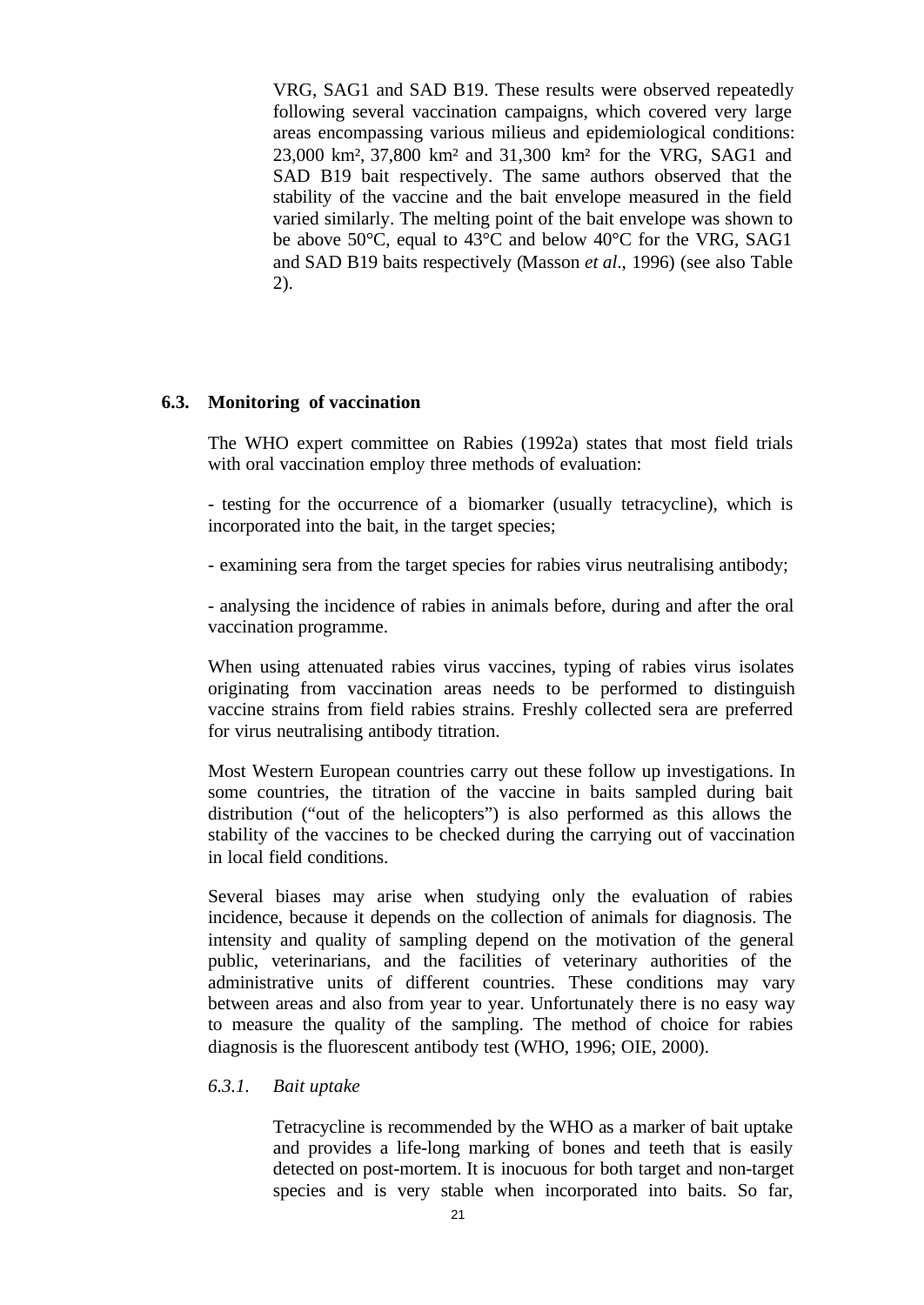tetracycline is considered as the best long term post-mortem tissue marker and is the most commonly used. Other biomarkers have been assessed in small-scale field trials: Sulfadimethoxine (broadspectrum antimicrobial, short-term ante-mortem seromarker), Iophenoxic acid (relatively long-lived, 6-12 weeks, seromarker), and Rhodamine B (ante-mortem external marker). Due to either insufficient reliability, unfeasibility or cost, the latter markers were never used for assessing bait uptake rates in vaccinated fox populations. Thus, there is no currently available effective marker which could be used instead of tetracycline.

Determination of tetracycline uptake provides an easy way of monitoring bait uptake and is especially useful when identifying other causes for vaccination failure.

It should be considered, however, that monitoring tetracycline uptake alone may lead to overestimating the vaccination efficacy:

- Fluorescence in teeth may be observed without any tetracycline absorption or foxes may find other sources of tetracycline besides vaccine baits (e.g. other possible sources of tetracyclines include placental remnants from cows treated with tetracyclines for infections associated with retained placentas, or from scavenging fish from fish farms where tetracyclines may be used). Therefore, if tetracyclines are proposed to be used as a marker, it is necessary to estimate "the background level" of tetracycline in fox populations before the beginning of an oral vaccination programme.

- Foxes may only consume the attractive casing of the bait and discard the vaccine sachet/vaccine, hence leading to foxes found to be positive for tetracycline but negative for rabies antibody titration.

- Contact between the vaccine suspension and the oropharyngal mucosa may be insufficient for immunisation but sufficient for tetracycline fixation.

The minimum dose of tetracycline per bait sufficient to mark an adult fox has been estimated as equal to 10 to 15 mg tetracycline/kg of fox weight (Cliquet *et al*., 1995). The tetracycline dose in one bait, greater than or equal to 150 mg is equivalent to 25 mg/kg of adult fox. Considering the weight of young foxes, a fox cub consuming only one fifth of the envelope of one bait (i.e. 8 g) will be shown to be "tetracycline positive". Therefore, overestimation of vaccination coverage, based on tetracycline as a marker, is probably greater with fox cubs than with adult foxes.

Tetracycline examination facilitates the epidemiological surveillance of rabies in areas freed of the disease and where vaccination is no longer practised. It allows an assessment of the level of animals which are still marked (tetracycline fixation is lifelong).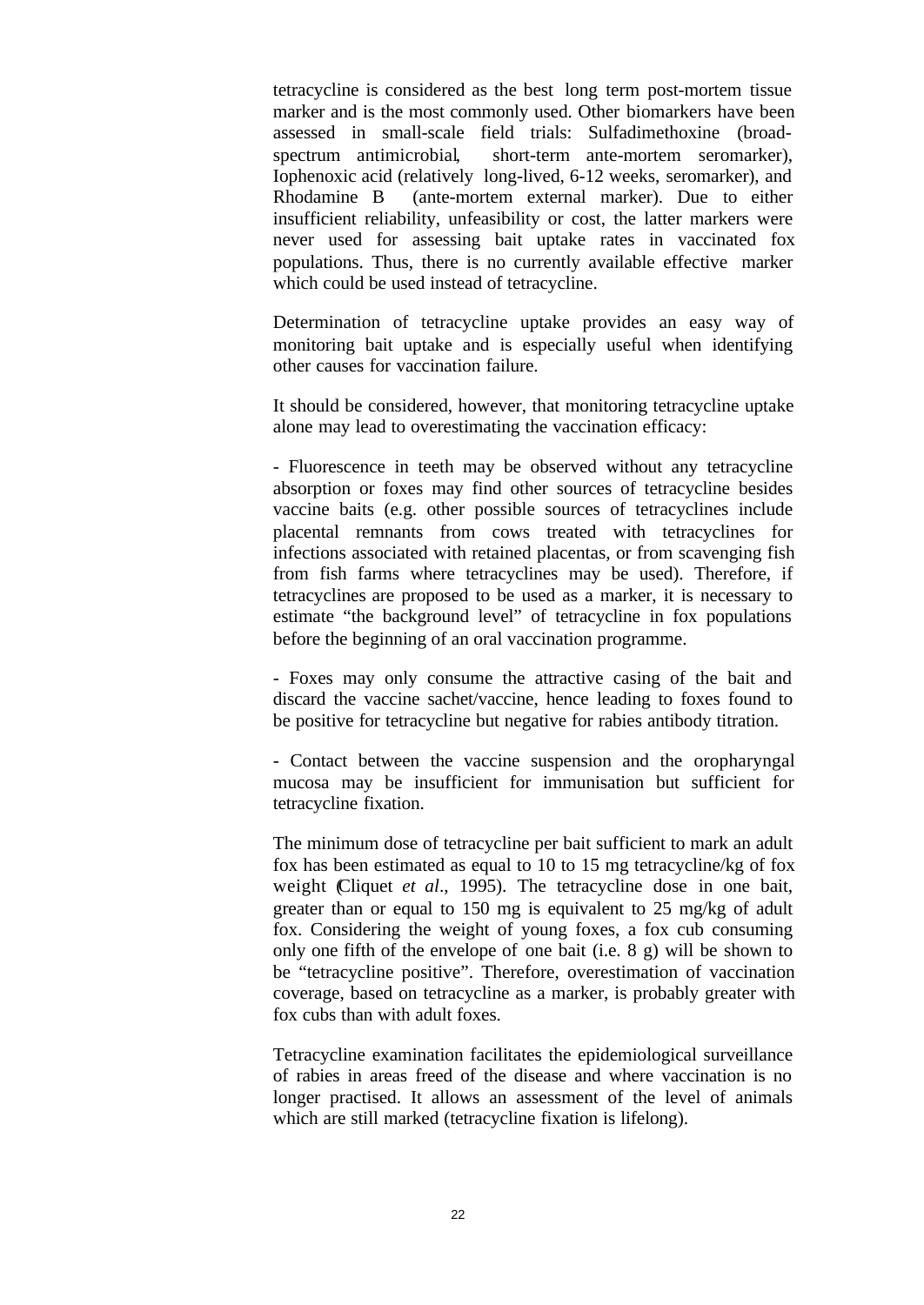## *6.3.2. Fox immunity*

The most efficient and commonly used method to assess the efficacy of rabies oral vaccination campaigns is to measure the antibody response after vaccination in the target species. The methods currently recommended by the WHO and the OIE are the rapid fluorescent focus inhibition test (RFFIT) and the fluorescent antibody virus neutralisation test (FAVN test) (Cliquet *et al*., 1998; Aubert *et al*., 2000).

However, in continental Europe, fox serum samples collected in the field by hunters, gamekeepers or by technicians are in most cases "body fluids". The RFFIT, and any other cell culture-based techniques, require a specialised laboratory with fluorescent microscopy and facilities to handle tissue culture and the virulent rabies virus. These tests are sometimes too sensitive to cytotoxicity that occurs with bad quality samples, possibly leading to false positive results (WHO, 1992a), and they have to be standardised using an appropriate standard as a control.

A simple test (ELISA test) has been developed, and has been used in France since 1992, which is rapid, safe and economical for largescale serological and epidemiological surveys following vaccination programmes. This test can be used to accurately titrate highly contaminated body fluids obtained from animals killed in the field (Cliquet *et al*., 2000). A European interlaboratory standardisation programme using this ELISA has been carried out recently and demonstrated an almost perfect agreement between four European laboratories (FAIR project CT 97-3515, Cliquet, personal communication). This ELISA test system facilitates serological evaluation of oral vaccination campaigns within European countries.

## *6.3.3. Rabies incidence*

WHO recommends the examination of at least  $8$  foxes/100 km<sup>2</sup> for rabies each year. Priority needs to be given to examining and testing those animals showing abnormal behaviour suggestive of rabies. Animals found dead, such as road-kills, are also useful sources for rabies diagnosis as these animals can be considered to be suspect animals.

## **7. VACCINATION STRATEGY**

Vaccination programmes are required to be conducted and continuously monitored by a scientific team dedicated to this task. The team needs to be trained in field surveys and use validated laboratory methods for rabies diagnosis, titration of vaccines, evaluation of bait uptake by the target species, and rabies antibody titration. The whole procedure, including bait distribution in the field, needs to be carefully processed, followed and documented.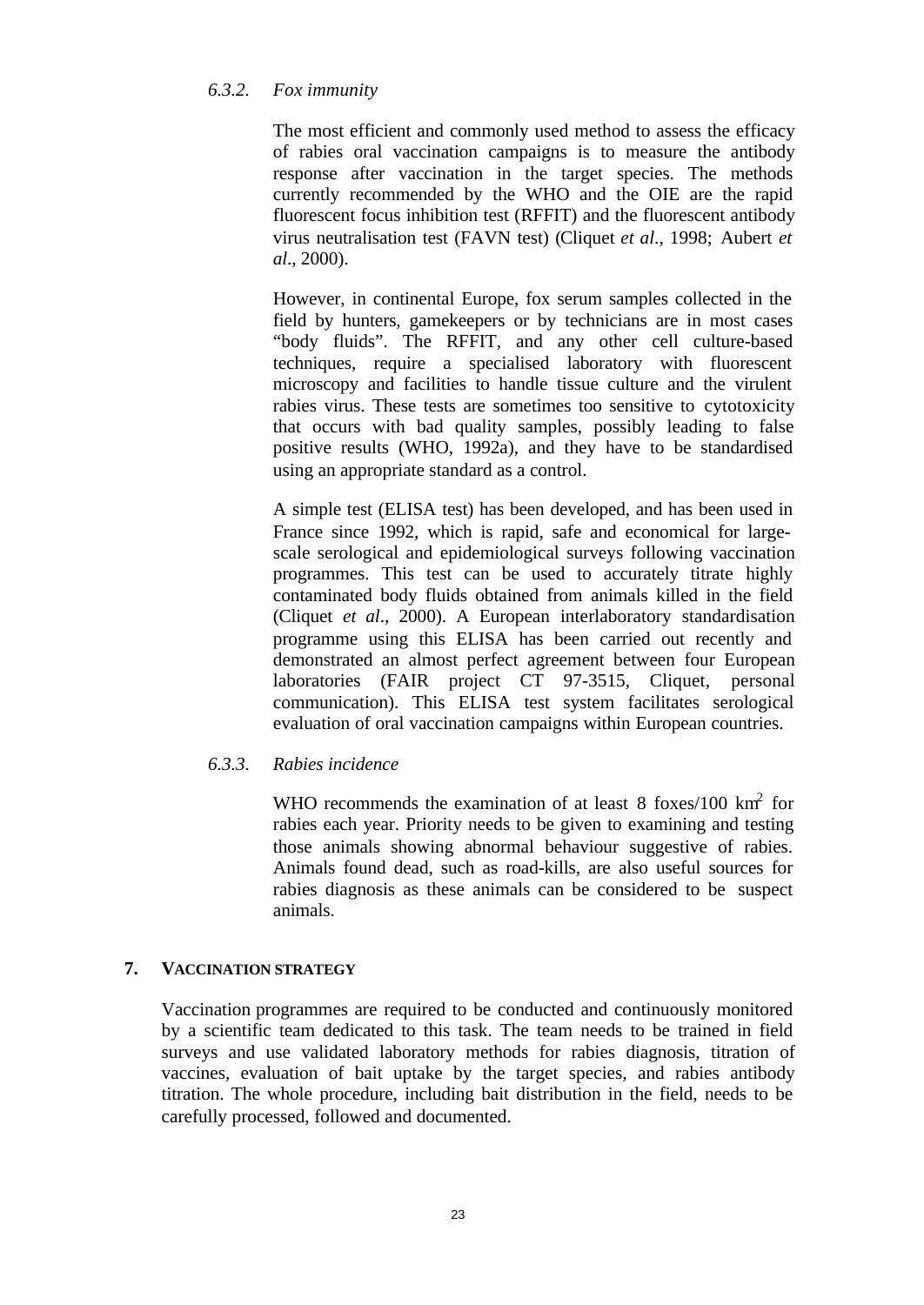## **7.1. Population dynamics**

## *7.1.1. Introduction*

It is a well-known phenomenon that, after the end of a rabies epizootic in a given area, the local fox population shows a strong increase (Vos, 1995; Wachendörfer *et al*., 1996; Breitenmoser *et al*., 2000; Chautan *et al*., 2000; Aubert *et al*., 1993). This is experienced as a typical consequence of a rabies vaccination campaign.

The increasing abundance of the vector species also has a considerable impact on the success of an oral vaccination campaign, especially if the control measures have to be applied over several years. Problems of persisting rabies, experienced during the final phase of the rabies epizootic in Switzerland, Belgium and Germany, coincided with a growing fox population, showing the need to adapt the rabies control strategy to the increased fox population.

In situations of continued vaccination campaigns, it is crucial to compensate for the higher abundance of the vector species through an adjustment of the vaccine bait distribution. Although this seems to be an obvious recommendation, such an adjustment was not foreseen when rabies control programmes began. As a consequence, reliable data on the dynamics of the vector population were usually not gathered and hence not available when the problem arose. The following section summarises the underlying mechanisms, using empirical data or estimations for illustration purposes.

The course and the amplitude of a fox population increase can however vary according to local conditions, and it is therefore indispensable to monitor and analyse each local situation carefully.

## *7.1.2. Dimensions of the increase*

Although empirical data are available on trends in fox populations during the course of vaccination campaigns (Breitenmoser *et al*., 2000) it is also possible to extrapolate models of fox population changes under various circumstances. If a closed population is infected with rabies virus, the population will decrease until the density falls below the threshold value of rabies persistence (Fig. 6). From there, the population will re-increase up to the carrying capacity of the habitat, following a sigmoidal shape. The dimensions of the population growth are not precisely known, as there is a lack of reliable census data for fox populations. Usually, the population dynamic is estimated from mortality data, such as the hunting bag or road kills. These data sets indicate that the increase continues for 5– 10 years after a population reaches a minimum, and that the amplitude of the increase can be from 4–5 up to 10 fold compared to the minimum. The maximum population density depends on the carrying capacity of the habitat and differs from area to area. The threshold density of rabies persistence (the minimum population density at which the disease can persist) is also influenced by the landscape and topography, but is probably a relatively constant value.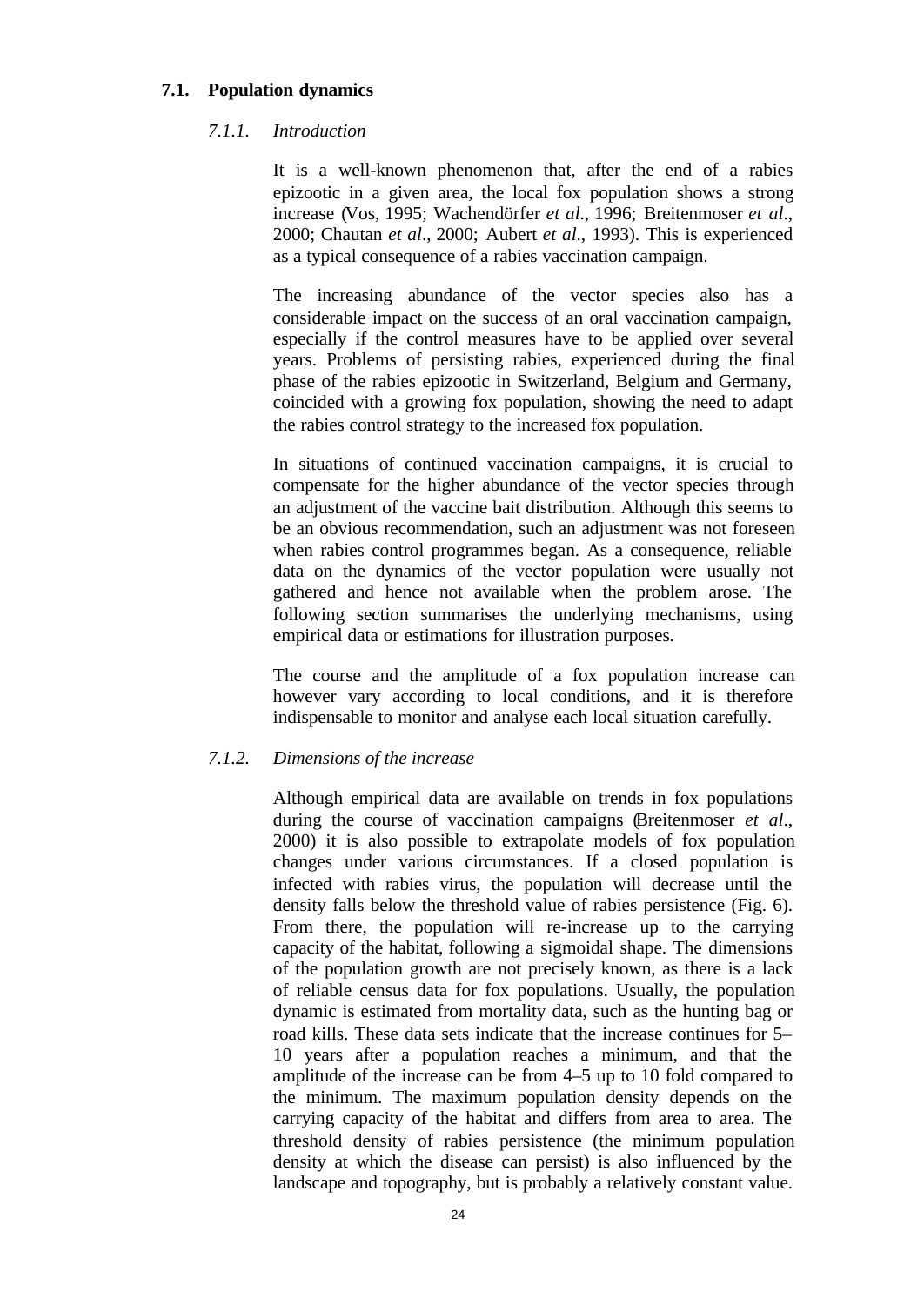In a real situation (i.e. in a non-isolated fox population) and in the absence of rabies control measures, a local increasing population will probably face a re-infection before it reaches the carrying-capacity density again, and will hence fluctuate in the longer term around the threshold value of rabies persistence (Breitenmoser, Personal communication) (Fig. 6).



Figure 6: Course of a fox population increase after a rabies infection (Rab). The disease disappears when the population density (N) falls below the threshold value of rabies persistence  $(K_R)$ . The population increases in an S-shaped curve until it reaches the carrying capacity of the habitat (K). The population growth is characterised through the amplitude (A) and the duration (P) of the increase.  $K_R$  is a conjunct of fox population density and contact rate

## *7.1.3. Influence of herd immunity and population size on the success of the vaccination campaign*

The herd immunity, used as a standard immunological term, is a relative measure of the immunity of a population (fraction of individuals protected against infection), and it does not indicate the absolute numbers of immune or susceptible foxes in the field.

The oral immunisation of foxes against rabies has two goals: (i) to defeat the infection in a given area, and (ii) to prevent the local population from becoming re-infected. The first goal requires the rapid increase in the herd immunity – experience has proven that three vaccination campaigns might be enough to eradicate rabies from a certain region (Masson *et al*., 1996), whereas the second goal is the maintenance of a sufficient herd immunity as long as the infection persists in neighbouring areas.

It is obvious that the second goal needs to take into account the increase in the fox population. Assuming that the oral vaccination of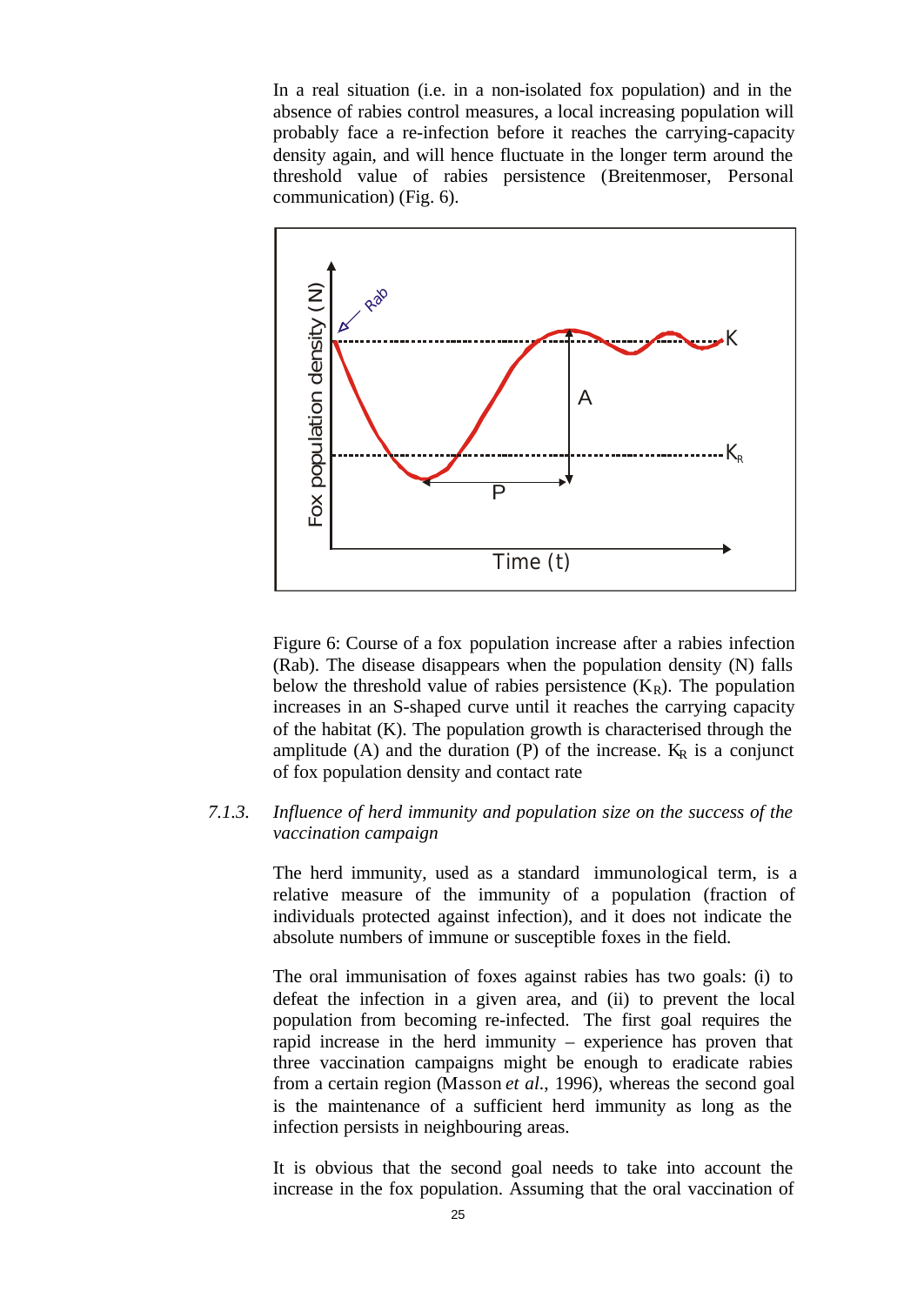foxes starts when the population is at its lowest (Fig. 7), the herd immunity will increase along with the number of vaccination campaigns but will never cover the entire population. Typical values for the herd immunity, evaluated from tetracycline analyses, ranged from below 50% up to 90% in adult foxes (when antibody titration is used these percentages might be 30 to 80% respectively). When the population increases after the start of the vaccination campaigns, the number of susceptible foxes may also increase, as indicated in Fig. 7. This is not a problem as long as the density of susceptible individuals remains below the threshold density of rabies persistence. However, if this threshold value is exceeded, the population remains susceptible to the disease.



Figure 7: Population growth with oral vaccination of the vector population.

In Figure 7, the population increase follows the sigmoidal curve up to the carrying capacity K. Due to the vaccination campaigns, most foxes are immune against rabies. However, the herd immunity will never be 100 %; a certain proportion of the population will always be susceptible to the disease. If the herd immunity is below 100%, the probability of transmission of infection depends on contact rate in the region and transmissibility. As long as the density of the susceptible individuals remains below the threshold density of rabies persistence  $K_R$  (situation A), the oral vaccination campaign will still be successful. If, however, the density of the susceptible foxes exceeds  $K_R$  (situation B), the disease will persist even if the herd immunity increases.

A high level of herd immunity may give a false feeling of security when the absolute number of non-immunised foxes is high. In other words, the herd immunity required to eliminate rabies or protect a population from re-infection is required to increase along with the population. Once an absence of rabies cases is reached at a certain herd immunity level, that level of herd immunity will need to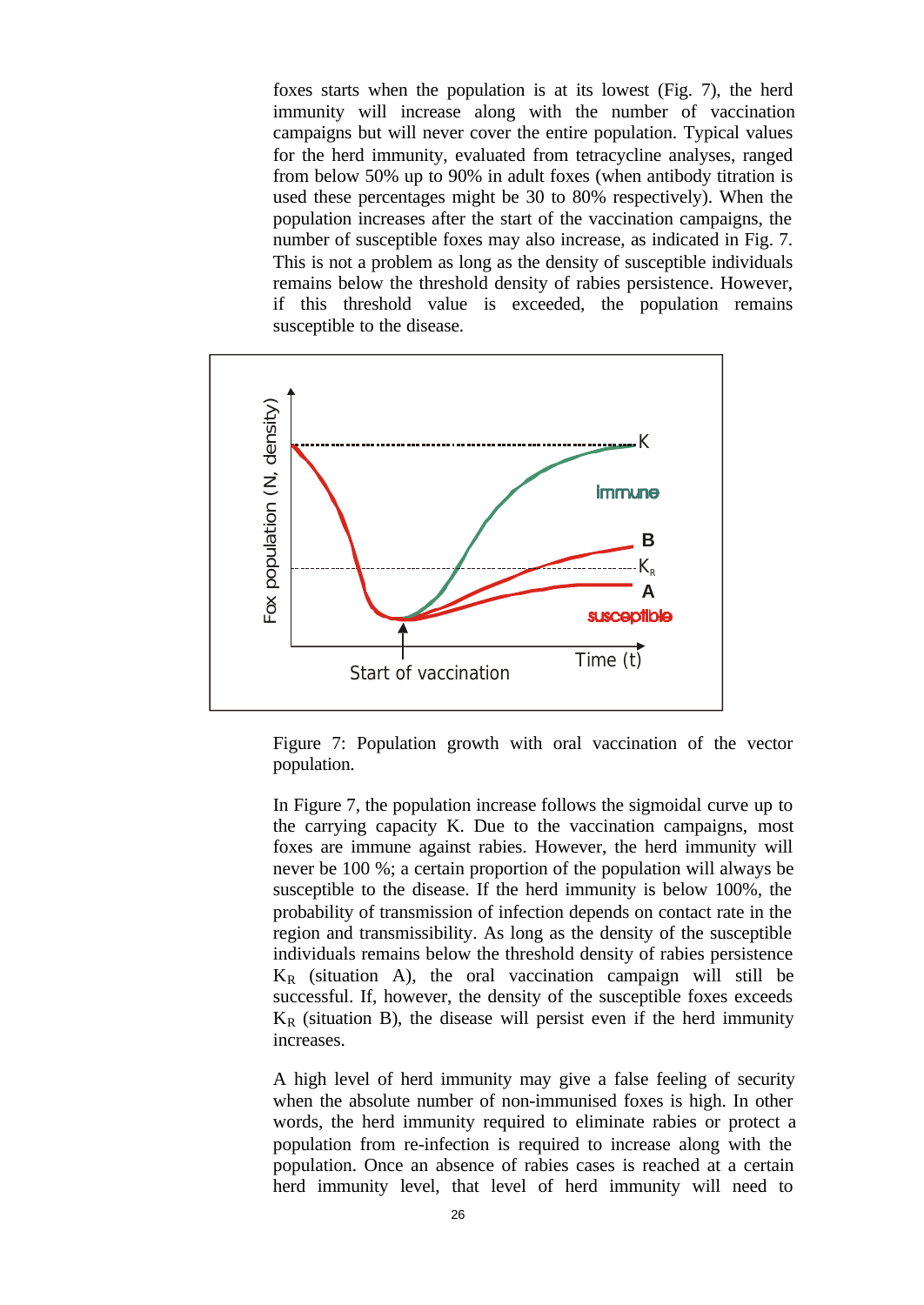increase with the increasing fox population in order to prevent a reoccurrence of cases. If, in a given moment, a herd immunity was empirically found to be enough to defeat rabies, a higher herd immunity may be needed to prevent a re-infection of the same population some years later, due to the increase in the population in the intervening period.

## *7.1.4. Modification of vaccination strategies to account for the fox population increase in prolonged vaccination campaigns*

To allow for an adaptation of the rabies control strategy to the increasing fox density, the fox population should be monitored. It is not enough to sample a constant number of foxes in order to determine the herd immunity, an indicator for the dynamics of the population is needed. Such indicators can be the hunting bag, road kills, night counting, and line transects (see chapter 5.2) etc.. Even if such parameters do not really indicate the absolute number of foxes, they will be satisfactory for the population trend to be followed.

An additional complication is that an increasing population density may also influence the social structure and behaviour and the land tenure system of the fox. Social group ("family") composition, dispersal patterns and individual home range size may change. Analysis of the rabid foxes and of an independent control sample in regard to age structure and sex ratio would allow identification of the problem categories and permit adequate measures to be taken.

Problems with re-infections typically occur along administrative borders. This is the result of the immediate proximity of vaccinated, increasing fox populations to areas where rabies is endemic. Sometimes, administrative borders are also barriers to the fox movement (as for example the river Rhine between France and Germany), but very often, they are not. In the latter case, the following points need to be observed in order to avoid continued reinfections:

(i) To set up large-scale vaccination zones and

(ii) To strictly synchronise all control measures within the zone and across political or administrative borders.

(iii) A vaccination zone to ideally extend up to the next geographical or artificial physical barrier and include the entire infected area.

## **7.2. Temporal patterns**

The annual frequency of vaccination campaigns is required to be considered with reference to the months of baiting for a variety of campaign strategies. Based on experience in previous oral rabies vaccination campaigns, it is considered important that vaccination campaigns continue for a period of at least two years after the last reported case of fox-related rabies.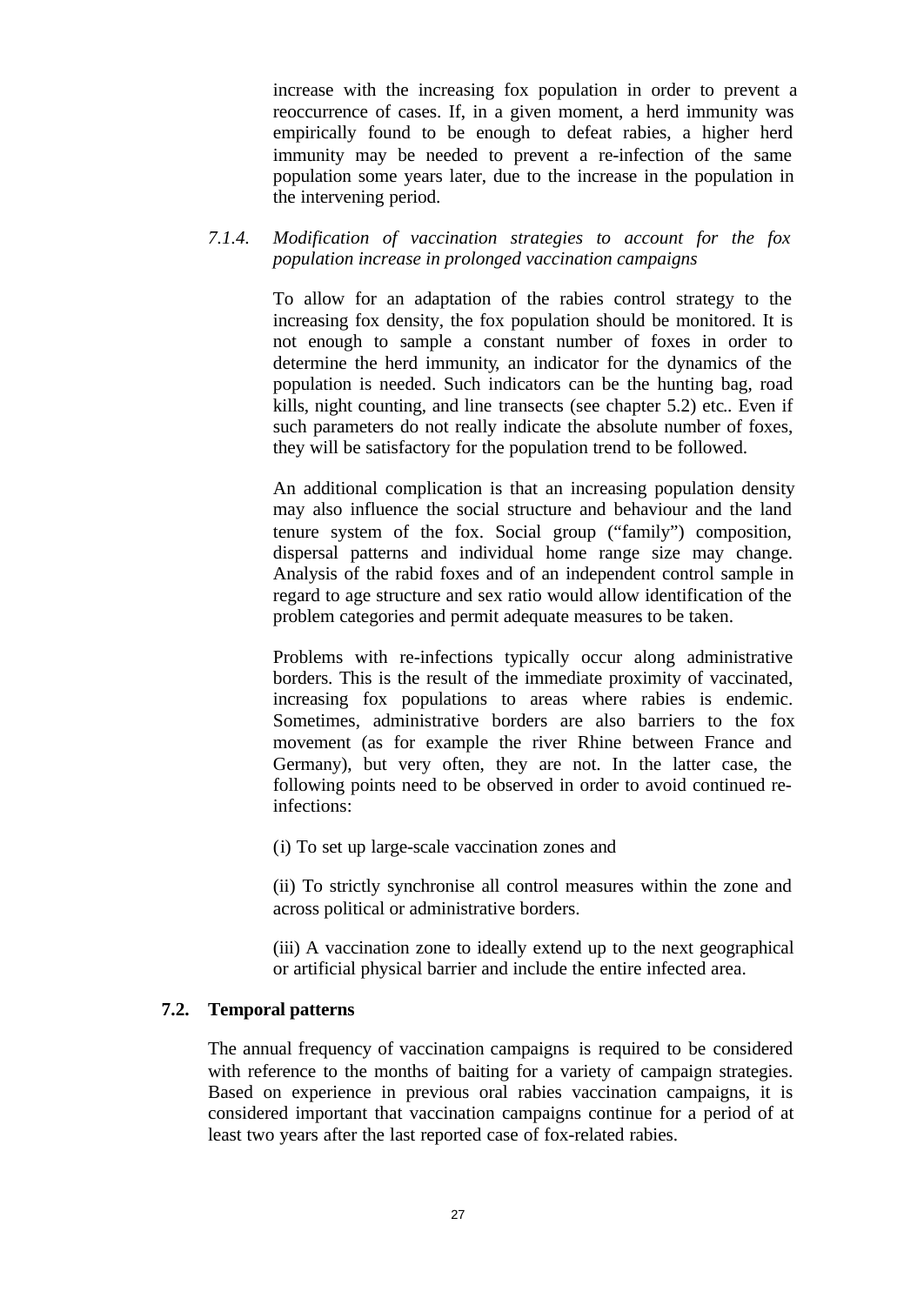## *7.2.1. Regular vaccination campaigns*

The classical pattern of two "single" vaccination campaigns per year, carried out in spring and autumn, has been found to be successful whatever the fox population density. This biannual distribution frequency has been used in all European programmes of oral vaccination that resulted in the elimination of rabies (Zanoni *et al*., 2000; Breitenmoser *et al*., 2000; Bruyère and Janot, 2000; Brochier *et al*., 2001; Besch, 2001).

Spring distributions are preferably carried out in May or June in order to increase the efficient access of fox cubs to baits. However, early spring campaigns carried out in March-April (targeting exclusively the adult fox population at its annual lowest density) were also shown to be beneficial in Belgium, Luxembourg, and several German Bundesländer (Brochier *et al*., 1996, 2001). Where snow is abundant, its melting may degrade the vaccine baits, and in such areas vaccination is preferably performed before the snow starts to melt. Autumn distribution is generally organised in September or October.

In both autumn and spring campaigns, short delayed baiting at intervals ranging from a few days to 3-4 weeks (so-called "double" vaccination strategy), aiming either at inducing an immune booster effect or at increasing the bait uptake rate, is not advisable. However, when vaccination campaigns are initially launched repeated distribution of baits within such a short time interval can be performed. Any effect of such double distribution is probably mediated through increased bait-uptake rate in the fox population by redistributing baits along other flight lines (for targeting foxes that would not have been reached during the first distribution).

## *7.2.2. Additional vaccination of fox cubs at den entrances*

In spring, an additional distribution of vaccine baits at den entrances (targeting fox cubs) may be carried out in focal areas from mid-May to mid-June (Vuillaume *et al.*, 1997). When using rabies modified vaccines, the distribution needs to preferably take place in early-June, because of a potential interference between passive and acquired immunity in fox cubs (Müller *et al*., 2001; Blasco *et al*., 2001; Barrat *et al*., 2001) but only if external maximum temperatures do not exceed 30°C. It should be noted that when directly exposed to the sun, the temperature of baits may be 10-20°C higher than temperatures measured under shelter.

Such distributions can usefully complement the regular spring campaign (Vuillaume *et al*., 1998; Brochier *et al*., 2001; Besch, 2001; Breitenmoser, 1995) but due to their organisational burden and associated cost they can only be applied in limited areas in problem situations (residual rabies foci with high fox population density) and in particular habitats (suburban areas).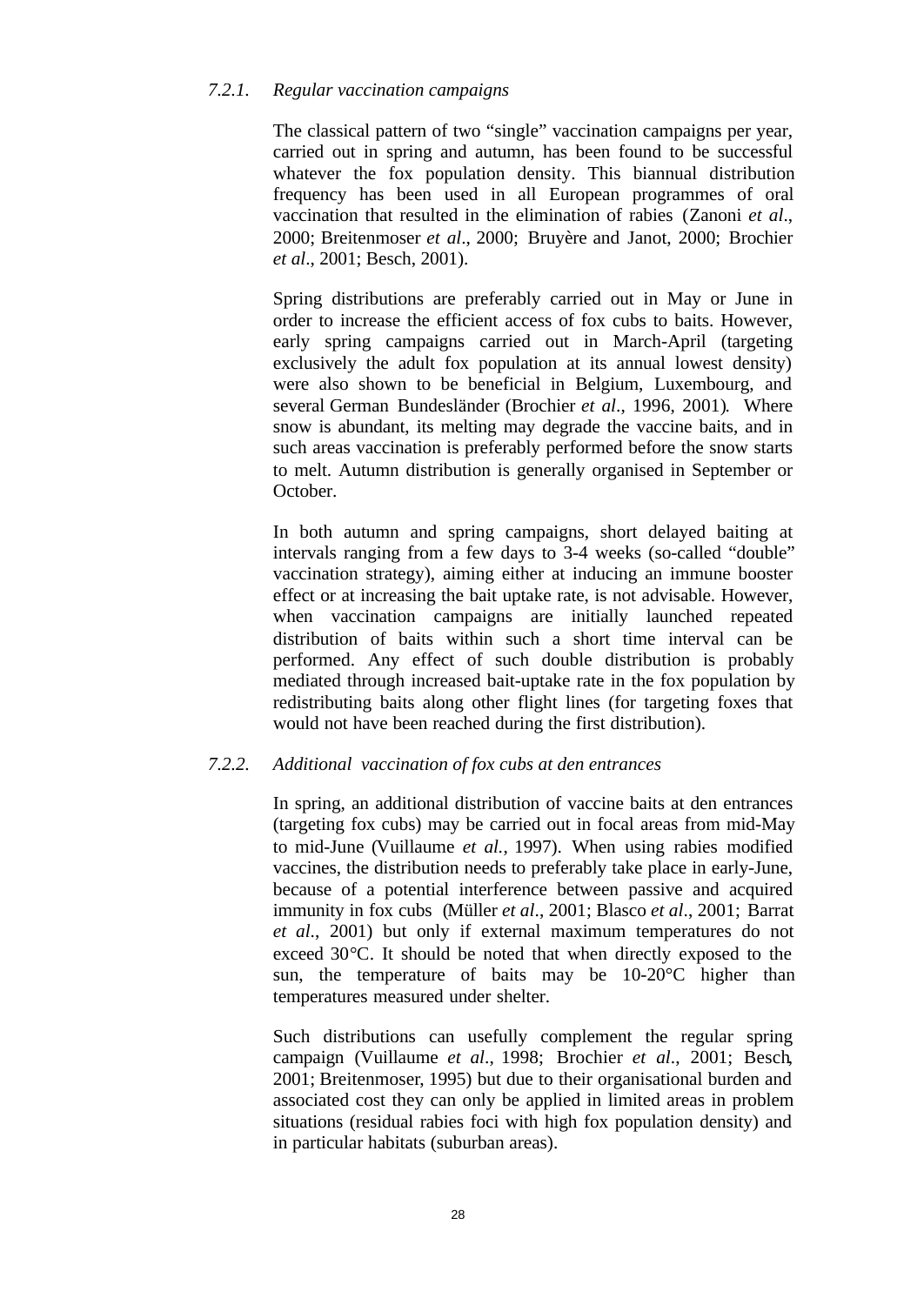## *7.2.3. Emergency vaccination*

In cases of re-emergence of rabies in a focus where rabies had been previously eliminated, vaccination needs to be implemented immediately, whatever the period of the year. Such an emergency vaccination might thus be carried out in summer or in winter under unfavourable weather conditions that require the use of a highly heatstable vaccine-bait system such as the VRG (Masson *et al*., 1999; Pastoret *et al*., 1996).

In general, vaccination is not advised to be carried out at temperatures below 0°C, because:

(i) frozen vaccines do not induce a sufficient immune response and

(ii) the virus titre may decrease caused by freezing-thawing cycles, except for VRG which has been shown to remain stable in such conditions (Pastoret *et al*., 1996).

Vaccination using attenuated rabies virus vaccines is not recommended during hot weather conditions. At temperatures above 30°C, melting of the bait casing occurs and vaccine titre decreases.

## *7.2.4. Synchronisation of vaccination campaigns in neighbouring administrative or political entities*

Examples of cross-border re-infections are numerous (Schaarschmidt *et al*., 2002). They are the result of the immediate juxtaposition of vaccinated areas (where fox populations are increasing) and areas where rabies is endemic. These re-infections can be prevented by synchronising control measures on both sides of political or administrative borders (as outlined in chapter 4.1) and when this is not possible, by the maintenance of an immune belt at the border (see also "spatial aspects" below).

## **7.3. Spatial aspects and patterns**

#### *7.3.1. Size of a vaccination area - "buffer"zones*

The size of the vaccination zone needs to ideally include the entire infected area or be as large as possible (5,000 km² at least) and extend up to natural or artificial barriers such as a motorway, canal, river, stream, lake, or mountains (e.g. in Alpine regions a vaccination zone should include a whole valley).

Occasionally, administrative borders may constitute barriers to the movement of foxes, but in most situations vaccination zones need to be defined and vaccination campaigns synchronised across administrative borders.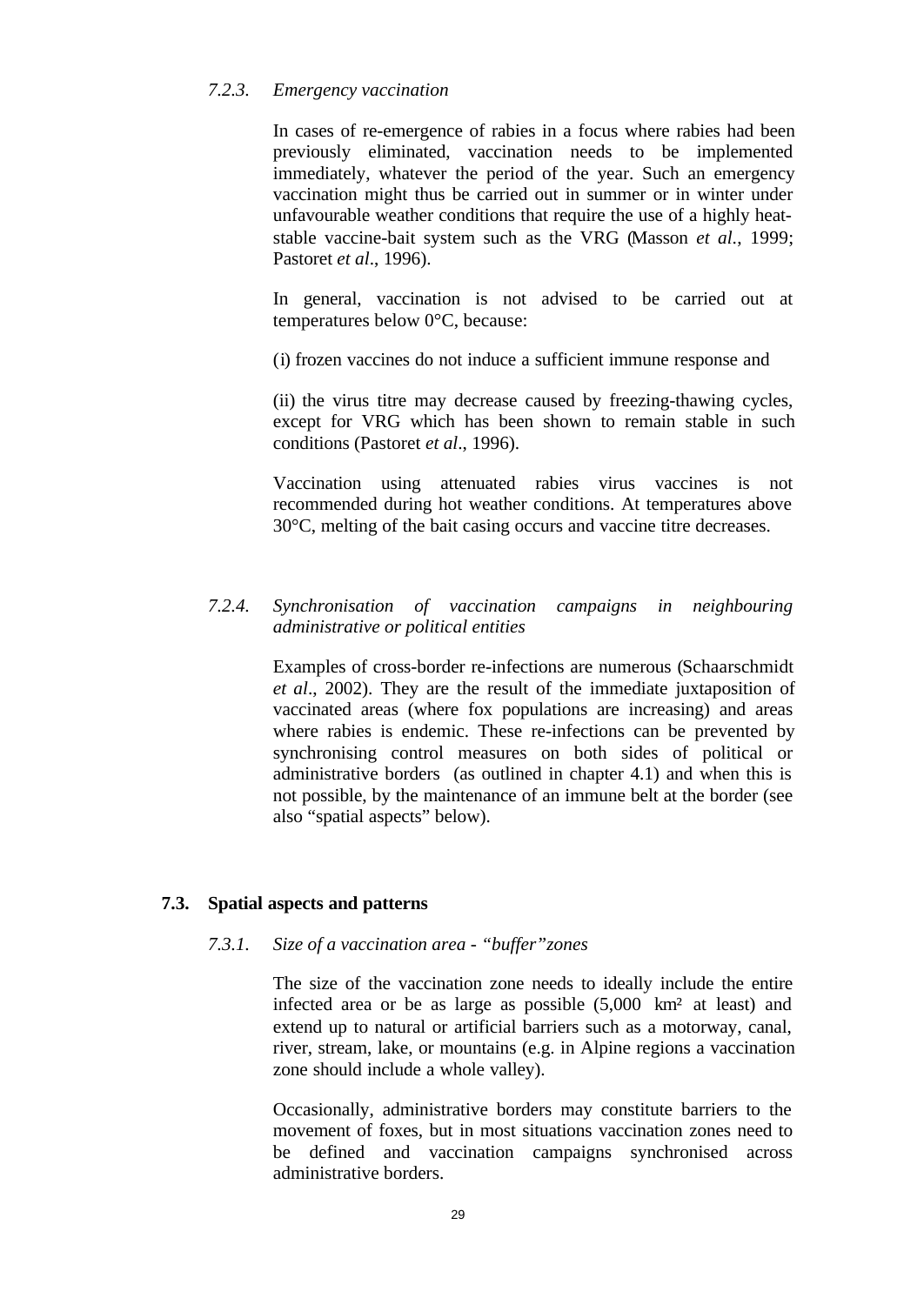When considering a "punctal occurrence" of rabies, that is an isolated residual or localised re-infection focus, the size of a vaccination area needs to range between 2,000 and 8,000  $\text{km}^2$  (radius of 25 to 50 km, respectively, around the site) depending on the landscape and the availability of natural or artificial barriers (Thulke *et al*., 1999). In the absence of any barrier, the larger radius (50 km) is advisable as the rule. Consequently, to protect a rabies-free area from a neighbouring infected area, the immunological barrier (a buffer zone) along the border with the infected area should be 50 km deep. This distance appears to be the minimum allowing for a sufficient reaction time to expand the zone from one campaign to the next if rabies entered in the border area.

Similarly, the minimum buffer zone (depth of a vaccinated strip in km) ahead of the front wave of the spreading epizootic should be 50 km.

If the endemic area is limited by a natural physical barrier (e.g. a river, lake, etc.), the depth of the buffer zone beyond this barrier depends on the supposed effectiveness of this barrier, the landscape and the expected fox density on both sides of the barrier. Beyond a barrier that may be crossed by foxes (e.g. a river), the minimum distance advisable is 20 km.

If vector species other than the red fox are involved (e.g. racoon dogs), the buffer zone needs to be enlarged in respect of the maximum movement distance of this species.

### *7.3.2. Bait density - distribution pattern*

All fox home ranges, whatever their size and shape, need to ideally receive several baits. Therefore, the general principle for the distribution of vaccine baits is as follows:

- all habitats should be treated except heavily urbanised areas and large stretches of water, taking the pattern of fox habitat into consideration;

- baits should be distributed in a regular pattern within a given area.

Concentrations of baits in clusters or along distant lines cannot be relied upon and needs to be avoided. Distances between baits cannot be neither too large nor too short, as otherwise individuals may go unvaccinated or there may be over-baiting. If a regular distribution is applied, a raster model is better than a parallel line model (this at least is valid for double vaccination).

Baits distributed along landscape interruptions such as forest edges, hedgerows, creeks, etc. will more likely be found by a fox than those in the middle of forest or farmland. Furthermore, the increased use of anthropogenic food resources by foxes is required to be considered. Foxes often visit edges of settlements or parks and the role of other species such as cats and dogs competing for baits needs also to be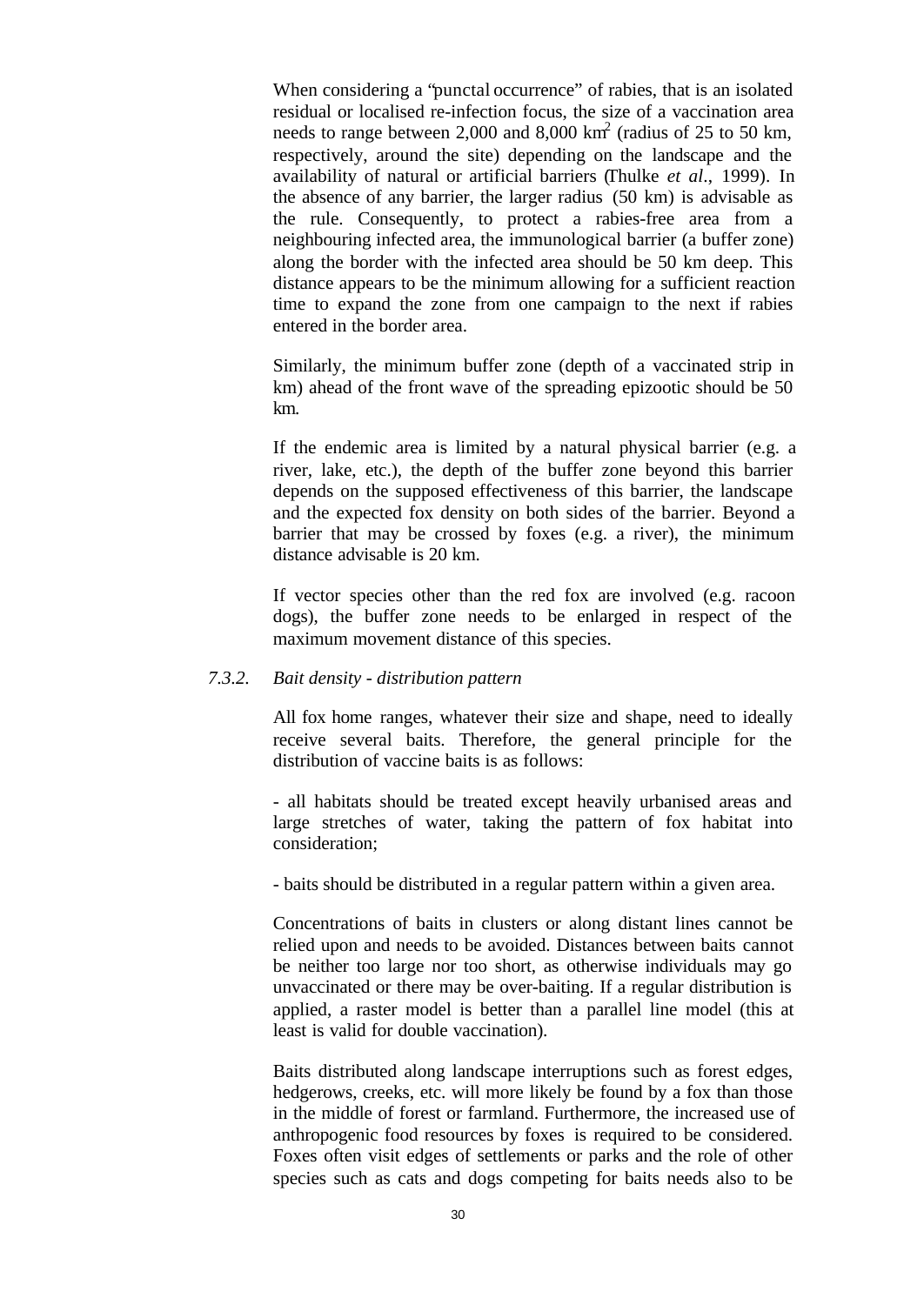considered, as well as public awareness and safety issues when distributing baits in urban and suburban areas.

#### 7.3.2.1. Regular vaccination campaigns

According to radio-tracking studies in Western Europe (Artois *et al*., 1990), the smallest fox home range was 77 ha. In this situation, if vaccines are dropped at regular time intervals, along parallel lines separated by 400 metres, the minimal number of vaccine baits dropped in this fox home range will be 10. If the lines were 1,000 metres apart, this fox home range may receive no bait at all. The relationship between flight-line distances and the spatial arrangement of fox home-ranges is a key factor when considering bait distribution strategy (Thulke *et al*., 2001).

The distance between flight lines appears more crucial considering that:

(i) Foxes usually explore only  $1/3$  to  $1/2$  of their territory every day (Artois *et al*., 1990) which gives more opportunity for non-target species to pick up baits before the fox,

(ii) Several foxes may share the same home range when fox density increases, and

(iii) In suburban areas, the size of a fox family home range may not exceed 25 ha (Brochier, unpublished data).

When distributing baits manually, baits need to be uniformly distributed according to a raster model. The map is required to be divided into equal plots and every plot should receive at least 1 bait. For a bait density equal to 20 per km², plots will be 223 metres x 223 metres. Inside every plot the place to choose to locate baits will be a forest edge, a bunch of trees in the middle of a meadow, a village boundary, etc.. By using this method, baits can be deposited throughout the landscape giving preference to "fox-lines" (forest edges, hedges, creeks, village boundaries etc.) and fox habitat.

When using the aerial method of bait distribution, flight sectors need to be defined in advance using natural or artificial landscape features. To ensure that most of the fox territories are given at least 1 bait, baits are distributed along parallel flight lines. Based on flight lines 500 metres apart, this entails two flight lines per km and approximately 110 metres distance between baits when the bait density is equal to 18 per  $km^2$ . When increasing the bait density to compensate for an increase in fox population, the bait distribution pattern needs to be re-considered: the distance between flight lines is advised to be reduced from 500 to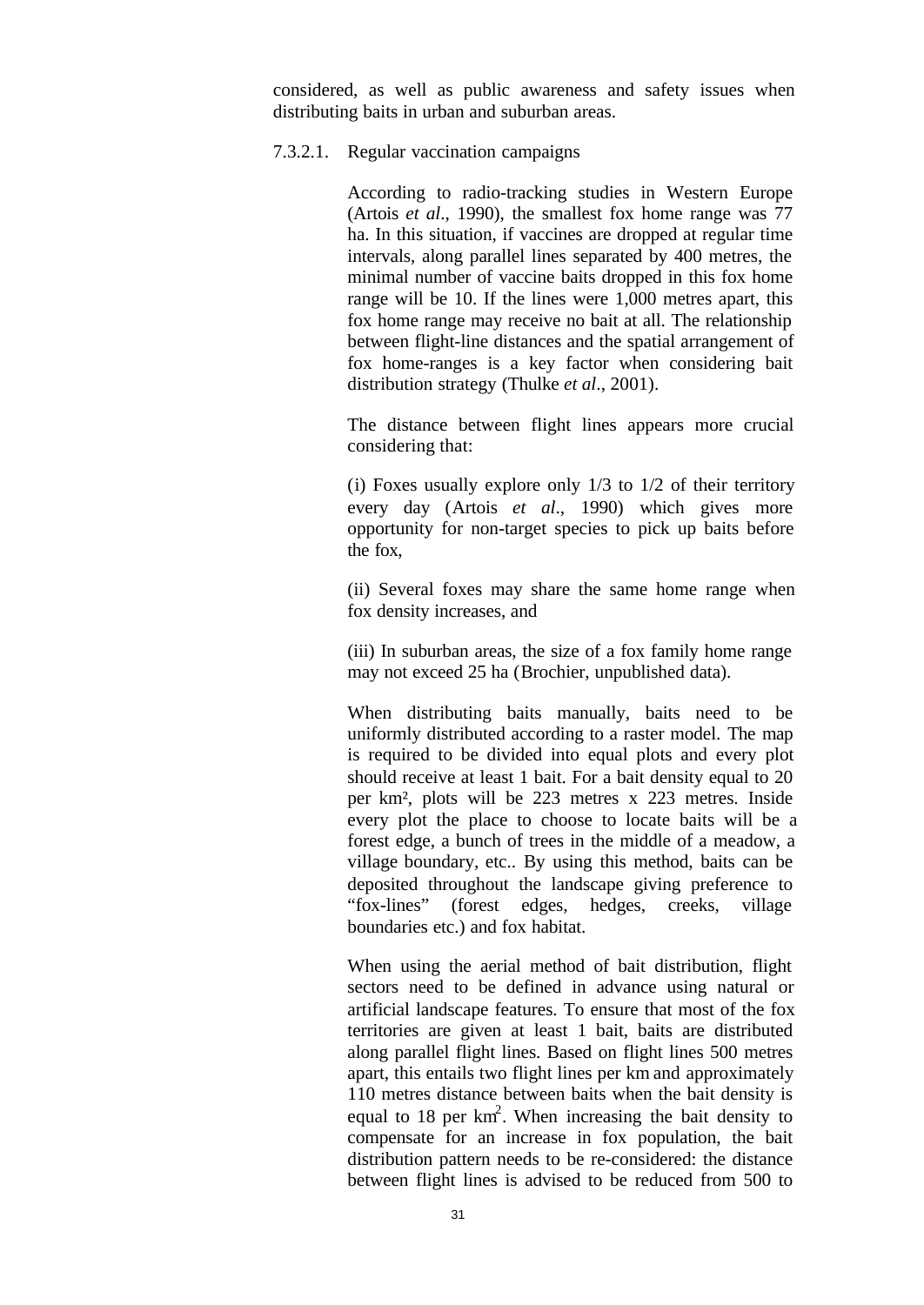300 metres (i.e. a change from two flight lines per km to three; with 100 metres between baits for a bait density of 30 per  $km^2$ ).

Based on field experience gained of vaccination campaigns in various countries and use of computer simulation models, densities of  $18-20$  and  $20-30$  baits per km<sup>2</sup> are advisable for low and high fox population densities, respectively. Although low and high fox population densities are difficult to precisely define, relative measures of the population dynamics can be used in combination with parameters such as bait uptake rate to modify bait densities appropriately.

## 7.3.2.2. Optional vaccination campaigns

If considering spring vaccination of fox cubs at dens, in early spring, fox dens need to be located and recorded on detailed maps by appointed and trained people (forest rangers, hunters, gamekeepers). The knowledge on the precise number of active fox dens within a given area is essential.

At the end of May to early June, the dens recorded previously are re-visited by the same persons (wearing gloves) and at least 10 baits are deposited at the den entrances.

Emergency vaccination is required to follow the protocol used in the context of a regular vaccination campaign adapted to a high fox population density situation: 20-30 baits/ $km^2 - 3$  flight lines/ $km^2$ .

#### **7.4. Distribution methods and systems**

Vaccine baits need to be deposited throughout the fox habitats (i.e. almost everywhere). Unfortunately, not all baits are consumed by foxes. Baits may remain undiscovered or be taken up by other wild or domestic species, or even be picked up by humans. However, vaccination campaigns carried out during spring and autumn for several years led to the durable elimination of the disease in most of Western Europe (Müller, 1997, Breitenmoser *et al*., 2000, Bruyère and Janot, 2000, Brochier, 2001).

All of the distribution systems used so far have been found to be efficient, provided bait dispersal is properly designed. Each of them has its advantages and disadvantages.

*Manual distribution* allows a very precise and uniform spreading of baits (according to a raster model) and may be used to encourage public involvement and awareness. Furthermore, baits can be hidden (covered with grass, leaves, etc.) to avoid human contact, ingestion by birds and exposure to direct sunlight. However, it requires a thorough organisation and important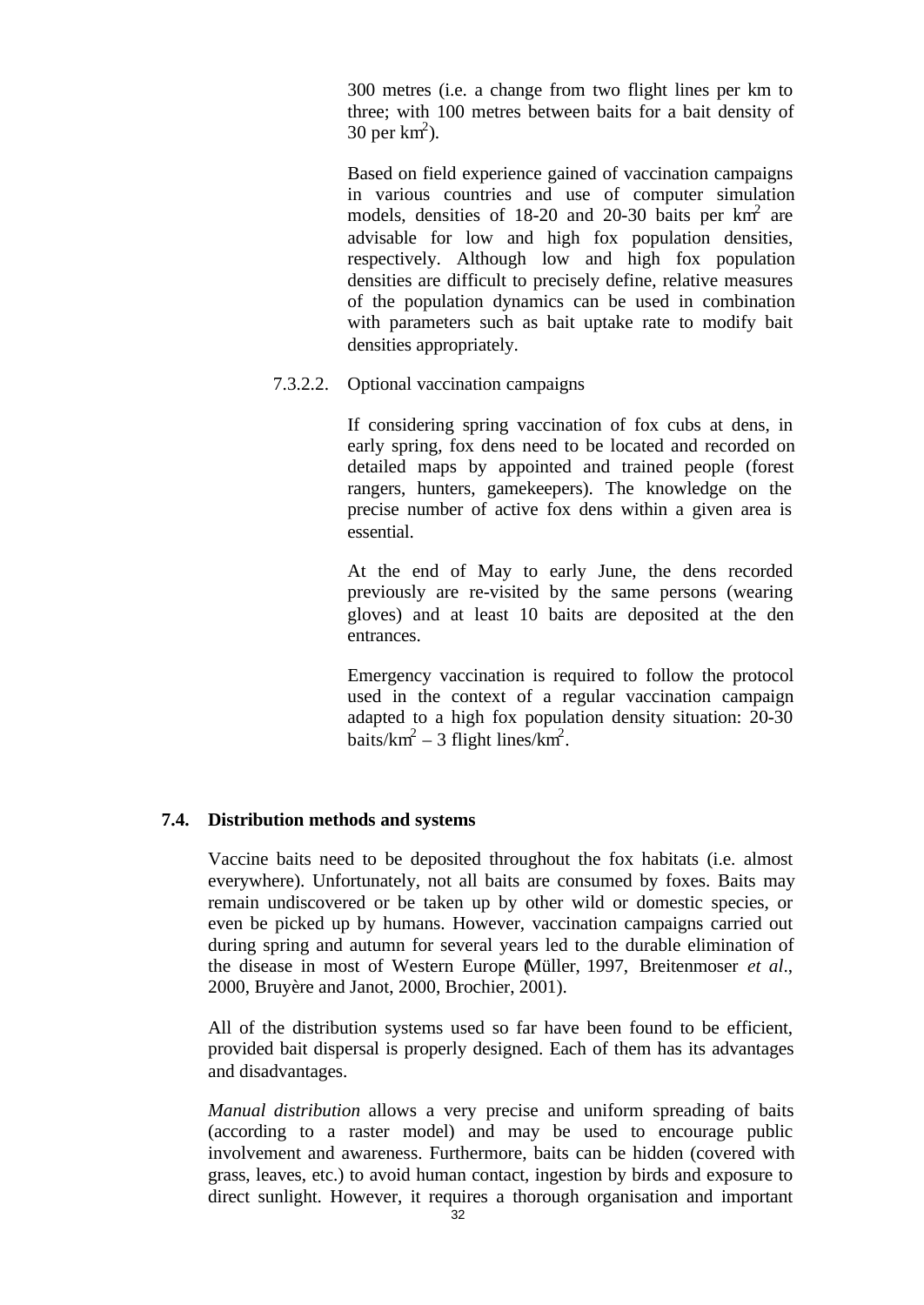human resources, qualitatively (competency, motivation) as well as quantitatively, and it is slow. Consequently, one can never be totally assured that baits are distributed everywhere. Any forgotten place (lack of motivation of a single team) can constitute a future rabies focus.

Distribution by hand is the preferred system in suburban areas, in combination with an aerial distribution (helicopter) whenever possible.

*Aerial distribution* may be performed either by helicopter or by fixed-wing aircraft flying at 100-150 m altitude and at a speed of 100-150 km/hr. Precise maps are required to be prepared before flights and followed during flights by a trained, independent person. A GPS (Global Positioning System) may be helpful for reporting the exact distribution pattern (Vos *et al*., 2001), but cannot replace the thorough work with maps (Breitenmoser and Müller, 1997).

Appointed and trained persons drop baits at a given mean rhythm (according to the ground speed) with more emphasis on fox habitats (hedges, village surroundings, isolated bunch of trees, etc.). An electronic metronome, connected to GPS that allows adjustment in dropping tempo to speed, may be helpful, but the dropper may increase this tempo to favour fox "places". In Germany, for aerial distribution a satellite navigated and computer supported automatic bait dropping system was developed. The exact location and time of each bait released can be recorded together with all relevant flight details, so that authorities can verify if the achieved bait distribution pattern corresponds with the previously determined baiting strategy (Vos *et al*., 2001). The delivery by helicopter is fast and allows precise dropping of baits (flexibility in both flight speed and altitude). The above-mentioned spatial pattern of bait distribution (low distances between flight lines) can be performed more easily by helicopter. In addition, the helicopter allows working in less favourable weather conditions.

Therefore the use of helicopter is advised for the treatment of all habitats (rural, agricultural, mountains, forests, suburban areas and settlements).

Delivery by fixed-wing aircraft is the most economical of all distribution systems, but does not allow for a fine distribution of baits according to the fox-habitat in the landscape. Therefore, the use of fixed-wing aircraft is only advised for the treatment of uniform, large and low density inhabited areas (e.g. large forests, mono-agricultural areas).

#### **7.5. Evaluation of oral rabies vaccination programmes**

In all European countries, the infected regions were initially too large to be vaccinated as a whole when oral rabies vaccination commenced. When logically planned, strategies tried to consist of vaccinating a limited part of the infected region every year, and in shifting the vaccinated area whenever possible from the areas freed from rabies to the areas still infected until the elimination of the disease in the whole region. However, in the past there have often been diverse strategies applied with varying success. These strategies mainly differed in the selection and size of the vaccination areas and the continuous treatment of these areas over the course of the vaccination programme. While in some countries vaccination areas were frequently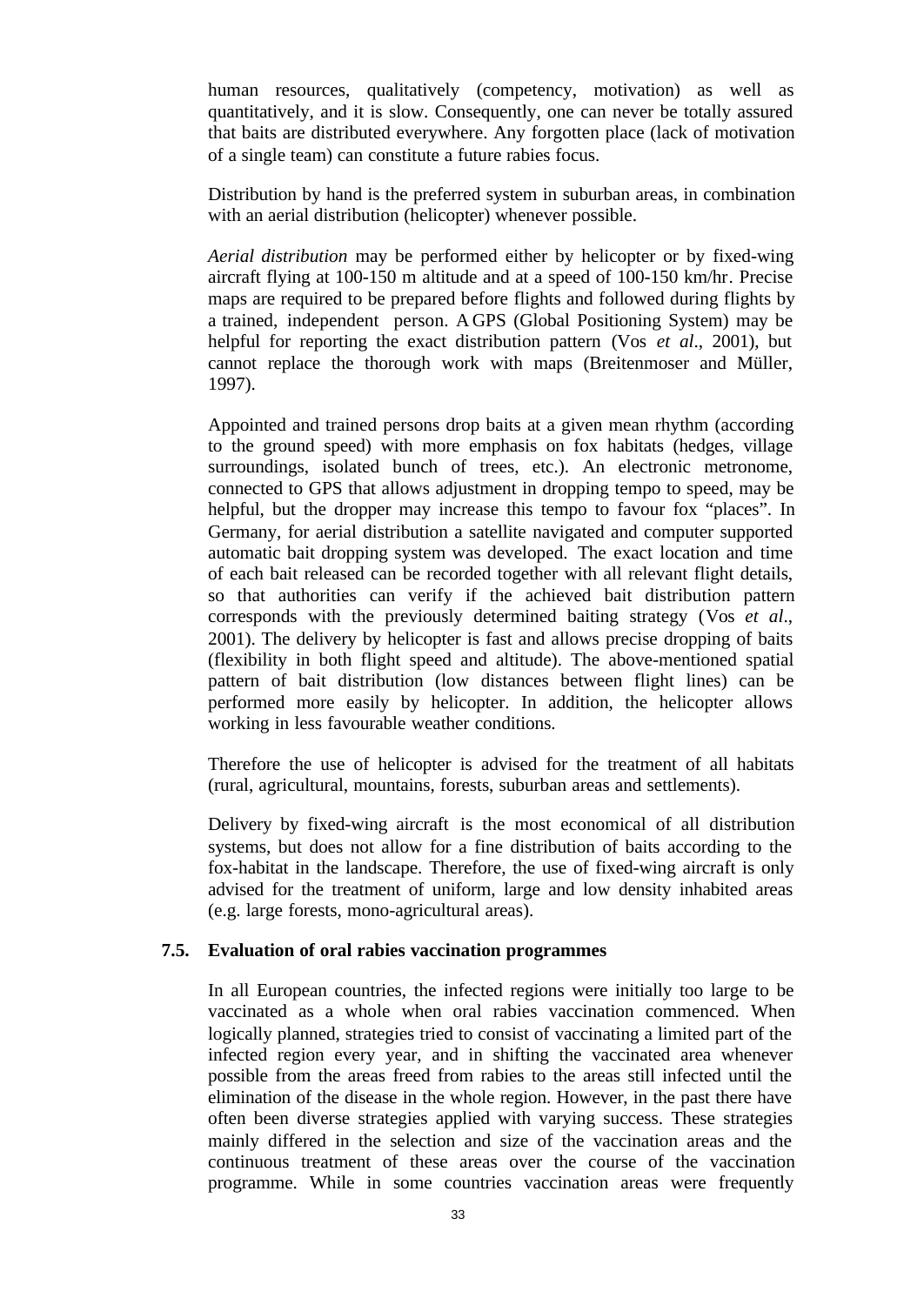adapted to the concurrent rabies situation (patchwork), others used large scale or overlapping areas or utilised natural barriers (Müller *et al*., 2001). These differing strategies seemed to result in variation in the time taken to eradicate rabies (Müller and Schlüter, 1998).

To address the reasons for this variation in eradication time, a retrospective evaluation of oral rabies vaccination programmes in European countries was conducted as part of the FAIR project CT 97-3515. Twenty-eight regions, which were involved in an oral rabies vaccination programme between the years 1978 and 2000 were selected in Belgium, Germany, Italy, and Switzerland. They were defined either by administrative units or by natural barriers and their size ranged between 313 and 66,362 km². For each region, the programme was considered from the  $1<sup>st</sup>$  vaccination campaign to either the eradication of rabies or the end of the year 2000. Rabies was assumed to be eradicated if the disease was not recorded within a two-year surveillance period following the last confirmed case in the area.

To quantify the observed spatial and temporal differences in vaccination strategies, an Area Index (AI) was calculated. This index has been calculated for each region, using the area of the whole region concerned by the oral rabies vaccination programme  $(vA_{max})$ , the size of the areas successively vaccinated during campaigns at time t  $(vA_t \t vA_{t-1})$ , the number of successive vaccination campaigns (*n*), and the size of the overlapping of vaccinated areas successively from campaign to campaign  $(\Phi_t)$ .



Figure 8: Concept and formula of the area index (AI)

Thus, the AI is a measurement of the proportion of areas repeatedly vaccinated within a region during the observation period, and has assigned values ranging between 0 and 1. A region in which the total area has been vaccinated since the beginning of the programme would be characterised with an AI close to or equal to 1. An AI equal to 0 would indicate that no overlapping of successive vaccinated areas has ever been done. An AI close to 0 would indicate that such overlapping was limited and/or that the proportions of the vaccinated areas over the size of the whole region were systematically small.

There was a large range of AI (from 0.18 to 1) indicating a large variety of strategies in the countries studied (Belgium: 0.56; Switzerland: 0.20-0.98; Germany: 0.13-1; Italy: 0.60-0.92). There was no significant difference in the mean AI between rabies free and regions still infected at that time. However, when rabies-free regions were divided into two groups by size (above and below  $6,000 \text{ km}^2$ ), in both groups the time from the beginning of oral rabies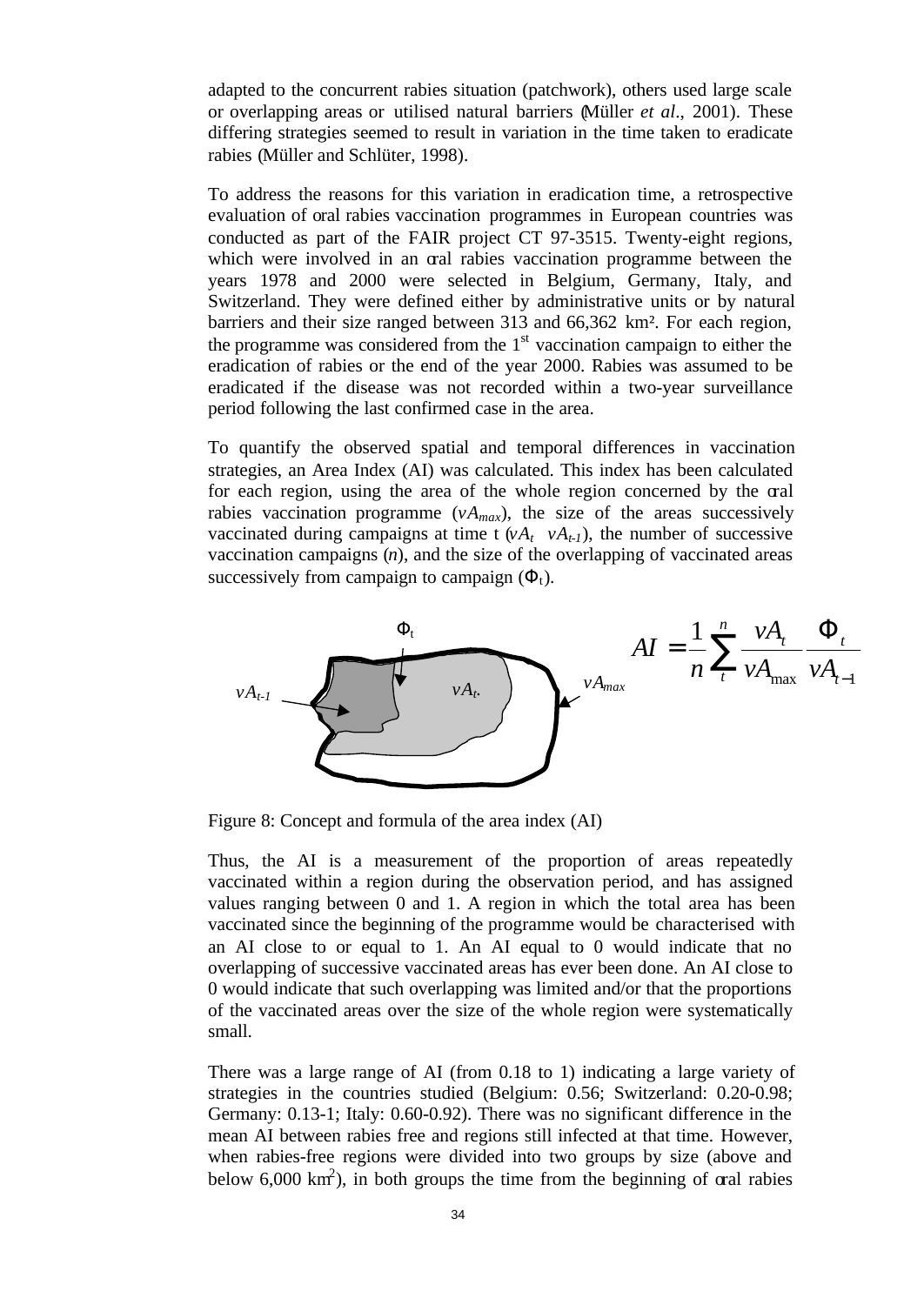vaccination to eradication of rabies given with the number of campaigns is negatively correlated with the AI. In regions showing a high AI (0.8 - 1), rabies was eradicated within 3-6 campaigns for small regions ( $\leq 6,000 \text{ km}^2$ ), and 12-15 campaigns for large regions  $(>6,000 \text{ km}^2)$ . In contrast, regions with a low AI  $(0.2 - 0.6)$  required 5-16, and 27-29 vaccination campaigns, respectively (Fig. 9).



Figure 9: Linear regression of AI vs. the number of vaccination campaigns in rabies-free regions.

The validity of this approach is confirmed when regions still infected with rabies are considered. It was observed that 3 regions in Germany (all larger than 6,000 km²), which developed a strategy characterised by a low AI (lower than 0.6), were still rabies infected after 30 to 34 campaigns. In these regions, the vaccination plan did not follow a systematic approach, in contrast to the one that had been followed in the eastern part of the same country where the whole region was covered by vaccination during successive campaigns (high AI). In conclusion, these studies illustrate that an AI can explain the variation encountered in dissimilar oral rabies vaccination strategies, i.e. the differences in times taken to eradicate rabies. In order to improve the efficiency of oral rabies vaccination systems in general it is necessary to guarantee a high AI to eradicate rabies in due course. However, the AI cannot take into account the question of re-infection across the border of neighbouring regions. Logically, any correlation between the AI and the number of campaigns required for rabies elimination can only be observed as long as such re-infection can be ruled out.

#### **8. CONCLUSIONS**

#### **General Conclusions**

1. In Europe, oral immunisation by means of vaccine baits has been found to be successful in eliminating terrestrial wildlife rabies in most cases. However, the ultimate success of oral rabies vaccination campaigns requires a long-term strategy and cross-border co-operation.

2. Rabies in wildlife was eliminated most efficiently in those countries where the vaccination campaigns were planned on a national level and co-ordinated with neighbouring countries.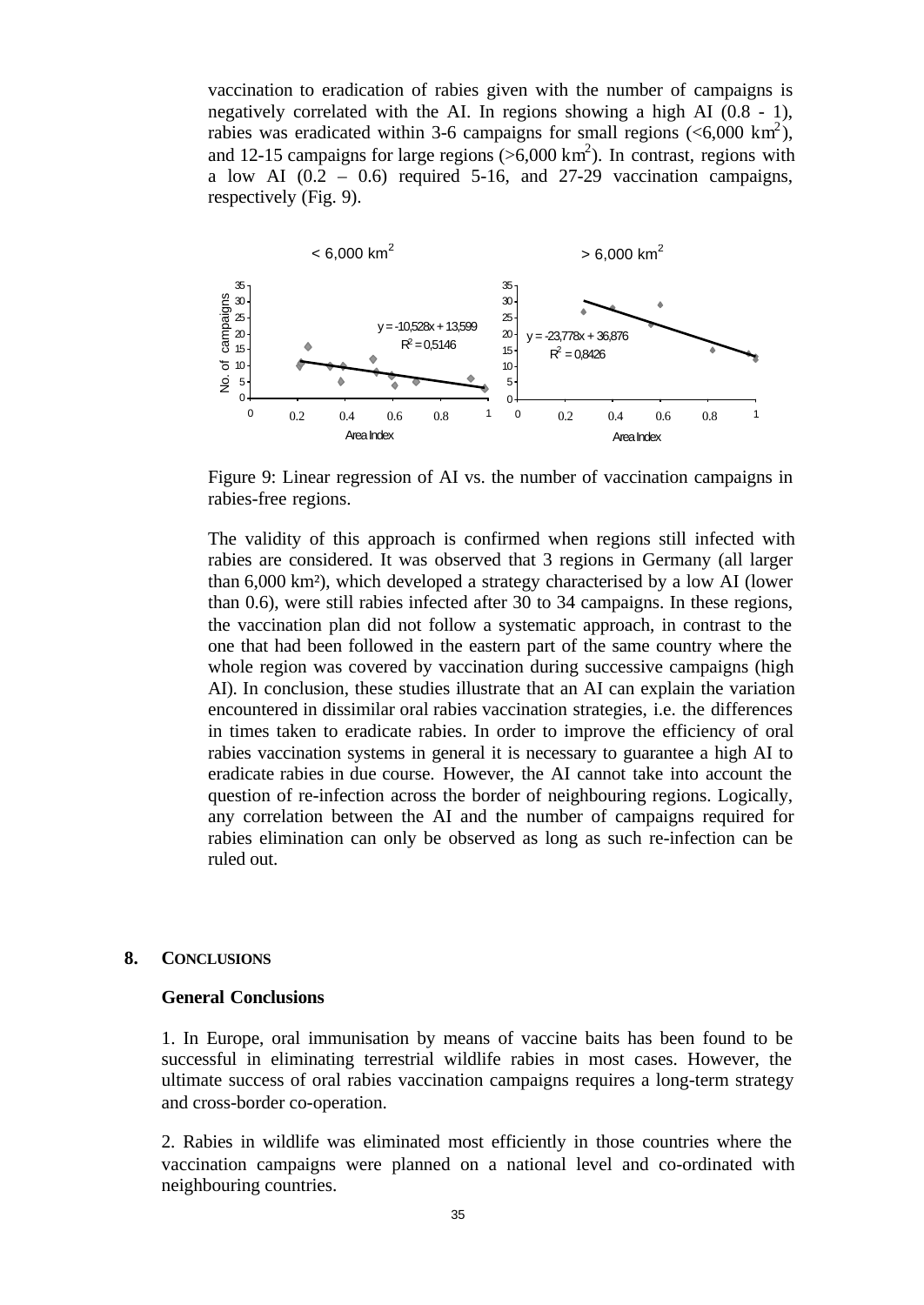3. Thorough surveillance of a rabies epizootic and monitoring of the vaccination efficiency (using a tetracycline marker and sero-conversion rates) are important tools for the assessment and adjustment of vaccination campaigns. Standardised surveillance and monitoring methods facilitate international comparison and cooperation.

## **Types of vaccines and baits**

4. Insufficient stability of some rabies virus vaccines is likely to have been a source of vaccination failure in specific situations (e.g. combination of climatic and meteorological conditions and areas of high fox population density). Among currently available vaccines, based on available data, the vaccinia recombinant vaccine appears to be the most stable.

5. For the den vaccination of fox cubs it is desirable that a vaccine should be able to overcome as much as possible the effects of maternal immunity. A limited number of studies indicate that the vaccinia recombinant vaccine is better able to overcome maternal immunity than other vaccines.

## **Methods of release of vaccine baits**

6. An appropriate bait delivery system (helicopter, fixed-wing aircraft, or manual) is needed when planning vaccination strategies, in order to achieve optimal bait distribution.

## **Bait density and distribution patterns**

7. The bait density and bait distribution pattern should take into account habitat and landscape features, species competing for baits and fox population density in order for the baits to be taken up by a sufficient number of individual foxes. Vaccination at den entrances can be used as an additional measure in situations of high fox population density.

8. During prolonged rabies-control measures, the fox population will increase and consequently the herd immunity may become insufficient to control rabies, unless compensated for in the design of the vaccination strategy and by increasing bait density applied.

## **Seasonal pattern of the releases**

9. Selection of the months when baiting is performed is an important consideration when planning vaccination strategies, in order to ensure access of foxes and fox cubs to baits.

10. Spring distribution is best carried out in May or June in order to increase the efficient access of fox cubs to baits. However, early spring campaigns carried out in March-April (targeting exclusively the adult fox population) have also been shown to be beneficial.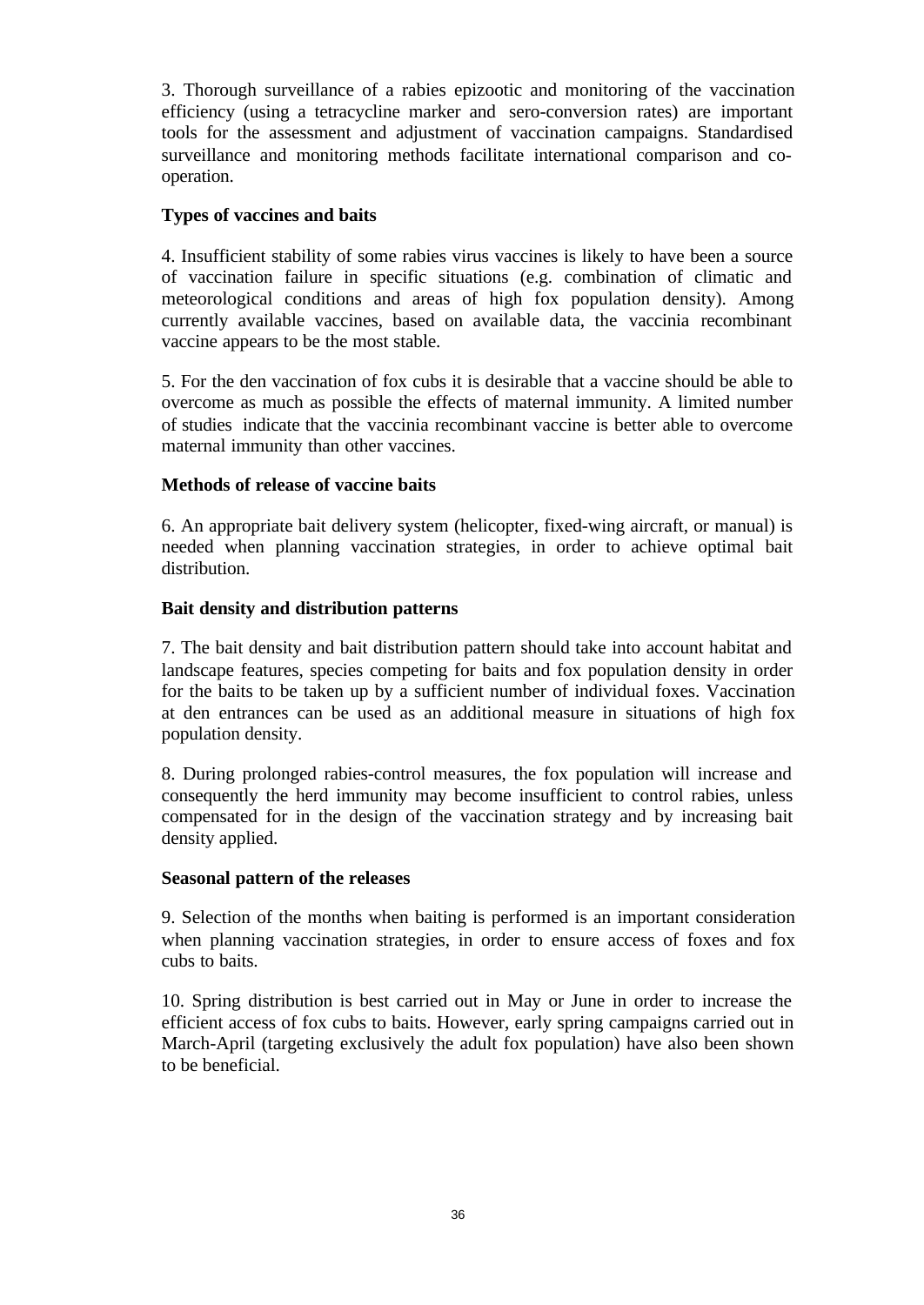## **9. RECOMMENDATIONS**

## **General Recommendations**

1. Dynamics of the fox population should be monitored during the vaccination campaign in order to compensate for the higher abundance of the vector species through an adaptation of the vaccination strategy. It is most important that vaccination campaigns should be designed in a way to raise herd immunity along with the fox population in order to avoid setbacks in rabies eradication. Monitoring of vaccination programmes should include a sustained, constant and intensive surveillance of (i) the rabies incidence, (ii) bait-uptake and (iii) immunity in foxes during vaccination campaigns. For the surveillance of the rabies incidence in foxes in regions where oral vaccination is carried out, an examination of all foxes suspected of having rabies, those found dead and road kills should be performed.

2. In order to ensure the success of vaccination campaigns, these campaigns should be planned and coordinated across administrative and political borders. Regular contacts and consultations between stakeholders (national veterinary authorities, local veterinary authorities, hunters and the public) are very important for the successful outcome of vaccination campaigns and should be encouraged.

3. Vaccination should be continued for at least two years after the last reported case of rabies.

4. All rabies virus isolates should be typed in areas where attenuated rabies virus vaccines are used, in order to distinguish between vaccine and field virus strains.

5. Serological methods to be used for quantification of the antibody response in foxes following vaccination should be standardised as recommended by the WHO and OIE. The Community Reference Laboratory should take a lead in standardising these methods. Standardised ELISA tests, which are now available, may replace serum-neutralisation tests.

## **Types of Vaccines and Baits**

6. Live rabies vaccines used for oral vaccination of foxes should fulfil the requirements of the European Pharmacopoeia monographs as well as the efficacy and safety recommendations of the WHO. Vaccine titre at batch release should correspond to at least ten times the dose found to completely protect an experimental group (indicative 100% protective dose). The titre of the final vaccine in the bait should not fall below the indicative 100% protective dose following exposure to 25°C for seven days. Each vaccine batch should be tested and approved for titre and stability by an acknowledged quality control scheme according to OIE standards and WHO recommendations. Laboratories involved in the monitoring and evaluation of rabies programmes are advised to monitor the titre of all batches of rabies virus baits before and during release into the field.

7. The melting point of the bait casing should be above 40°C to ensure that the capsule of the vaccine is still covered if exposed to such temperatures in the field. Vaccine producers and National Laboratories should provide detailed information to the Community Reference Laboratory on the stability of baits to be used in the field. The Community Reference Laboratory should perform additional tests or trials if required.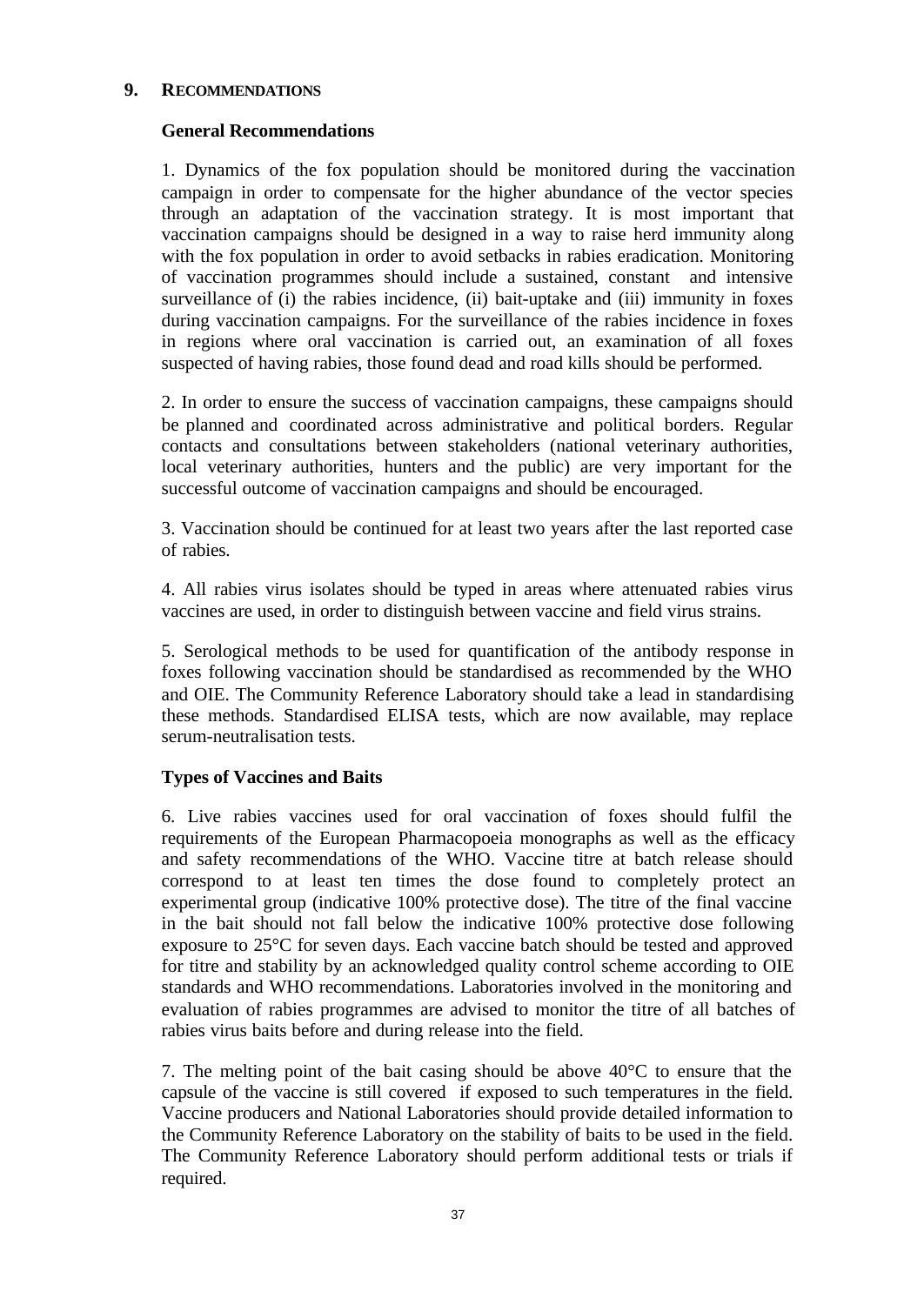8. The use of tetracycline as a biomarker in the teeth and bones of foxes is recommended to evaluate bait-uptake in target species, until alternative markers without negative biological effects become available.

9. When handling baits and vaccines, storage and transportation conditions and cold-chain requirements should be strictly adhered to.

10. The use of the most stable vaccine should be preferred in situations where high stability is considered important. For the vaccination at dens of cubs born to vaccinated vixens, the vaccine that is best able to overcome the effects of maternal immunity should be used.

## **Methods of release of vaccine baits**

11. The advantages and disadvantages of the distribution systems should be taken into account when vaccination campaigns are planned, and detailed identification and mapping of the vaccinated areas should be performed.

12. The use of helicopters is recommended for the treatment of all habitats (rural, agricultural, mountains, forests, suburban areas etc.). The use of fixed-wing aircraft is only recommended for the treatment of uniform and large areas of low density inhabitation (e.g. large forests, mono-agricultural areas). Distribution by hand is the preferred system in urban and suburban areas, in combination with the use of an aerial distribution whenever possible. Vaccination programmes should include comprehensive training of and provision of information to hunters and pilots. A proposed bait distribution methodology is given in an Annex of the present report, based on the available knowledge and experience.

## **Bait density and distribution pattern**

13. Rabies infected regions should be vaccinated as a whole and campaigns should be repeated until rabies elimination is ascertained (and until any risk of cross-border infection is ruled out). The minimum size of a vaccination area should be 5,000 km². However, in regions too large to be vaccinated as a whole, parts of these regions should be vaccinated repeatedly until rabies elimination is ascertained. Newly vaccinated areas should overlap the previously vaccinated ones to prevent reinfection of rabies-free areas.

14. In cases of rabies-infected neighbouring regions the following points should be considered in order to avoid subsequent re-infections:

- large-scale vaccination and buffer zones should be established with the establishment of immune belts at borders between infected and non-infected regions
- control measures within the zone and across national or international borders should be strictly synchronised
- a vaccination zone should extend up to the next geographical or artificial physical barrier.

15. In case of an isolated residual or re-emerging focus of rabies a vaccination area with a radius of 25 to 50 km around the site should be applied, depending on natural barriers.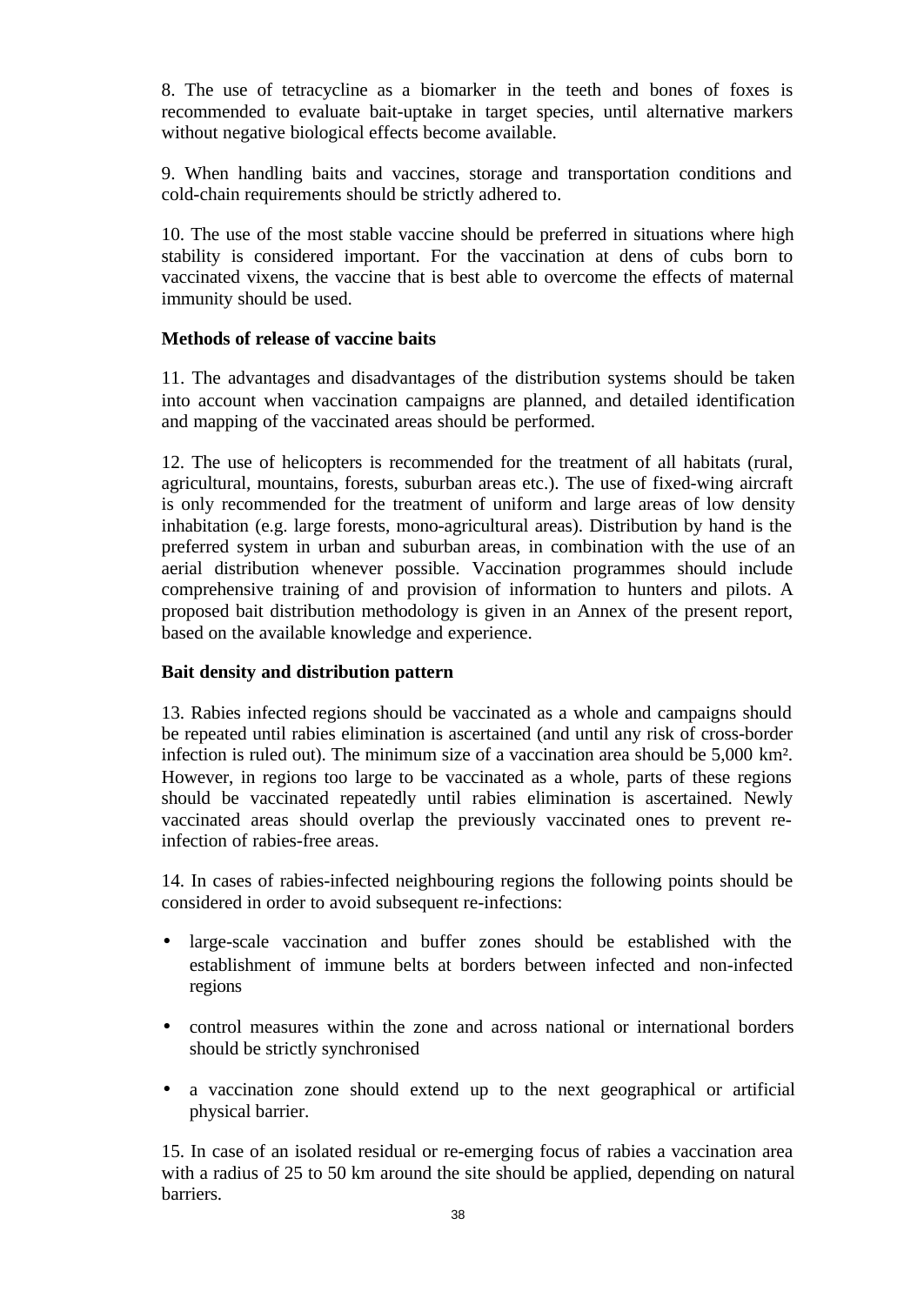16. To protect infection spreading to a rabies-free area from a neighbouring infected area, the minimum vaccination buffer zone beyond the front of a rabies endemic zone should be 50 km. In case of an existing natural physical barrier, the minimum distance recommended is 20 km. If vector species other than the red fox are involved (e.g. racoon dogs), this buffer zone size should be adjusted to the maximum distance travelled/ranged by that species.

17. Taking topographical factors into account (e.g. urban and suburban areas), all fox home-ranges should be included in vaccination campaigns and wherever the distribution system allows flexibility (e.g. distribution by hand or helicopters), the pattern of fox habitat should be considered.

18. Homogeneous distributions of 18-20 and 20-30 baits per  $km<sup>2</sup>$  are recommended for low and high fox population densities, respectively. For den baiting, at least 10 baits are recommended to be deposited at the main den entrance.

19. When using the aerial method of bait distribution, flight line distance should not exceed 500 metres and when the fox population is high it should be reduced to 300 metres. When distributing baits manually, baits should be uniformly distributed according to a raster model based on prepared maps.

#### **Seasonal pattern of the releases**

20. In general, oral vaccination campaigns should be conducted on a biannual basis, in spring and autumn while taking climatic conditions into account. Autumn vaccination should generally be performed in September or October; Spring distribution should be preferably carried out in May or June in order to increase the efficient access of fox cubs to baits. Den vaccination should be considered to effectively complement the regular spring campaign.

21. In case of re-emergence of rabies in foxes in an area where rabies has been previously eliminated, vaccination should be implemented immediately, whatever the period of the year, except under extreme climatic conditions which would severely hinder bait and vaccine stability.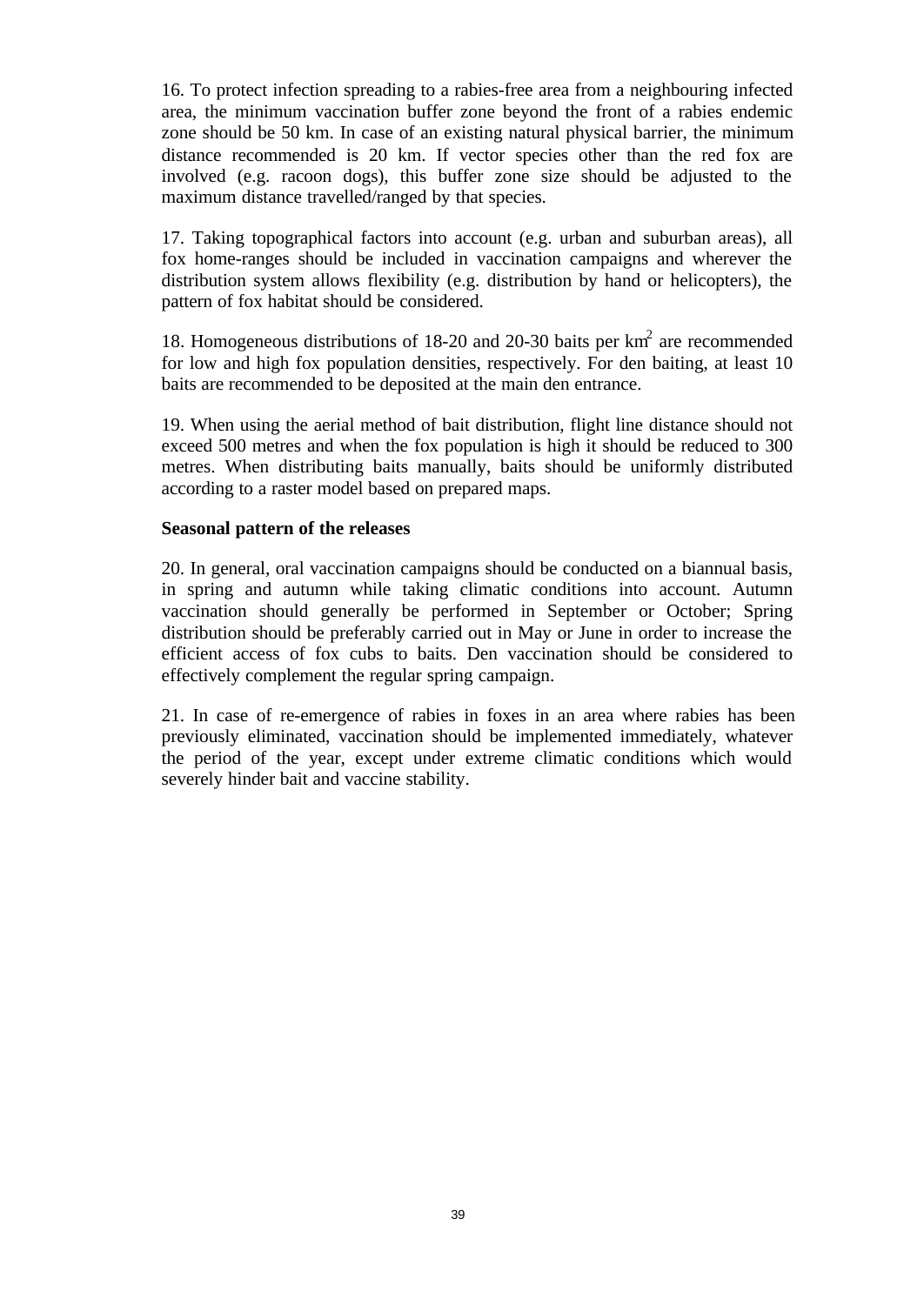#### **10. FUTURE RESEARCH**

1. There is a need to develop simple methods to define fox population densities that can easily be applied by wildlife biologists and veterinary authorities. The use of "statistically recorded mortality" (hunting bag, road kills, other findings of dead foxes) along with the gathering of more precise data (animal's sex, age, place where found) could allow the application of more sophisticated models to serve as useful trend indicators.

2. Although several vaccination protocols have been found to be successful to eradicate rabies whatever the fox population density, with respect to cost-efficiency there is, nevertheless, a need for further optimisation of vaccination strategies. This can be done either by simulation modelling and/or field trials. A disadvantage is that results obtained with simulation models often are not verified by field experiments. The use of a GIS (Geographical Information System) or GPS (Global Positioning System) model approach may allow analysis of actual situations and simulation of alternatives

3. Examination of dead foxes is an essential supplementary measure in the context of vaccination campaigns. However, once foxes are immunised in a campaign, a considerable proportion of immunised foxes may be later shot. Therefore further study is needed as to whether the hunting pressure may influence the success of vaccination campaigns or not, and as a consequence the time taken to eradicate the disease. The use of demographic and epidemiological models and economic decision support systems could help to identify the optimal strategy, simulate various options (pre- and post-vaccination mortality, absence of hunting, etc.) in order to identify the strategy resulting in the highest herd immunity and the highest density of immune foxes.

4. So far, there have been only theoretical approaches to determine immunity thresholds capable of eliminating rabies or protecting a population from reinfection. Attempts should be made to verify those theoretical thresholds and analyse them under real conditions. Detailed research on other potential rabies reservoirs is required, including the possible experimental transmission of European bat lyssavirus (EBL) to the fox population and other terrestrial mammals.

5. Further comparative studies are needed on the safety and efficacy of the various vaccines available.

6. Research is required to further develop alternative markers to the use of tetracycline to monitor bait uptake.

7. Biodegradable bait casings should be developed to replace plastic forms currently used.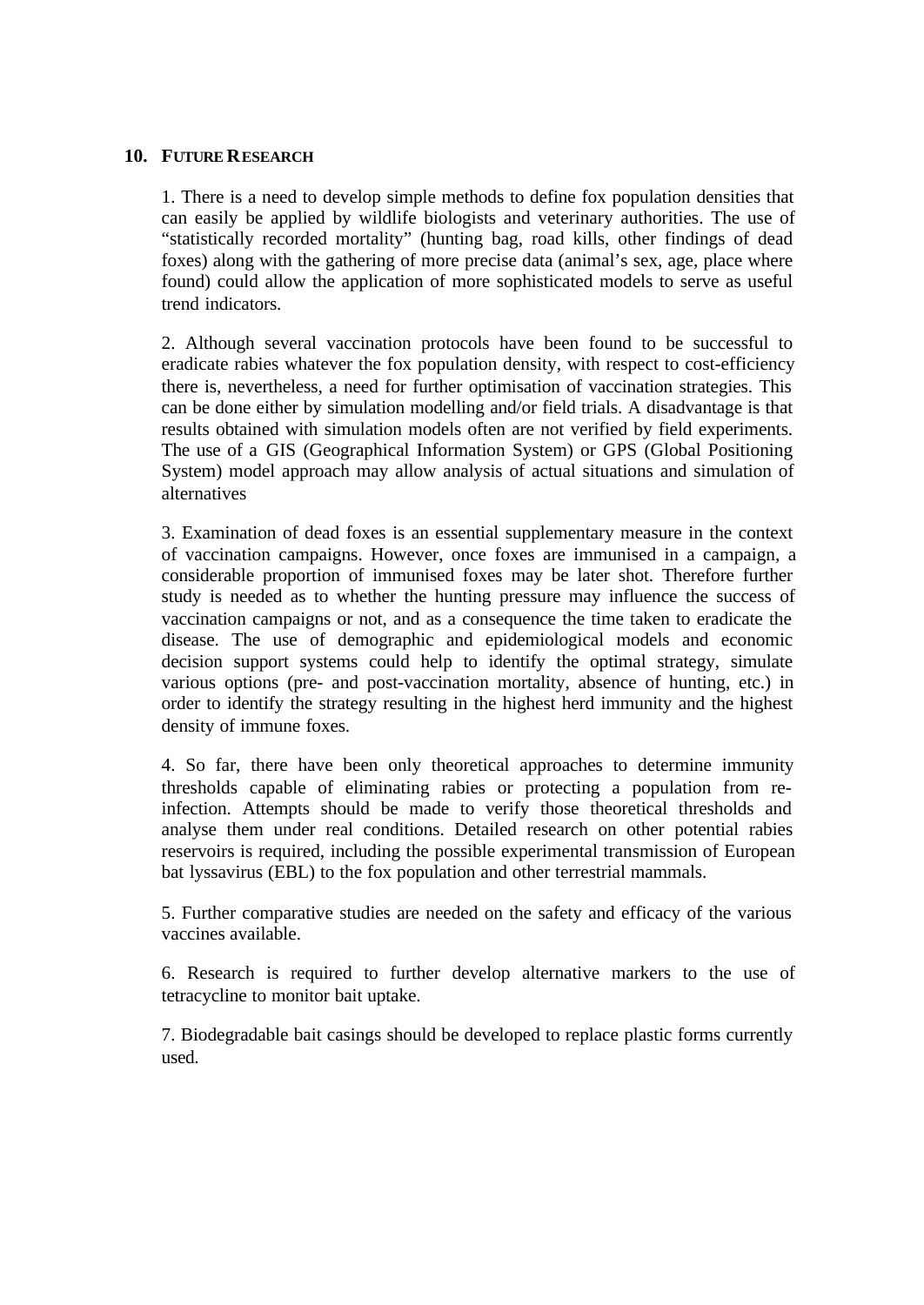## **11. EXECUTIVE SUMMARY**

This report covers a comparative study of various rabies oral vaccination protocols, with particular reference to types of vaccines and baits, methods of release, distribution patterns and seasonal patterns of vaccination campaigns, according to the mandate given. Problems in the implementation of certain vaccination protocols are indicated and conclusions and recommendations on appropriate strategies to eradicate rabies from the European Community are made.

Following the spread of fox rabies from Eastern European countries to many countries in Western Europe from 1940 onwards extensive efforts have been made to control and eradicate the disease. Since 1989, the EU has contributed financially to oral vaccination of foxes in a major effort to eradicate the disease. Setbacks in eradication campaigns have been noted in some regions, raising concerns about the final eradication of rabies from the Community.

At present, Germany is the only Member State of the Community where rabies occurs. In recent years setbacks and problems in rabies eradication have been noted in two distinct regions in Germany involving three Federal States. These required urgent measures to eliminate the disease. Several reasons for possible problems and failure of vaccination campaigns have been identified e.g. cold chain, bait dispersal, vaccine and bait stability.

Important features of the population biology of foxes and the dynamic effects of rabies on fox populations are described to enhance understanding of the mechanisms and effects of applying oral vaccination against rabies.

Several vaccines are manufactured for oral vaccination of foxes against rabies and are formulated as baits. All vaccines are live virus vaccines, one being genetically engineered by inserting a rabies virus glycoprotein gene into a vaccinia virus genome. The others are attenuated rabies virus vaccines. All vaccines in current use comply with the respective monograph of the European Pharmacopoeia and it is recommended that they should also comply with WHO recommendations for oral rabies vaccines. Bait stability has been studied in a FAIR project on wildlife vaccination against rabies. The titre of vaccine virus in attenuated rabies virus vaccines was found to be significantly reduced at elevated temperatures. The vaccinia recombinant vaccine was found to be stable over a wide temperature range. The physical stability of bait casings varied also between vaccines, some being particularly sensitive to elevated temperature and rainfall. It is recommended that each batch of vaccine should be tested for stability prior to use.

Under experimental and field conditions, 'double-vaccination', with an interval of a few days to 3-4 weeks, did not lead to enhanced protection and is therefore not recommended. Fox cubs are able to respond to oral vaccination from 4 weeks of age, thus allowing vaccination of cubs at dens. Maternally derived antibodies interfere with the induction of active immunity by vaccination. However, the degree of this interference appears to depend on the type of vaccine used. Vaccinia recombinant vaccine appeared to be better able to overcome this maternal immunity.

In order to estimate population immunity and progress of eradication, vaccination campaigns should be monitored with respect to fox density, rabies incidence, bait uptake (using a tetracycline marker or alternatives when they become available) and seroconversion. Successful vaccination will normally lead to an increased fox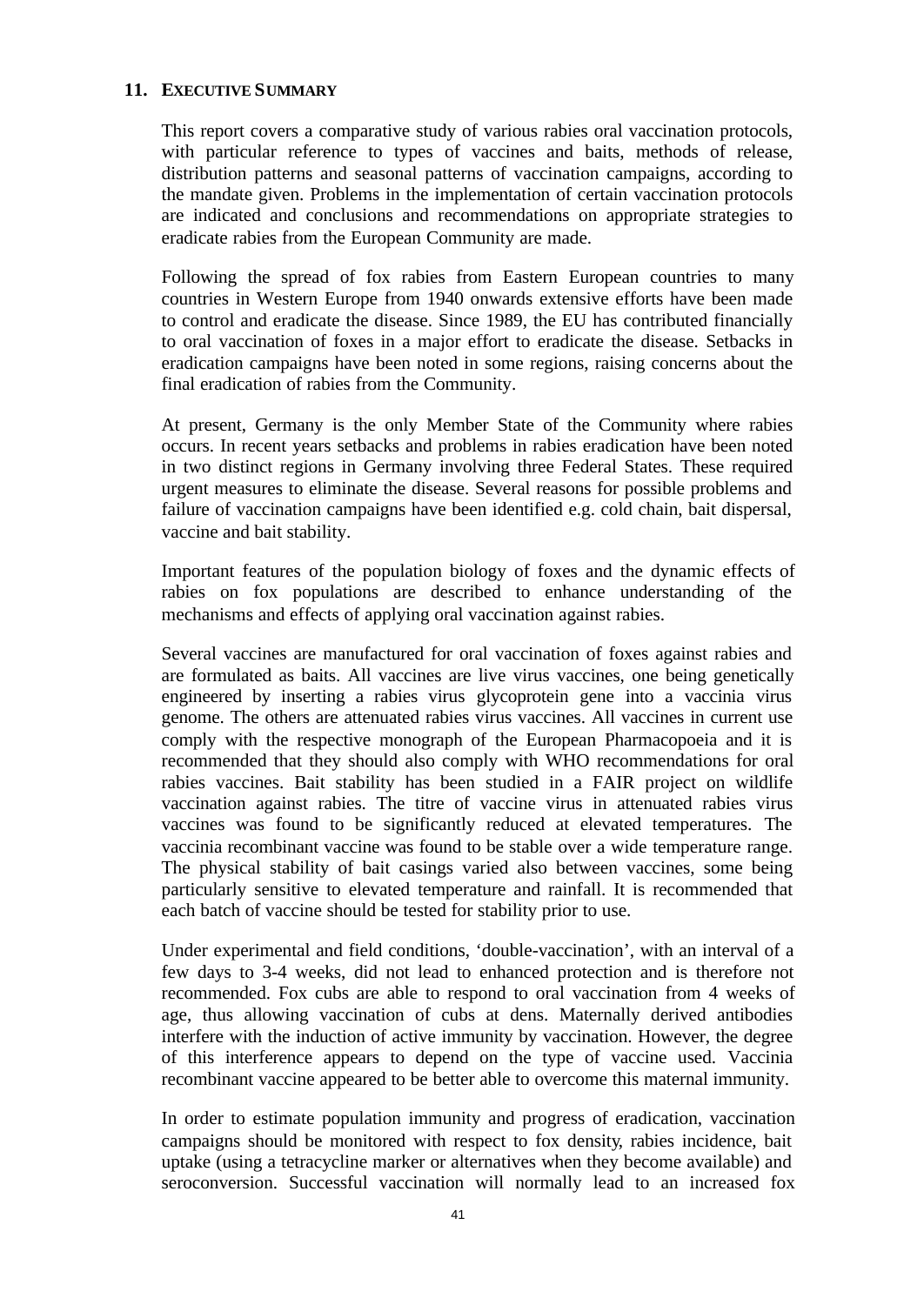population and this should be addressed by an increased baiting density to preserve high population immunity.

Biannual vaccination campaigns have been successful in most situations in eradicating fox rabies. Spring campaigns should preferably be carried out in May/June, with or without den vaccination. Autumn campaigns should be performed in September/October. In case of re-emergence of disease, vaccination should be implemented immediately irrespective of season, except under extreme climatic conditions which would severely hinder bait and vaccine stability.

Vaccination areas should be carefully designed, taking into account natural barriers and should generally be at least  $5,000 \text{ km}^2$  and coordinated across administrative and international borders. Vaccinated buffer zones extending beyond the front of a rabies endemic zone should be at least 50 km in width. In the case of an existing natural physical barrier the minimum distance recommended is 20 km. Densities of 18-20 and 20-30 baits per  $km^2$  are recommended for vaccination campaigns in areas of low and high fox population densities, respectively. Baits can be applied by helicopter, fixed-wing aircraft, or manually. Distribution by helicopter, or by hand in urban and suburban areas, can be used to ensure that baits are delivered close to natural fox habitats. Baits should be distributed in a regular pattern with no more than 500 to 300 metres between distribution lines for regions of low and high fox population densities, respectively.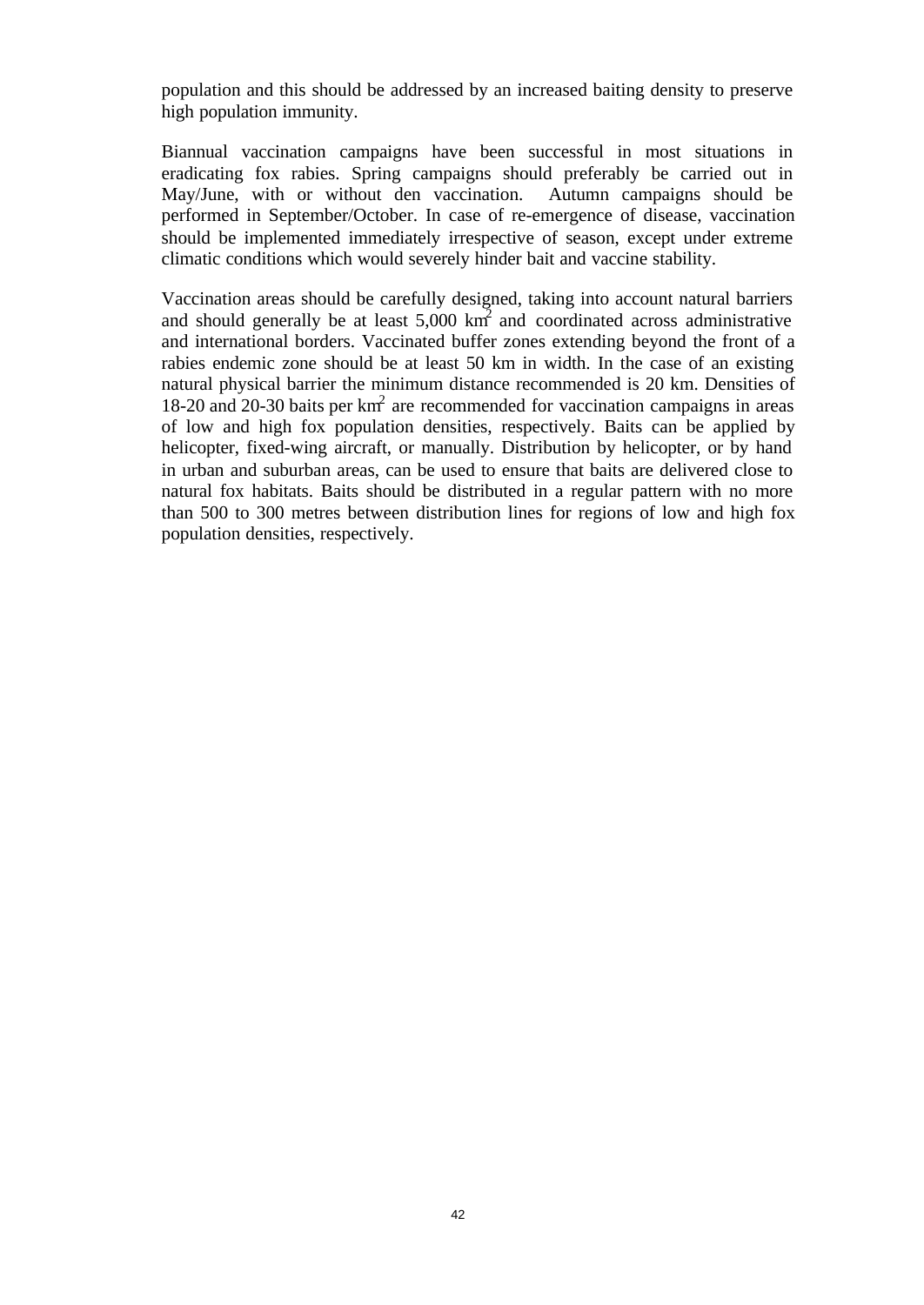#### **12. REFERENCES**

Artois, M., Aubert, M., and Stahl, P., (1990). Organisation spatiale du renard roux (*Vulpes vulpes*) en zone d'enzootie de rage en Lorraine. Rev. Ecol. (Terre et Vie), 45: 113-134.

Artois, M., Guittre, C., Thomas, I., Leblois, H., Brochier, B., and Barrat, J., (1992). Potential pathogenicity for rodents of vaccines intended for oral vaccination against rabies: a comparison. Vaccine, 10: 524-528.

Artois, M., Masson, E., Barrat, J., and Aubert, M.F.A., (1993). Efficacy of three oral rabies vaccine-baits in the red fox: a comparison. Vet. Microbiol., 38: 167-172.

Atanasiu, P., Metianu, T., and Bolanos, A., (1982). Evaluation d'une vaccination rabique expérimentale par la voie orale et intestinale avec des vaccins tués concentrés et non concentrés. Comp. Immun. Microbiol. Infect. Dis. 5: 1-3, 187-191.

Aubert, M., (1992). Epidemiology of fox rabies. K. Bögel, F.X. Meslin and M. Kaplan (Eds.). Wildlife Rabies Control, Wells Medical Ltd, Kent: 9-18.

Aubert, M., (1995). Epidémiologie et lutte contre la rage en France et en Europe. Bull. Acad. Nat. Méd., 179: 1033-1054.

Aubert, M.F.A., (1999). Costs and benefits of rabies control in wildlife in France. Rev. Sci. Tech. Off. Int. Epiz., 18: 533-543.

Aubert, M.F.A., Blancou, J., and Hofmann, M., (1982). Oral vaccination of foxes against rabies: trials with inactivated virus in enteric coated tablets. Rabies Information Exchange: 37-38.

Aubert M., Vuillaume P., and Masson E., (1993). La vaccination orale des renards est efficace même quand leurs populations augmentent. Bulletin épidémiologique de la rage animale en France, 23: 1-4.

Aubert, M.F.A., Masson, E., Artois, M., and Barrat, J., (1994). Oral wildife rabies vaccination field trials in Europe, with recent emphasis on France. "Current topics in microbiology and immunology", C.E. Rupprecht, B. Dietzschold and H. Koprowski (Eds.). Springer Verlag, Berlin, 187: 219-243.

Aubert, M.F.A., Cliquet, F., and Barrat, J., (2000). Rabies OIE Manual of Standards for Diagnosis Tests and Vaccines. 4<sup>th</sup> edition. Office International des Epizooties, Paris, p. 276.

Baer, G., Abeleth, M.K., and Debbie, J.G., (1971). Oral vaccination of foxes against rabies. Amer. J. Epidemiol., 93: 487-490.

Balbo, T., and Rossi, L., (1988). Fox vaccination in Italy, "La vaccination antirabique du renard", P.P. Pastoret, B. Brochier, I. Thomas and J. Blancou (Eds.). Office des Publications Officielles des Communautés Européennes, Luxembourg, 1988, 140 : 61-69.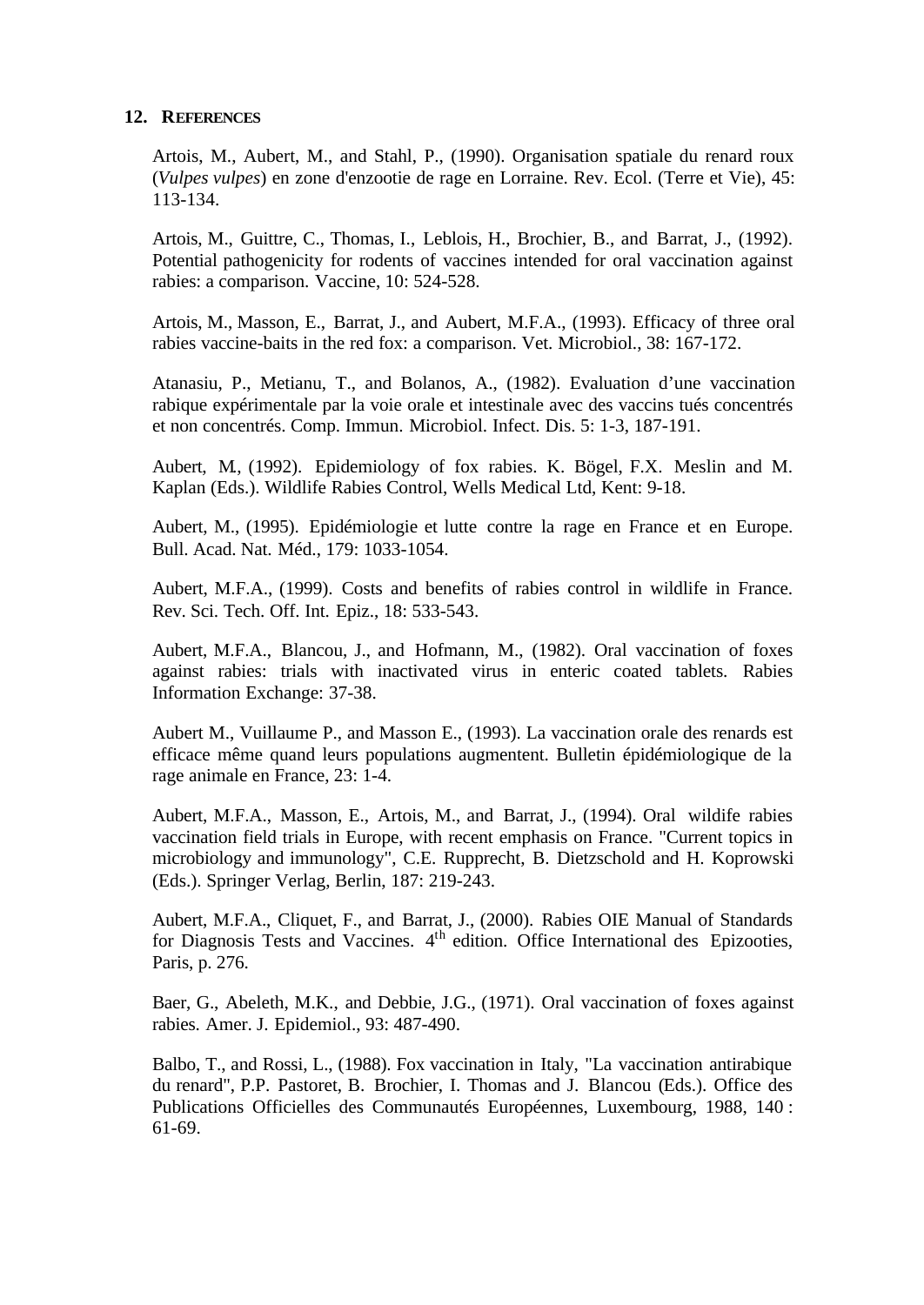Barrat, J., Blasco, E., Lambot, M., Cliquet, F., Brochier, B., Renders, C., and Pastoret, P., (2001). Is it possible to vaccinate young canids against rabies and to protect them? Sixth SEARG Meeting, Lilongwe, 18-21 June 2001.

Besch, A., (2001). Eradication de la rage au Grand-Duché de Luxembourg. In Proceedings. Journée internationale sur la Rage. Palais Abbatial de Saint Hubert, 28 mars 2001, Saint-Hubert, Belgique, C.O.8. : 1-14.

Bingham, J., Foggin, C.M., Gerber, H., Hill, F.W.G., Kappeler, A., King, A., Perry, B.D., and Wandeler, A., (1992). Pathogenicity of SAD vaccine rabies vaccine given orally in Chacma baboons (*Papio ursinus*). Vet. Rec., 131: 55-56.

Bingham, J., Schumacher, C.L., Aubert, M.F.A., Hill, F.W.G., and Aubert, A., (1997). Innocuity studies of SAG-2 oral rabies vaccine in various Zimbabwean wild non-target species. Vaccine 15: 937-943.

Black, J.C., and Lawson, K.F., (1973). Further studies of sylvatic rabies in the red fox (*Vulpes vulpes*). Vaccination by the oral route. Canad. J. Comp. Med., 34: 309-311.

Blancou, J., Schneider, L.G., Wandeler, A.I., and Pastoret, P.P., (1986). Vaccination du renard roux (*Vulpes vulpes*) contre la rage par voie orale. Bilan d'essais en station expérimentale. Rev. Ecol. (Terre Vie), 40: 249-255.

Blasco, E., Lambot, M., Barrat, J., Cliquet, F., Brochier, B., Renders, C., Krafft, N., Bailly, J., Munier, M., Pastoret, P.-P. and Aubert, M.F.A., (2001). Kinetics of humoral immune response after rabies VRG oral vaccination of captive fox cubs (*Vulpes vulpes*) with or without maternally derived antibodies against the vaccine. Vaccine, 19: 4816-4823.

Bourhy, U., Kissi, B., and Tordo, N., (1993). Molecular diversity of the Lyssavirus genus. Virology, 194: 70-81.

Breitenmoser, U., (1995). Erfahrung mit der Baubeimpfung als ergänzende Tollwut-Bekämpfungsmassnahme in der Schweiz, Tollwut-Round-Table Gespräch Wusterhausen, 6-7 November, 2pp..

Breitenmoser, U., and Müller, U., (1997). How to do the wrong thing with the highest possible precision - a reflection on the use of GPS in rabies vaccination campaigns. Rabies Bulletin Europe, 21: 11-13.

Breitenmoser, U., Müller, U., Kappeler, A., and Zanoni, R. G., (2000). Die Endphase der Tollwut in der Schweiz. Schweiz. Arch. Tierheilk., 142: 447-454.

Brochier, B., Thomas, I., Iokem, A., Ginter, A., Kalpers, J., Paquot, A., Costy, F., Pastoret, P.-P., (1988). A field trial in Belgium to control fox rabies by oral immunisation. Vet. Rec., 123: 618-621.

Brochier, B., Languet, B., Artois, M., Zanker, S., Guittré, C., Blancou, J., Chappuis, G., Desmettre, P., and Pastoret, P.P., (1990). Efficacy of a baiting system for vaccinating foxes against rabies with vaccinia-rabies recombinant virus. Vet. Rec., 127: 165-167.

Brochier, B., Aubert, M.F.A., Pastoret, P.P., Masson, E., Schon, J., Lombard, M., Chappuis, G., Languet, B., and Desmettre, P., (1996). Field use of a vaccinia-rabies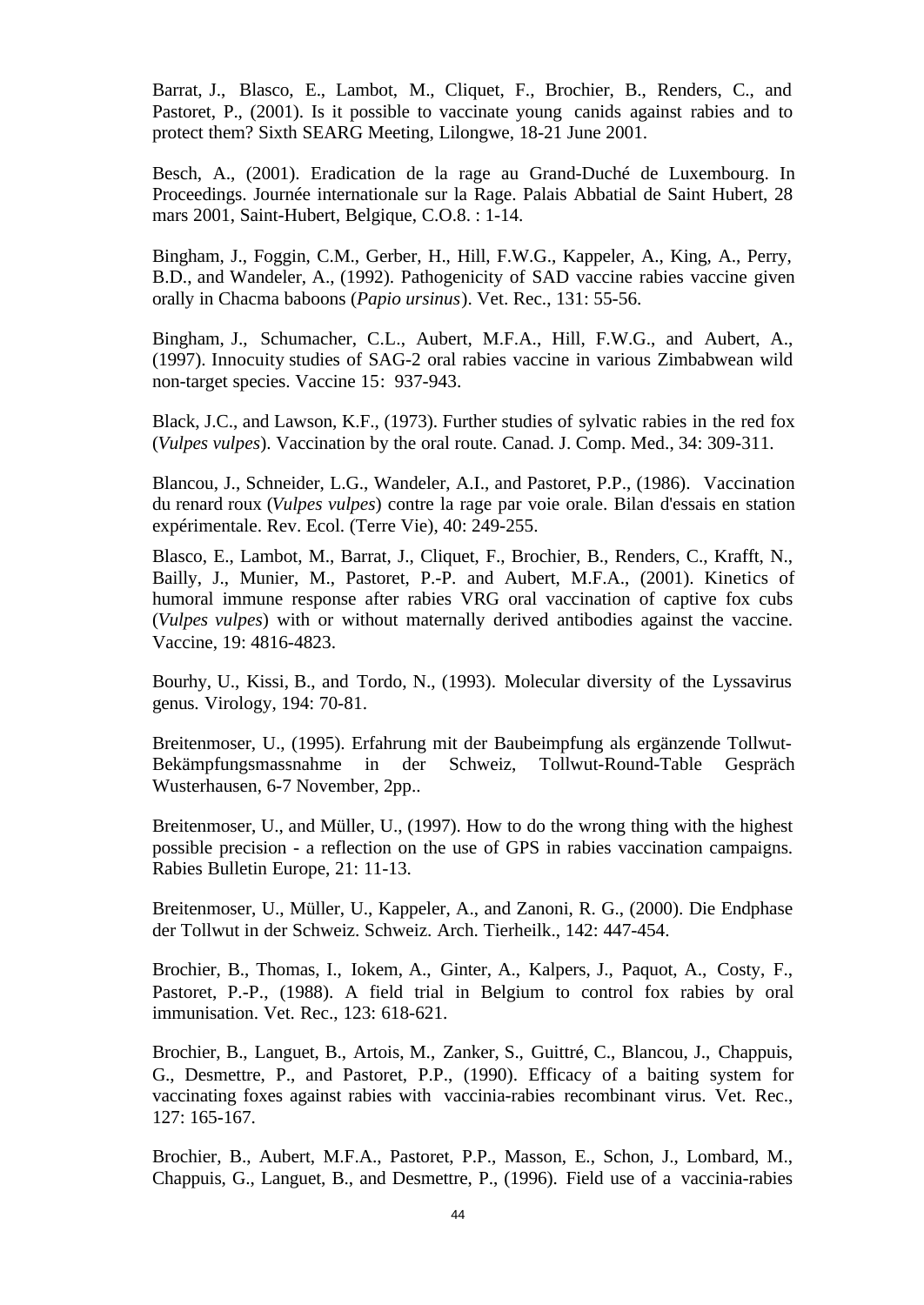recombinant vaccine for the control of sylvatic rabies in Europe and North America. Rev. Sci. Tech. Off. Int. Epiz., 15: 947-970.

Brochier, B., Deschamps, P., Costy, F., Hallet, L., Leuris, J., Villers, M., Péharpré, D., Mosselmans, F., Beier, R., Lecomte, L., Mullier, P., Roland, H., Bauduin, B., Kervyn, T., Renders, C., Escutenaire, S., and Pastoret, P.-P., (2001). Elimination de la rage en Belgique par la vaccination du renard roux (*Vulpes vulpes*). Annales de Médecine vétérinaire, 145: 293-305.

Bruyère, V., and Janot C., (2000). La France bientôt déclarée officiellement indemne de rage. Bulletin épidémiologique mensuel de la rage animale en France, 30 : 1-2.

Bruyère, V., Vuillaume, P., Cliquet, F., and Aubert, M., (2000). Oral rabies vaccination of foxes with one or two delayed distributions of SAG2 baits during the spring. Vet. Res., 31: 339-345.

Buckland, S.T., Anderson D.R., Burnham K.P., and Laake J.L., (1993). Distance Sampling: Estimating Abundance of Biological Populations. Chapman and Hall, London, p. 446.

Chautan, M., Pontier, D., and Artois, M., (2000). Role of rabies in recent demographic changes in red fox populations in Europe. Mammalia, 64: 391-410.

Cliquet, F., Masson, E., and Aubert, M., (1995). Impact de la consommation d'appâts vaccinaux antirabiques destinés aux renards sur l'immunité des sangliers contre la rage : essai sur une population contenue dans un enclos de chasse. Ann. Méd. Vét., 139: 15-19.

Cliquet, F., Aubert, M., and Sagne, E., (1998). Development of a fluorescent antibody virus neutralisation test (FAVN test) for the quantitation of rabiesneutralising antibody. Journal Immunological Methods, 212: 79-87.

Cliquet, F., Sagne, L., Schereffer, J.L., and Aubert, M.F.A., (2000). ELISA test for rabies antibody titration in orally vaccinated foxes sampled in the fields. Vaccine, 18: 3272-3279.

Corbet, G.B., and Harris, S., (1991). The handbook of British mammals.  $3<sup>rd</sup>$  edition. Blackwell Scientific Publications: p. 588.

Dubreuil, M., Andral, L., Aubert, M.F.A., and Blancou, J., (1979). The oral vaccination of foxes against rabies. An experimental study. Ann. Rech. Vét., 10: 9- 21.

European Pharmacopoeia, (2002). European Pharmacopoeia monograph- *Vaccinum rabiei per orale vivum ad vulpem.*

FAIR Project CT 97-3515, (2002). Wildlife vaccination against rabies in difficult and emergency situations and its potential impact on the environment, Final Report.

Fekadu, M., Shaddock, J.H., Chandler, F.W., and Sanderlin, D.W., (1988). Pathogenesis of rabies virus from a Danish bat (*Eptesicus serotinus*): neuronal changes suggestive of spongiosis. Arch. Virol., 99: 187-203.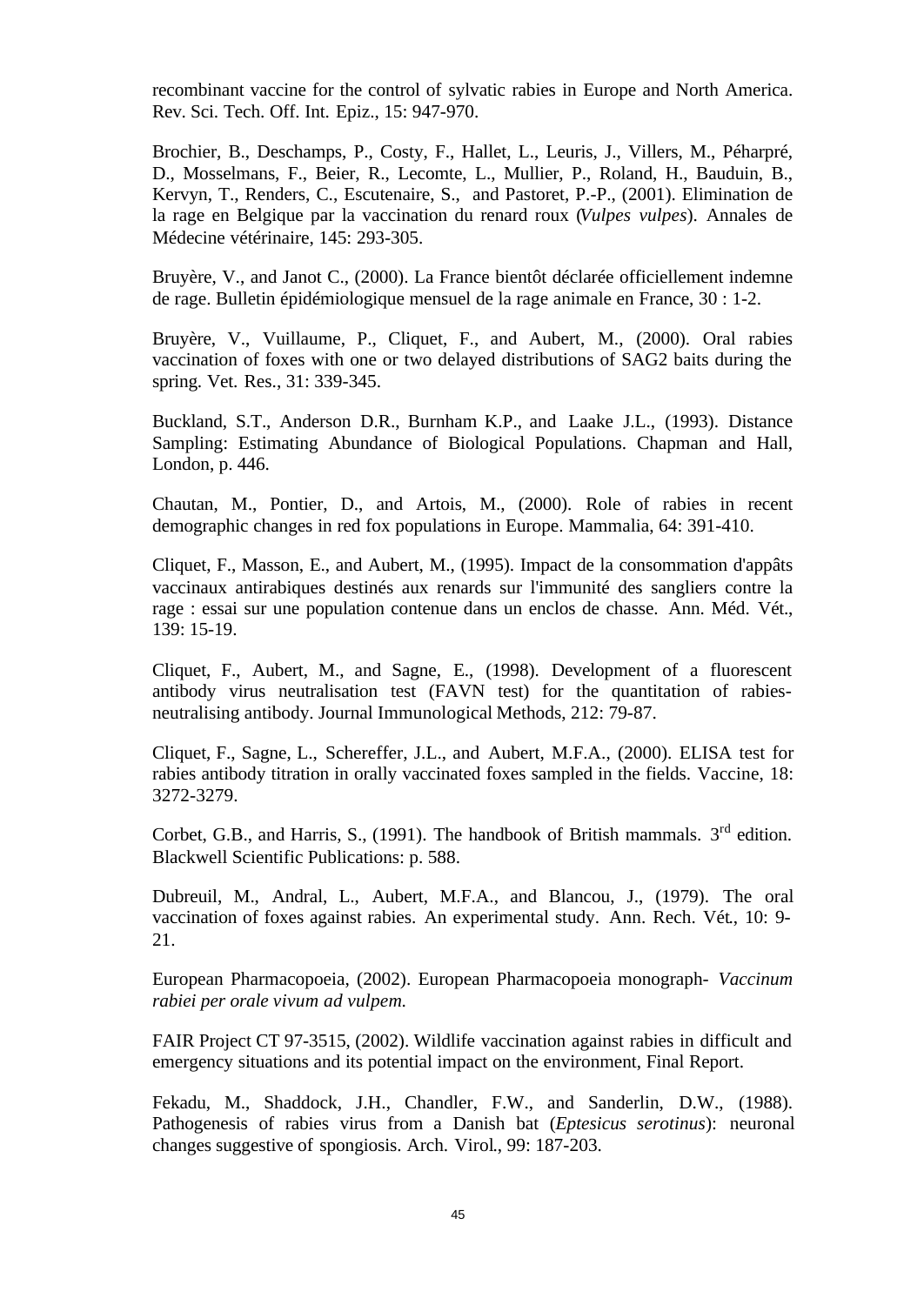Finnegan, C.J. *et al*., (2002). Rabies in North America and Europe. J. R. Soc. Med., 95: 9-13.

Fooks, A.R., (2001). Two imported human rabies cases in the United Kingdom, Rabies Bulletin Europe, 2: 11.

Frost, J.W., and Kiefert, C., (1979). Zur oralen immunisierung des Fuchses gegen Tollwut, Z. Säugetierkunde, 44: 52-55.

Hadidian, J., Jenkins, S.R., Johnston, D.H., Savarie, P.J., Nettles, V.F., Manski, D., and Baer, G.M., (1989). Acceptance of simulated oral rabies vaccine baits by urban raccoons. J. Wildl. Dis., 25: 1-9.

Kappeler, A., (1991). Die orale Immunisierung von Füchsen gegen Tollwut in der Schweiz, Inauguraldissertation, Bern.

Kauker, E., and Zettel, K., (1963). Zur. Epidemiologie der sylvatischen Tollwut in Mitteleuropa und den Möglischkeiten ihrer Bekämpfung. Vet. Med. Nachr., 2/3 : 181.

Lafay, F., Benejean, J., Tuffereau, C., and Coulon, P., (1994). Vaccination against rabies: construction and characterisation of SAG2, a double avirulent derivative of SAG-Bern. Vaccine, 12: 317-320.

Lambot, M., Blasco, E., Barrat, J., Cliquet, F., Brochier, B., Renders, C., Krafft, N., Bailly, J., Munier, M., Aubert, M.F.A., and Pastoret, P.-P., (2001). Humoral and cellmediated immune responses of foxes (*Vulpes vulpes*) after experimental primary and secondary oral vaccination using SAG2 and VRG vaccines. Vaccine, 19: 1827-1835.

Masson, E., Aubert, M.F.A., Barrat, J., and Vuillaume, P., (1996). Comparison of the efficacy of the antirabies vaccines used for foxes in France. Vet. Res., 27: 255-266.

Masson, E., Bruyère-Masson, V., Vuillaume, P., Lemoyne, S., and Aubert, M., (1999). Rabies oral vaccination of foxes during summer with the VRG vaccine bait. Vet. Res., 30: 595-605.

Maurer, W., and Guber, S.E., (2001). Rabies vaccination of foxes: vaccine residues as potential biohazardous waste. Pediatr. Infect. Dis. J., 20: 1184-1185.

Mayr, A., Kraft, H., Jaeger, O., and Haacke, H., (1972). Orale Immunisierung von Füchsen gegen Tollwut. Zbl. Vet. Med., 19: 615-625.

Müller, W.W., (1997). Where do we stand with oral vaccination of foxes against rabies in Europe. Arch. Virol., 13: 83-94.

Müller, W.W., (2000). Review of rabies case data in Europe to the WHO Collaborating Centre Tübingen from 1977 to 2000. Rabies Bulletin Europe, 4: 11-19.

Müller, T., and Schlüter, H., (1998). Oral immunization of red foxes (*Vulpes vulpes*) against rabies - a review. J. Etlik Vet. Microbiol. Ankara, 9: 35-59.

Müller, T., Schuster, P., Vos, A., Selhorst, T., Wenzel, U., and Neubert, A., (2001). Effect of maternal immunity on the immune response to oral vaccination against rabies in young foxes, Am. J. Vet. Res., 62: 1154-1158.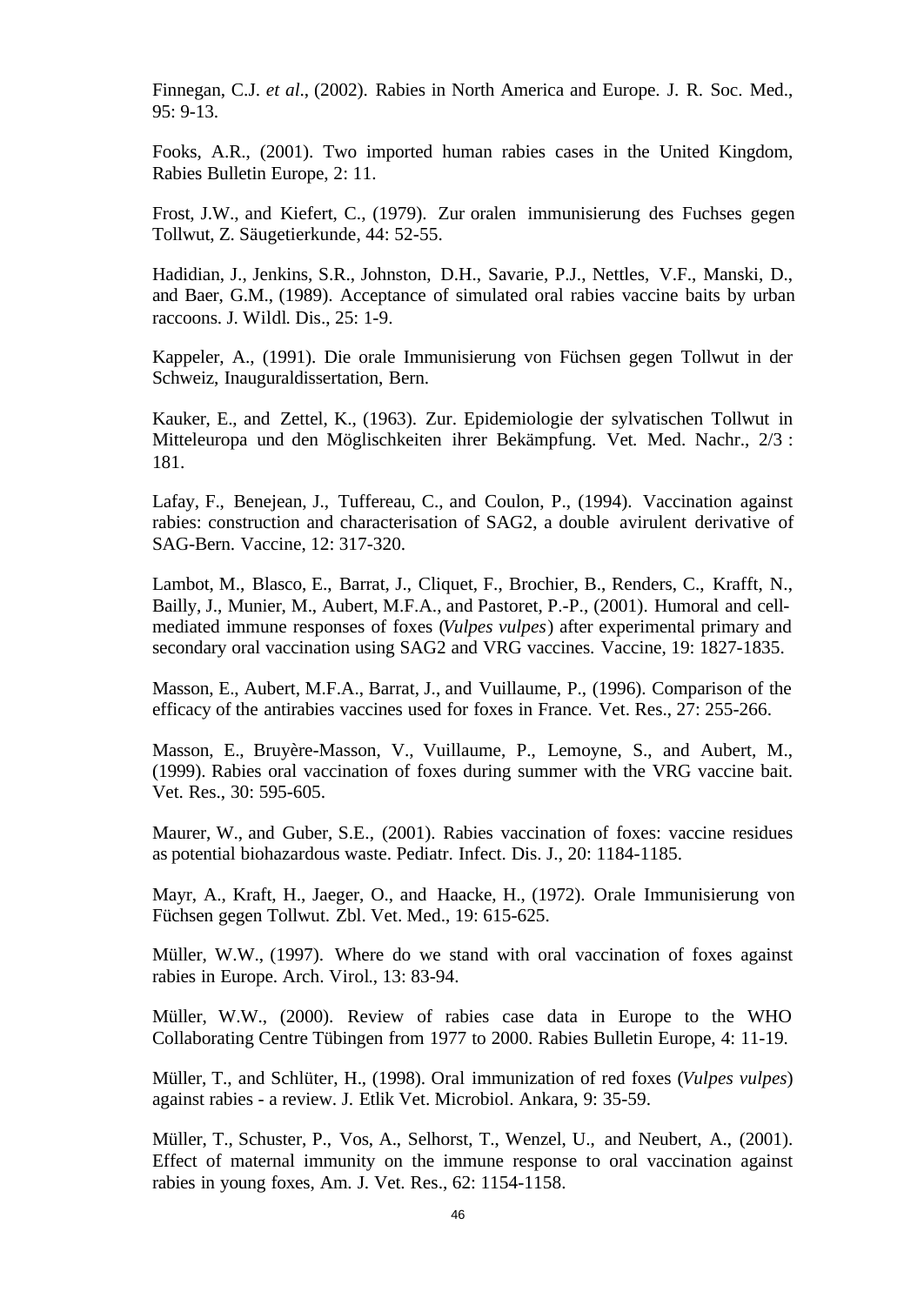Müller, T., Cox, J., Peter, W., Schäfer, R., Bodamer P., Wulle, U., Burow, J., and Müller, W., (2002). Infection of a Stone Marten with European Bat Lyssa Virus (EBL1). Rabies Bulletin Europe: 9-11.

Nadin-Davis, S.A., Casey, G.A., and Wandeler, A., (1993). Identification of regional variants of the rabies virus within the Canadian province of Ontario. J. Gen. Virol., 74: 829-837.

Neubert, A., Schuster, P., Müller, T., Vos, A., and Pommerening, E., (2001). Immunogenicity and efficacy of the oral rabies vaccine SAD B19 in foxes. J. Vet. Med. B, 48: 179-183.

OIE (Office International des Epizooties), (2000). Rabies: Manual of Standards for Diagnostic Tests and Vaccines,  $4<sup>th</sup>$  edition. Office International des Epizooties, Paris.

Pastoret, P.-P., Brochier, B., Languet, B., Duret, C., Chappuis, G., and Desmettre, P.- P., (1996). Stability of Recombinant Vaccinia Rabies Vaccine in Veterinary Use. In: New Approaches to Stabilisation of Vaccines Potency. F. Brown (Ed.). Dev. Biol. Stand. Basel, Karger, 87: 245-249.

Rønsholt, L., Sørensen, K.J., Bruschke, C.J., Wellenberg, G.J., van Oirschot, J.T., Johnstone, P., Whitby, J.E., and Bourhy, H., (1998). Clinically silent rabies infection in (zoo) bats. Vet. Rec., 142: 519-520.

Rupprecht, C.E., Charlton, K.M., Artois, M., Casey, G.A., Webster, W.A., Campbell, J.B., Lawson, K.F., and Schneider, L.G., (1990). Ineffectiveness and comparative pathogenicity of attenuated rabies virus vaccines for the striped skunk (*Mephitis mephitis*). J. Wildl. Dis., 26: 99-102.

Rupprecht, C.E., Hanlon, C.A., Cummins, L.B., and Koprowski, H., (1992). Primate responses to a vaccinia-rabies glycoprotein recombinant virus vaccine. Vaccine.;10: 368-374.

Rupprecht, C.E., Hanlon, C.A., and Koprowski, H., (1996): General considerations in the use of recombinant rabies vaccines for oral immunization of wildlife. In: Laboratory techniques in rabies, 4th edition, F.X. Meslin, M.M. Kaplan, and H. Koprowski, (Eds.), World Health Organization, Geneva, pp. 341-346.

Rupprecht, C.E., Blass, L., Smith, K., Orciari, L.A., Niezgoda, M., Whitfield, S.G., Gibbons, R.V., Guerra, M., and Hanlon, C.A., (2001). Human infection due to recombinant vaccinia-rabies glycoprotein virus. New Engl. J. Med., 345: 582-586.

Schaarschmidt, U., Müller, T., Albert, G., Muluneh, A., Cox, J., Selhorst, T., and Schlüter, H., (2002). Erfahrungen mit der Begleitdiagnostik zur oralen Immunisierung der Füchse in Sachsen unter besonderer Berücksichtigung einer standardisierten Tollwutserologie. Dtsch. Tierärztl. Wschr. (in press).

Schlüter, H., Müller, T., Staubach, C., and FrÖhlich, A., (1997). Rabies control in central Europe - Results after more than 10 years of oral immunization of foxes. Epidémiologie et santé animale, 31-32.

Schneider, L.G., Cox, J.H., and Müller, W.W., (1987). Der Feldversuch zur oralen Immunisierung von Füchsen gegen die Tollwut in der Bundesrepublik Deutschland (BRD)- eine Zwischenbilanz. Tierärzliche Umschau, 42: 184-198.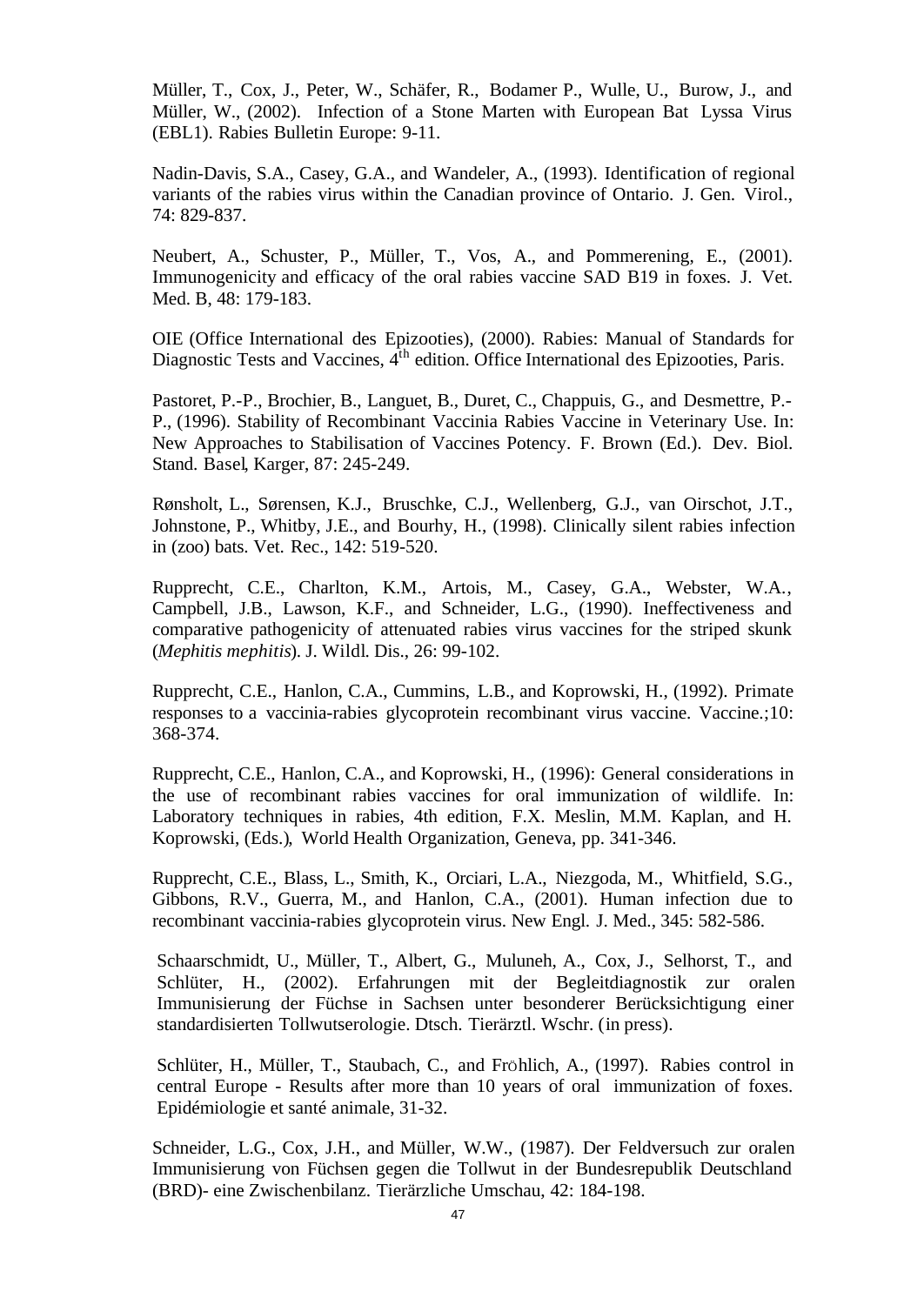Serra-Cobo, J., Amengual, B., Abellán, C., and Bourhy, H., (2002). European bat lyssavirus infection in Spanish bat populations. Emerg. Infect. Dis., 8: 413-420.

Steck, F., Wandeler, A., Bischel, P., Hafliger, U., and Schneider, L., (1982). Oral immunisation of foxes against rabies. Laboratory and field studies. Comp. Immun. Microbiol. Infect. Dis., 5: 165-171.

Taylor, D., (1976). Rabies: epizootic aspects. Vet. Rec., 99: 157.

Thomas, I., Brochier, B., Levaux, T., Bauduin, B., Costy, F., Peharpre, D., Hallet, L., and Pastoret, P.P., (1989). Première campagne de vaccination antirabique du renard à l'aide de la souche atténuée SAD B19 du virus rabique réalisée en Belgique en 1988 sur la totalité du territoire contaminé par la rage. Ann. Méd. Vét., 133: 403-412.

Thulke, H.H., Tischendorf, L., Staubach, C., Selhorst, T., Jeltsch, F., Müller, T., Schlüter, H., and Wissel, C., (1999). The spatio-temporal dynamics of a postvaccination recovery of rabies in foxes and emergency vaccination planning. J. Prev. Vet. Med., 47: 1-21.

Thulke, H.H., Selhorst, T., and Müller, T., (2001). 'The more the better, but not always for anti-rabies baiting'. Conference Presentation, Society for Veterinary Epidemiology and Preventive Medicine, Noordwijkerhout, The Netherlands, (http://www.svepm.org.uk/Posters2001index.htm).

Vos, A.C., (1995). Population dynamics of the red fox (*Vulpes vulpes*) after the disappearance of rabies in county Garmisch-Partenkirchen, Germany, 1987-1992. Ann. Zool. Fennici, 32: 93-97.

Vos, A., Neubert, A., Aylan, O., Schuster, P., Pommerening, E., Müller, T., and Chivatsi, D.C., (1999). An update on safety studies of SAD B19 rabies virus vaccine in target and non-target species. Epidemiol. Infect., 123: 165-75.

Vos, A., Müller, T., Schuster, P., Schlüter, H., and Neubert, A., (2000). Oral vaccination of foxes against rabies with SAD B19 in Europe, 1983-1998: A review. Veterinary Bulletin, 17: 1-6.

Vos, A., Muerke, H., Holzhofer, E., Gschwender, P., and Schuster, P., (2001). A satellite navigated and computer-supported fully automatic system for distributing oral vaccine-baits against rabies: SURVIS, Proceedings of the 12<sup>th</sup> Rabies in the Americas conference, November 12-16, 2001, Peterborough, Ontario, Canada, p. 66.

Vos, A., Pommerening, E., Neubert, L., Kachel, S., and Neubert, A., (2002). Safety studies on the oral rabies virus vaccine SAD B19 in striped skunks (*Mephitis mephitis*). J. Wildl. Dis., 38: 407-411.

Vuillaume, P., Aubert, M., Demerson, J.M., Cliquet, F., Barrat, J., and Breitenmoser, U., (1997). Vaccination des renards contre la rage par dépôt d'appâts vaccinaux à l'entrée des terriers. Ann. Méd. Vét., 141: 55-62.

Vuillaume, P., Bruyère, V., and Aubert, M., (1998). Comparison of the effectiveness of two protocols of antirabies bait distribution for foxes (*Vulpes vulpes*). Vet. Res., 29: 537-546.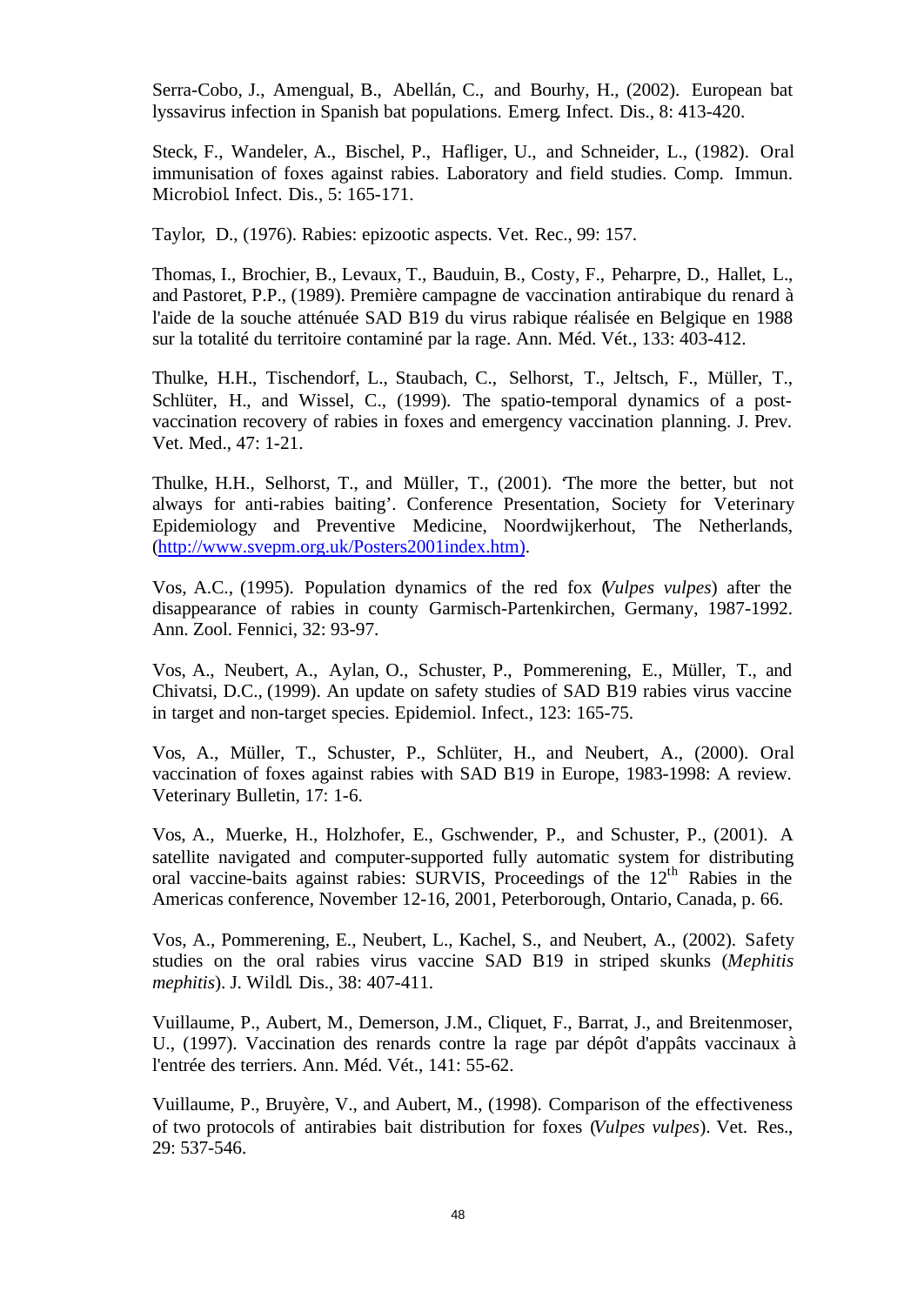Wachendörfer, G., and Frost, J.W, (1992). Epidemiology of fox rabies: a review. In: Wildlife Rabies Control, K. Bögel, F.X. Meslin, M. Kaplan (Eds.), Wells Medical Ltd., Kent; pp. 19-31.

Wachendörfer, G., Frost, J.W., Gutmann, B., Scharf-Zentek, G., von Schöppenthau, C., Gongal, G.N., Dingeldein, W., Wagner, K., Hofmann, J., and Gerbig, H., (1996). Orale Immunisierung von Füchsen gegen Tollwut - Feldergebnisse und Erfahrungen im Zeitraum 1983 bis 1995 in Hessen. Amtstierärztlicher Dienst und Lebensmittelkontrolle, 3: 343-352.

Wandeler, A.I., (1991). Oral immunization of wildlife. In: The Natural History of Rabies, G.M. Baer, (Ed.).  $2<sup>nd</sup>$  edition, CRC Press, Boca Raton; pp. 485-503.

Wellenberg, G.J., Audry, L., Rønsholt, L., van der Poel, W.H., Bruschke, C.J., and Bourhy, H., (2002). Presence of European bat lyssavirus RNA in apparently healthy *Rousettus aegyptiacus* bats. Arch. Virol., 147: 349-361.

WHO, (1989). Report of WHO Consultation on requirements and criteria for field trials on oral rabies vaccination of dogs and wild carnivores, Geneva, 1-2 March 1989, Doc. WHO/Rab.Res./89.32.

WHO, (1992a). 8<sup>th</sup> Report of WHO Expert Committee on rabies, Geneva.

WHO, (1992b). Report of the  $3<sup>rd</sup>$  WHO consultation on oral immunization of dogs against rabies, Geneva, 21-22 July 1992, Doc. WHO/Rab.Res./92.38.

WHO, (1993). Report of the  $4<sup>th</sup>$  WHO Consultation on oral immunization of dogs against rabies, Geneva, 14-15 June 1993, Doc. WHO/Rab.Res./92.42

WHO, (1994). Report of the  $5<sup>th</sup>$  WHO Consultation on oral immunization of dogs against rabies, Geneva, 20-22 June 1994, Doc. WHO/Rab.Res./94.45

WHO, (1995). Oral immunization of dogs against rabies : report of the  $6<sup>th</sup>$  WHO consultation, Geneva, 24-25 July 1995, Doc WHO/EMC/ZDI/98.13, p. 28.

WHO, (1996). Laboratory techniques in rabies.,  $4<sup>th</sup>$  edition, Geneva. F.X. Meslin, M.M. Kaplan, and H. Koprowski, (Eds.).

WHO, (1998a). Field application of oral rabies vaccines for dogs. WHO-OIE consultation, Geneva, 20-22 July 1998, Doc. WHO/EMC/ZD/98.15, p. 24.

WHO, (1998b). WHO Conference on rabies control and oral immunization of foxes, Zagreb, 22-23 October 1998.

WHO/OIE, (1993). 4<sup>th</sup> WHO/OIE Concertation meeting on rabies control in Europe, Piestany, 5-7 October 1993.

Zanoni, R.G., Kappeler, A., Müller, U.M., Müller, C., Wandeler, A.I., and Breitenmoser, U., (2000). Tollwutfreiheit der Schweiz nach 30 Jahren Fuchstollwut / Rabies free status of Switzerland after 30 years of fox rabies. Schweizer Arch. Tierheilk., 142: 423-429.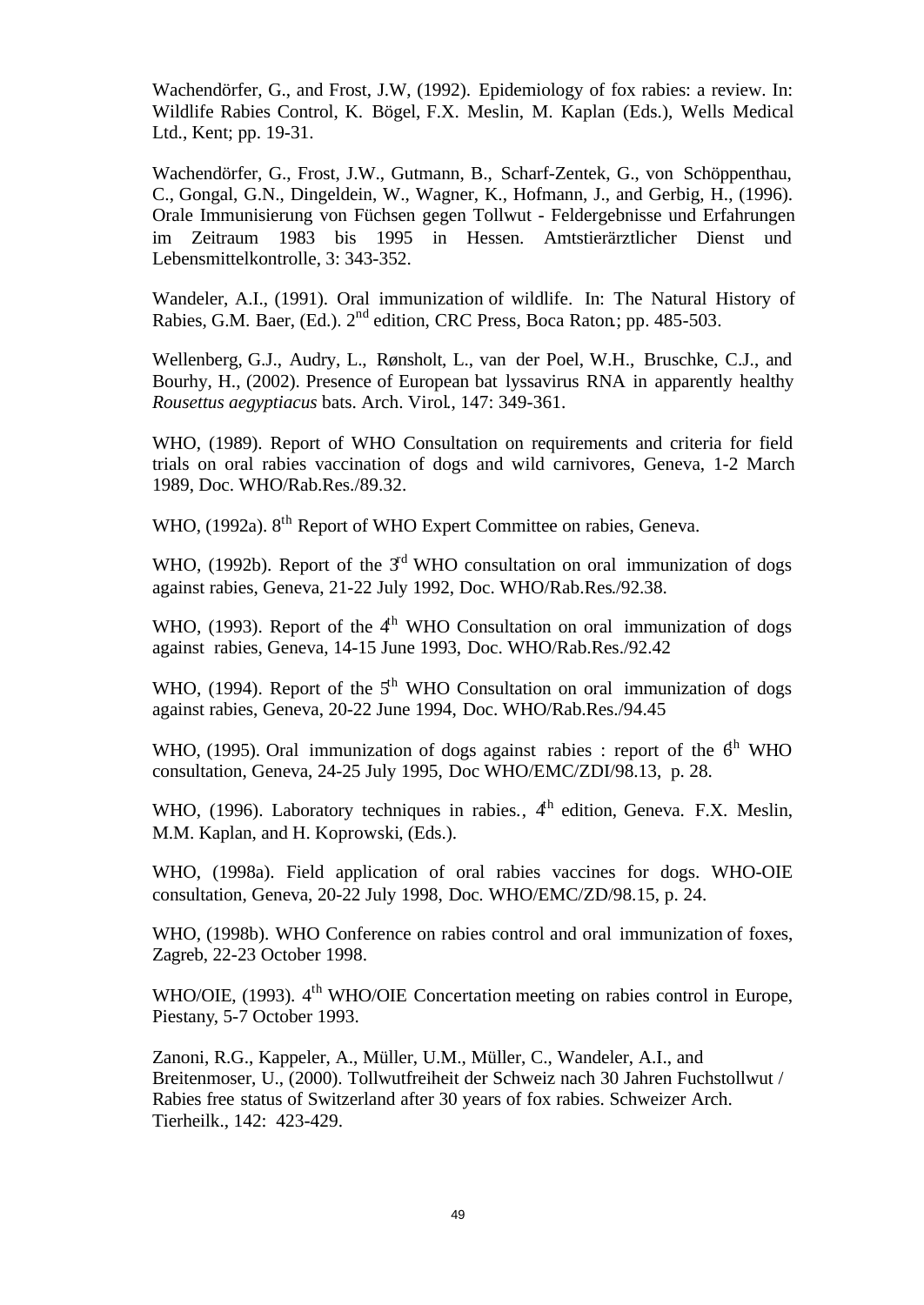#### **13. ANNEX: PROPOSAL FOR A BAIT DISTRIBUTION METHODOLOGY**

This methodology is based on the data reviewed, field experience, and the conclusions and recommendations of the report.

1. Aerial distribution of baits

All habitats should be treated except large stretches of water (e.g. lakes, rivers) and motorways.

The vaccination area should be divided into plots by using natural or artificial landscape features (roads, railway tracks, canals, etc.)

1.1. Low fox population density:

| Bait density:                                                          | 18-20 baits / $km^2$                                |
|------------------------------------------------------------------------|-----------------------------------------------------|
| Distribution pattern:<br>/ $km^2$                                      | linear: 2 flight lines $(2 \times 9 \text{ baits})$ |
| Distance between flight lines:                                         | $500 \text{ m}$                                     |
| Distance between each bait (along the same flight line): approx. 110 m |                                                     |
|                                                                        |                                                     |

| Vehicle:         | helicopter   |
|------------------|--------------|
| Flight altitude: | 100-150 m    |
| Flight speed:    | 100-150 km/h |

Dropping procedure: Human: appointed and trained persons drop baits at a given mean rhythm (according to the ground speed) with more emphasis on the most convenient places for the fox (hedges, village surroundings, isolated bunch of trees etc.). An electronic metronome, connected to GPS (Global Positioning System), that allows adjustment of dropping tempo to speed may be a help, but the dropping tempo may be altered to favour more likely fox habitats.

| Control method: | detailed map or preferably GPS. |
|-----------------|---------------------------------|
|                 |                                 |

1.2. High fox population density:

| Bait density:                     | 20-30 baits / $km^2$                               |
|-----------------------------------|----------------------------------------------------|
| Distribution pattern:<br>/ $km^2$ | linear: $3$ flight lines (e.g. $3 \times 8$ baits) |
| Distance between flight lines:    | $300 \text{ m}$                                    |

Distance between baits along the same flight line: 125 m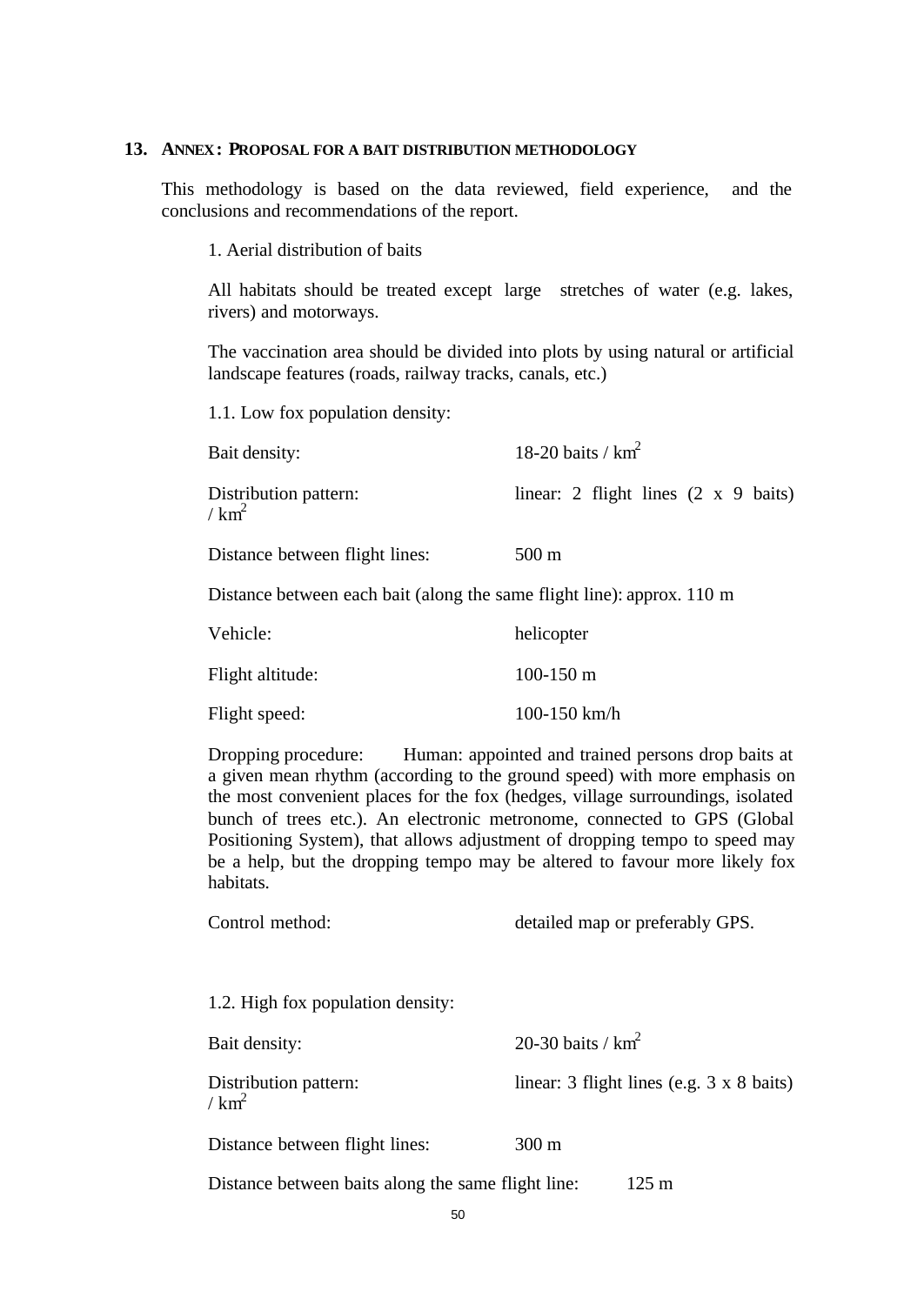| Flight altitude: | $100-150 \text{ m}$ |
|------------------|---------------------|
| Flight speed:    | 100-150 km/h        |
| Vehicle:         | helicopter          |

Dropping methodology: Human: appointed and trained persons drop baits at a given mean rhythm (according to the ground speed) with more emphasis on the most convenient places for the fox (hedges, village surroundings, isolated bunch of trees etc.). An electronic metronome (connected to GPS that allow to adjust dropping tempo to speed) may be a help, but the dropper has not to stick to this tempo to favour the places where foxes may live.

Control method: detailed map or preferably GPS.

Comments:

The above mentioned pattern of bait distribution (low distances between flight lines) can be performed more easily using a helicopter.

The use of a helicopter is more adapted to the treatment of low-densely inhabited zones in rural areas.

The delivery by helicopter is fast and, unlike fixed-wing aircraft, allows precise dropping of baits (flexibility in both flight speed and altitude).

The helicopter allows operation in less favourable weather conditions.

Fixed-wing aircraft may be used for the coverage of large uninhabited areas (such as large forested areas) allowing long flight lines.

2. Manual distribution of baits

The manual method of baiting allows a very precise and uniform dispersal of baits but requires a thorough organisation and important human resources, qualitatively (competency, motivation) as well as quantitatively. Therefore, it should be applied for the coverage of small size areas.

2.1. Distribution of baits at fox dens

Vaccination of fox cubs at dens can usefully complement aerial vaccination for the treatment of local residual foci and reinfected areas (especially when fox density is high). It can also be used to supplement manual uniform distribution in suburban areas (see below).

Methodology:

In early spring, fox dens should be located and recorded on detailed maps by appointed and trained people (forestry rangers, gamekeepers, hunters).

At the end of May – early June, previously located dens are visited again by the same persons (bearing gloves) and baits are deposited (generally at least 10) at the den entrances according to their status, whether inhabited or not: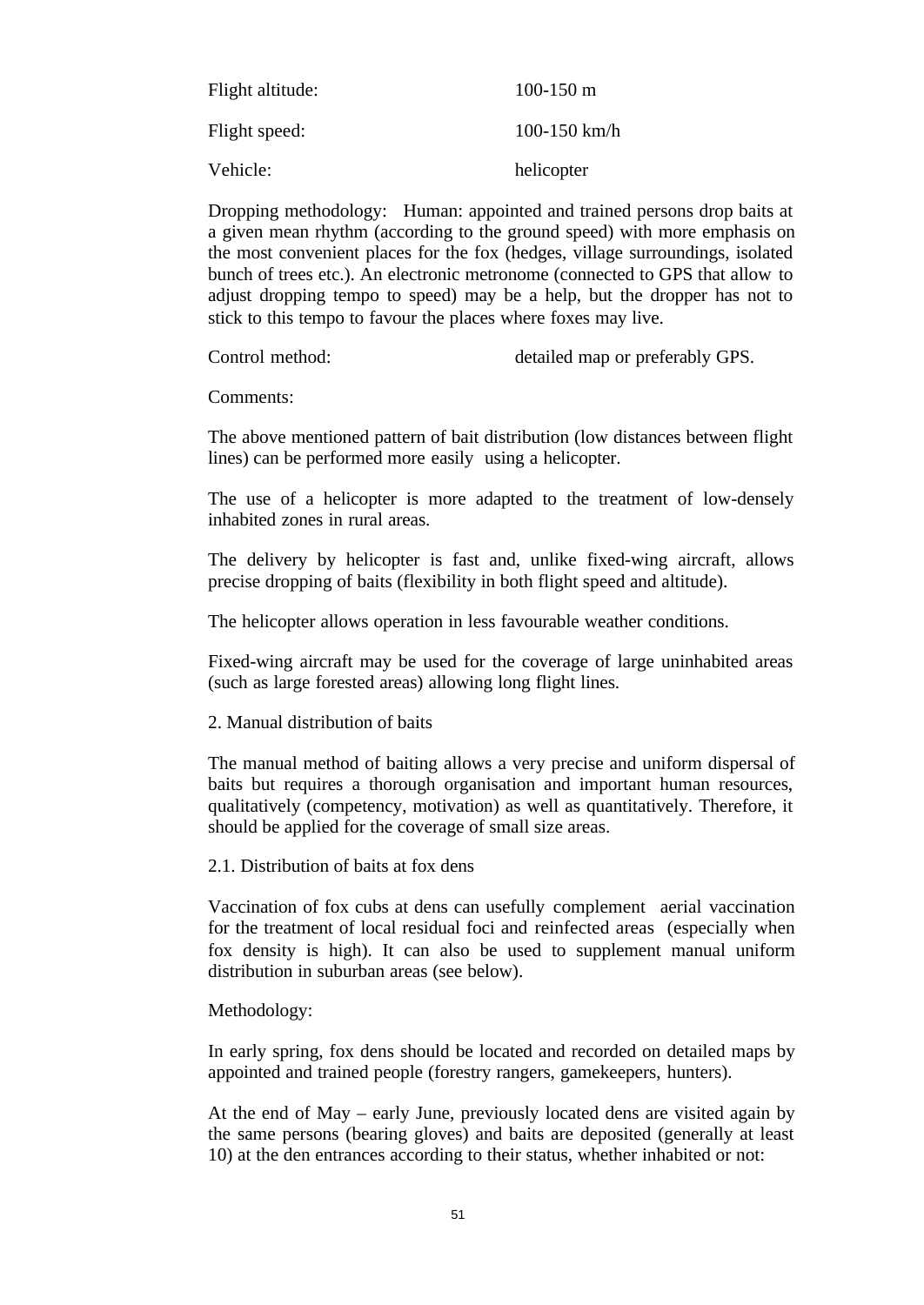-when occupation indices are present, 10-20 baits are deposited in the close surroundings of the breeding den regardless of the number of entrances (there are often only one or 2 entrances);

- in the absence of occupation indices, 6 baits are deposited in the close surroundings of the den regardless of the number of entrances.

Baits should be hidden (with grass, leaves etc.) to avoid ingestion by birds and exposure to direct sun light.

2.2. Uniform distribution of baits in suburban areas

In such a habitat, up to 4-5 fox family groups can be counted per  $km^2$ . Consequently the percentage of foxes needed to be immunised to eliminate rabies might theoretically approach 100%. In addition, the high density of competing pets population can significantly affect the rate of bait uptake in foxes. For safety and feasibility reasons, aerial distribution is replaced by manual distribution in such high-densely inhabited areas. However, whenever possible, the combination of several distribution systems (hand-helicopter) is to be recommended.

Methodology:

Hand distributors: appointed and training persons (bearing gloves).

Bait density:  $50 \text{ baits} / \text{ km}^2$ 

Dispersal of baits: Raster pattern: uniform but more intensive in predicted fox habitats.

Baits should be hidden to avoid human contacts, ingestion by birds and exposure to direct sunlight.

Control method: detailed map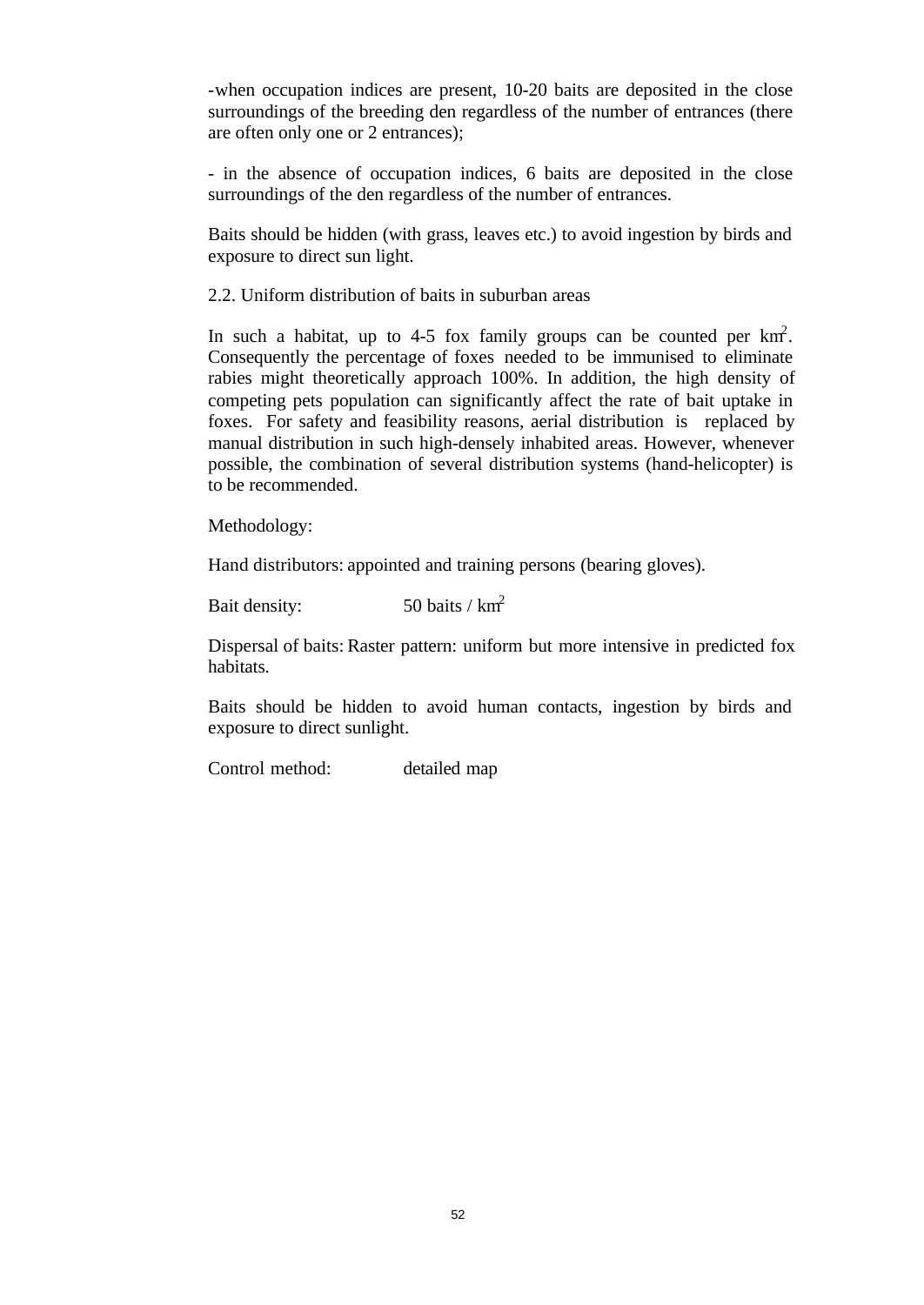#### **14. ACKNOWLEDGEMENTS**

This report of the Scientific Committee on Animal Health and Animal Welfare is substantially based on the work of a working group established by the Committee and chaired by Dr. Per Have. The working group drafted the report, which was then reviewed and revised by the Scientific Committee on Animal Health and Animal Welfare. The Scientific Committee is solely responsible for the final text, including the conclusions and recommendations. The members of the working group were:

## **Dr. Per HAVE (Chairman)**

Consultant Danish Veterinary Institute (DVI) Lindholm DK-4771 KALVEHAVE Denmark

## **Dr. Michel AUBERT**

AFSSA BP 111 F-06902 Sophia-Antipolis Cedex France

## **Dr. Urs BREITENMOSER**

Swiss Rabies Centre. Institute of Veterinary Virology University of Bern Laenggass-Str. 122 CH-3012 Bern Switzerland

## **DMV Bernard BROCHIER**

Service de la Rage.INSTITUT PASTEUR DE BRUXELLES Rue Engeland, 642 B-1180 Bruxelles Belgium

## **Dr. Florence CLIQUET**

"AFSSA Laboratoire d'études et de recherches sur la rage et la pathologie des animaux sauvages"- Nancy EU reference laboratory for rabies F-54220 Malzéville France

## **Dr. Thomas MÜLLER**

Institute for epidemiological Diagnostics Federal Research Centre for Virus Diseases of Animals Seestr. 55 16868 Wusterhausen Germany

In particular, the Scientific Committee gratefully acknowledges background information provided by Dr. Müller on the incidence of rabies in Germany.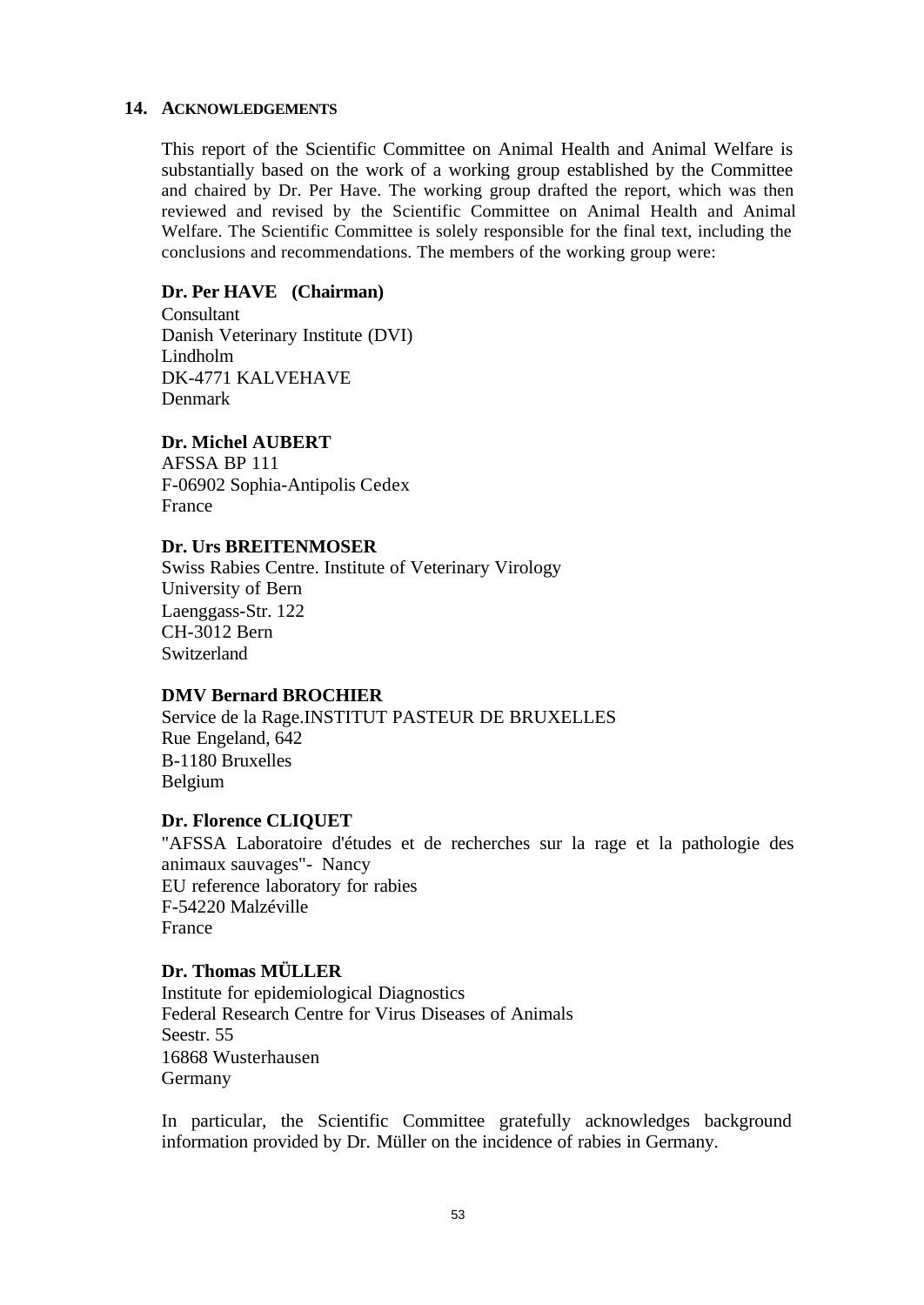## **15. MEMBERS OF S.C.A.H.A.W.**

| Reinhard Ahl           | Former Deputy President, Federal Research Centre for<br>Virus Diseases of Animals, Tübingen (Germany)                                                                  |
|------------------------|------------------------------------------------------------------------------------------------------------------------------------------------------------------------|
| Dennis J. Alexander    | Head, Department of Virology, VLA Weybridge,<br>Addlestone (United Kingdom)                                                                                            |
| Harry J. Blokhuis      | Animal Sciences Expertise Group, Wageningen<br>University and Research Centre, Lelystad (The<br>Netherlands)                                                           |
| Donald Maurice Broom   | Professor of Animal Welfare, Department of Clinical<br>Veterinary Medicine, University of Cambridge,<br>Cambridge (United Kingdom)                                     |
| <b>Robert Dantzer</b>  | Director of Laboratory, Institut National de la Santé et<br>de la Recherche; Director of Research, Institut National<br>de la Recherche Agronomique, Bordeaux (France) |
| Michael Gunn           | Superintending Senior Research Officer, Department of<br>Agriculture and Food, Veterinary Research Laboratory,<br>Dublin (Ireland)                                     |
| Per Have               | Consultant, Danish Veterinary Institute, Lindholm<br>(Denmark)                                                                                                         |
| Per O.S. Jensen        | Professor, Department of Biology, IFM, University of<br>Linköping, (Sweden)                                                                                            |
| Pierre Le Neindre      | Doctor, Institut<br>National<br>Recherche<br>de<br>la<br>Agronomique, DS-APA Paris (France)                                                                            |
| David B. Morton        | Professor of Biomedical Science and Ethics, and<br>Director, Biomedical Services Unit, University of<br>Birmingham, Birmingham (United Kingdom)                        |
| Volker Moennig         | of Veterinary Virology,<br>Tierärztliche<br>Professor<br>Hochschule, Hannover (Germany)                                                                                |
| Jos P.T.M. Noordhuizen | Head, Ruminant Health Group, Utrecht University,<br>Faculty of Veterinary Medicine, Utrecht (The<br>Netherlands)                                                       |
| Gianfranco Panina      | General Director, Istituto Zooprofilattico<br>Former<br>Sperimentale, Brescia (Italia)                                                                                 |
| André-Laurent Parodi   | Professeur Emérite, Directeur Honoraire de l'Ecole<br>Nationale Vétérinaire d'Alfort, Maisons-Alfort, Cedex<br>(France)                                                |
| James Michael Sharp    | Department<br>of Pathology, Veterinary<br>Head,<br>Laboratories Agency,<br>Pentlands Science Park,                                                                     |